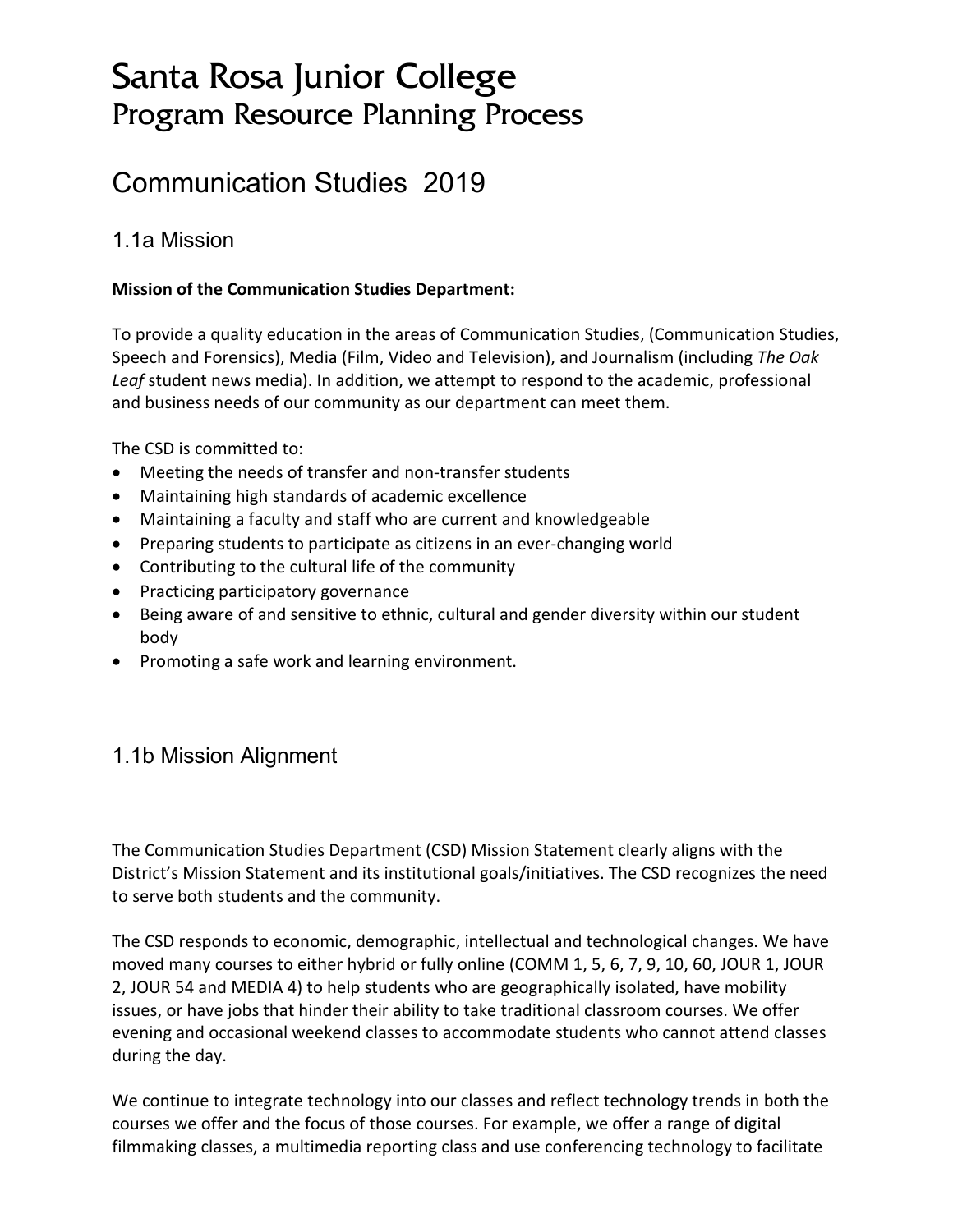debate in our COMM 9 online class. In addition, our JOUR 52 news media class now focuses primarily on providing news through online and mobile platforms, rather than the traditional print medium. We will introduce a new COMM 51 which will be a *Practical Experience in Public Speaking course.* In the future, we hope to offer a course on the production of podcasts.

The CSD presents one of the most diverse course offerings at the college. We offer theoretical (COMM 7, 10, 6, MEDIA 4, 10, 14, 15,) as well as applied courses (COMM 1, 2, 3, 5, 9; MEDIA 19, 20, 21, 2;, JOUR 1, 2, 52, 54, 55). We serve both transfer and non-transfer students.

The CSD offers introductory skills classes (COMM 1, 2, 3, 9, JOUR 1, 2, 52A, MEDIA 19, 20) and also offers courses to challenge advanced students (COMM 52, JOUR 52BCD, MEDIA 21, MEDIA 123).

We also serve students by offering a variety of courses that fulfill many requirements of the AA degree, the CSU G.E. Program and IGETC.

### **Communication Studies Courses for fulfillment of the AA Degree**

Area B: Communication and Analytical thinking (COMM 1, 3, 9, 60) Area D: Social & Behavioral Sciences (COMM 7) Area E: Humanities (COMM 2) Area G: American Cultures/Ethnic Studies (COMM 7)

#### **Communication Studies Courses for fulfillment of the CSU G.E. Program**

Area A1: Oral Communication (COMM 1, 60) Area A3: Critical Thinking (COMM 3, 9) Area C1: Arts (MEDIA 4, 14, 15) Area C2: Humanities (COMM 2) Area D: Social, Political & Economic Institution and Behavior (COMM 7, 10) Area E: Lifelong Understanding & Self Development (COMM 5, 6)

### **Communication Studies Courses for fulfillment of IGETC**

Area 1 Group B: Critical Thinking-English Composition (COMM 9) Area 1 Group C: Oral Communication (COMM 1) Area 3 Arts & Humanities: (MEDIA 4, 10, 14, 15) Area 4 Social & Behavioral Sciences (COMM 7, 10)

The CSD provides outreach to the community on many levels. First, the SRJC Forensics Team has hosted an annual speech & debate tournament that brings to the campus some of the top two-year and four-year programs in the state (and sometimes *outside* the state). This tournament is open to the public and many community members take the opportunity to watch some of the competitions. We will put this event on hiatus in the Fall due to budget constraints, however we hope to reactivate it in the future.

The Forensics Program also partakes in outreach to local high school programs. We help new programs develop and assist traditional programs by offering coaching, judges and leadership. We visit high schools and demonstrate debates and speeches. We offer seminars that teach new high school students how to debate (theory and procedure), teach new high school coaches how to coach debate and inform parents how to judge debates. We attend local high school tournaments and volunteer time to help direct tournaments as well as judge events.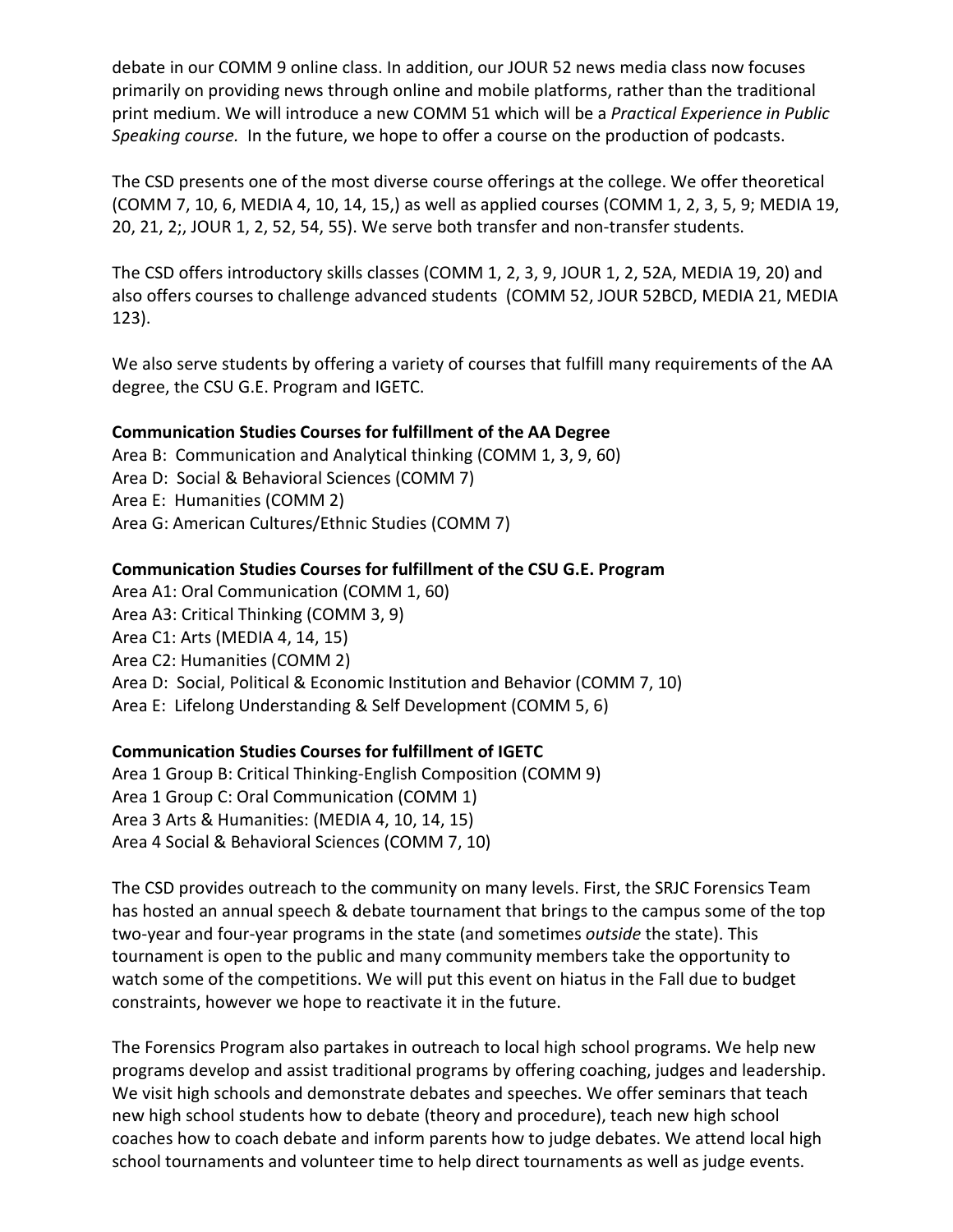Starting in Fall 2019, we also plan to include a focus on advanced speaking in public where the students have an opportunity to work with local community groups such as Rotary, and speak to gorups such as Senior Living Centers, SRJC Clubs and others. This new focus is designed to prepare students to speak at events ranging from community meetings to special interest groups to student events.

The Forensics Team also puts on a biannual (Fall and Spring semester) *Speech Night* that showcases award-winning performances. Students from the Communication classes are encouraged to attend and most instructors offer students extra credit for their attendance. This is a great way to expose students in our basic Speech classes to top-level performances. *Speech Night* is also open to the community. Many local high school forensics programs attend, allowing their college-bound students a chance to view the SRJC Forensics Team. This event also allows parents of current team members an opportunity to see what their children have accomplished over the semester. This is a fun night and great way to end a long semester.

Second, the CSD houses the student news media, (http://www.theoakleafnews.com) and the Oak Leaf Magazine, as well as social media sites on Facebook, Instagram, Twitter and Snapchat.. The Oak Leaf newspaper went online-only in Fall 2018 when we also introduced the inaugural magazine issue. In addition, the Oak Leaf mobile app became available for download in 2018. *The Oak Leaf* allows students as well as community members an opportunity to have their voices heard on campus, local and state issues. *The Oak Leaf* staff is healthy with between 25 and 30 JOUR 52A/B/C/D students and COMM 98 interns combined. A new Strong Workforce grant will allow us to develop self-guided curriculum on Canvas to help advance all Oak Leaf students' multimedia skills.

The Journalism Program, under the CSD, offers two vocational AA majors and a transfer major. The most popular program is the Digital Journalism certificate and AS major, which is also part of SRJC's Digital Media Program. An effort is underway to combine the AA and AS majors into one umbrella journalism major with five emphases in: podcasting, photojournalism, video/documentary, writing/print and broadcast. The Journalism Program revamped the magazine class, Jour. 54 into a magazine article writing and production class, JOUR 54A and 54B, approved in Spring 2019.

The Journalism Program also plans to offer photojournalism, JOUR 59 - formerly ART 59, in spring of 2020 and a new Editing for the News Media course, JOUR 106, in Fall 2020.

Funding remains a challenge for the Journalism Program because each year the college "loans" The Oak Leaf money that it must earn back through ad revenue. According to a 2015 survey that Anne Belden conducted of colleagues at 24 other journalism programs in California, The Oak Leaf is the only student news media program that is not college-funded. The Oak Leaf has redesigned its ad platforms to include website, social media, mobile app and magazine ad buys, but it is uncertain how much annual income these will yield, especially during the first few years.

Michael Traina, who leads the Media program, has made significant progress in building a strong community support base through the Petaluma Film Alliance (PFA). Public events organized in conjuunction with the PFA have drawn thousands of attendees to dozens of events annually over the past several years. Twenty-seven (27) community organizations, including Whole Foods Petaluma, Cinnabar Theater, Kaiser Permanente, and Associated Student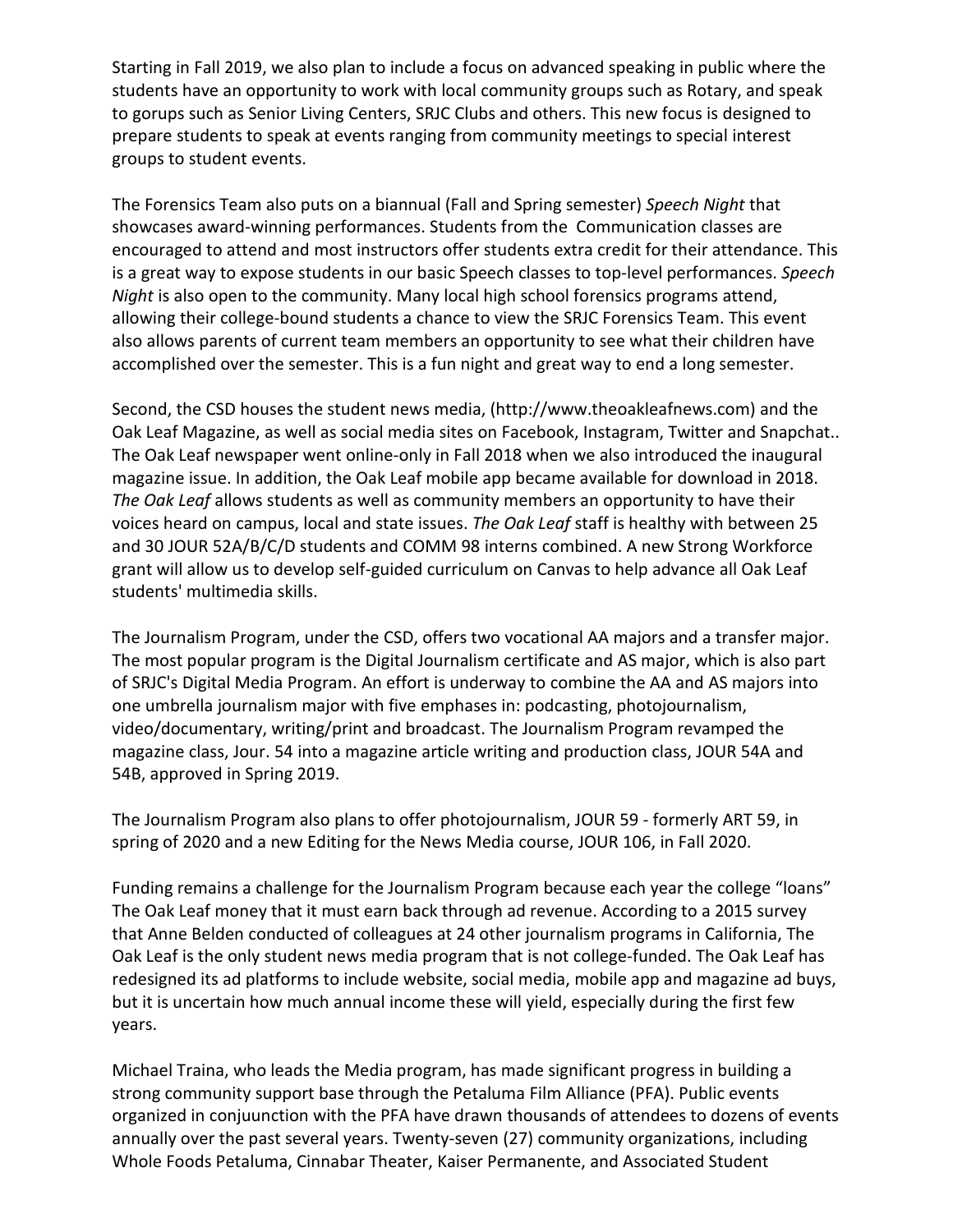Programs, partnered with us to produce programming for the Petaluma community. Other committees have been created, including an advisory committee and a screening committee for the festival comprised of students, faculty, and leaders from throughout the community. Michael has also developed a strong volunteer staff to assist with planning, marketing and fund development.

The CSD has developed a film festival -- Film Fest Petaluma -- that attracts filmmakers from around the state, the nation and the world. Community members have an opportunity to attend the festival, view the films and take part in discussions. In 2018 it celebrated its 10th anniversary by presenting a program of more than 30 short films with directors, writers and producers from 10 countries worldwide present to discuss their films.

In addition, thanks to Michael Traina's hard work, both the SRJC Student Film Festival and the downtown Petaluma Film Fest have been expanded to offer increased opportunities to showcase student work. Another popular event is our Sonoma County Student Film Festival. This film event is open to any student in Sonoma County, and has become an effective recruiting tool for the Digital Media Program. Furthermore, this festival gives many of our students their first festival experience, and important job-related activity. With the development of the Media 20 (Introduction to Digital Filmmaking) course, along with now having a full-time instructor to oversee the filmmaking program, we expect to continue to see a steady increase in student production and increased interest in Film & Media Studies.

In Petaluma, the communication faculty have worked to spearhead interdisciplinary and contextualized learning around communication, public speaking, and intercultural communication. The Our House Learning Community is focused on first generation and lowincome students developing their identity through communication courses paired with English classes. The Student Research Conference, co-sponsored with the Psychology department, is a student-focused conference open to the public. Students present original research and literature reviews in the form of a poster session. Top presentations receive scholarships; more than 150 students participate each semester.

In addition to the collaborative curriculum, the Petaluma communication instructors have organized and support a student club. The student club has organized events at Day Under the Oaks and LumaFest, and co-sponsored the We the Future Social Justice Conference hosted by Our House Intercultural Center.

The CSD attempts to practice participatory department governance. We discuss issues at department meetings and through email exchanges. During curriculum review we have meetings where both full time and adjunct instructors are invited to attend and provide input.

## 1.1c Description

The CSD houses three (3) disciplines: Communication Studies, Journalism and Media Studies. The department serves primarily transfer students; however it also serves re-entry students seeking to upgrade their work skills. Further, the department serves students who seek technical training in video production and digital filmmaking. The CSD is home to the college's student news media, *The Oak Leaf*, Rosa Roots Magazine (https://medium.com/rosa-roots-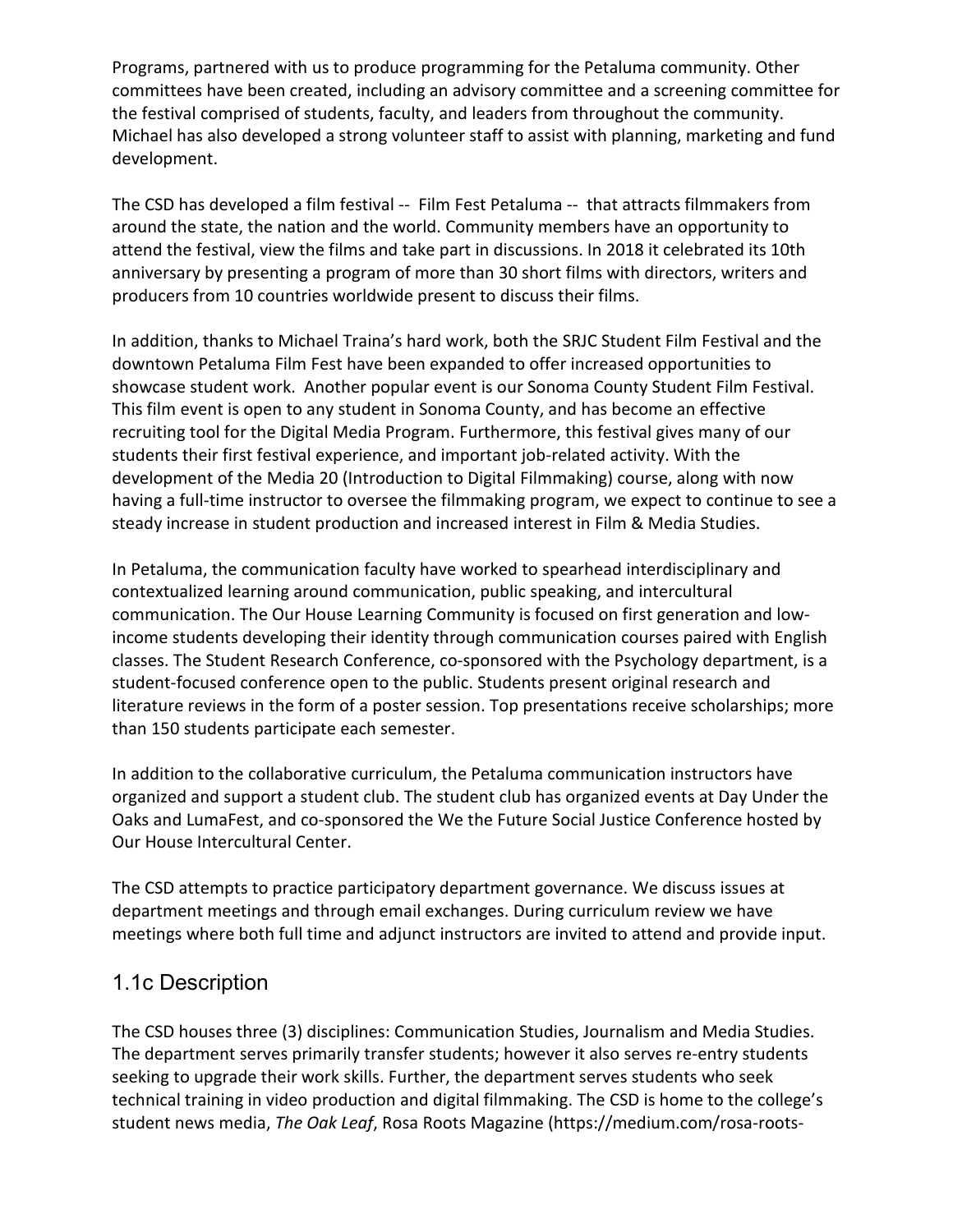magazine), Oak Leaf Magazine, the Petaluma Cinema Series, Film Fest Petaluma, the Sonoma County Student Film Festival and the Forensics Program.

## 1.1d Hours of Office Operation and Service by Location

The Communication Studies Department Office is located in room 683T in the Analy temps buildings on the Santa Rosa Campus. This office is staffed 25 hours a week. Normally, the office is open 8:30 a.m. - 3 p.m., Monday – Thursday. It is closed on Fridays. The CSD also has a department office one day a week on the Petaluma campus when the chair is Petaluma-based.

## 1.2 Program/Unit Context and Environmental Scan

**Degree Programs, Transfer Majors, General Education and Basic Skills**

Have there been any changes in the transfer requirements for this major, particularly **at CSU or UC campuses or at other common transfer destinations in this discipline? If so, describe those.** 

### **Transfer requirements in the works:**

A new major - AA in Film Studies - was approved in for Fall 2018. As far as individual courses go, there have not been any changes that would affect their transferability to the CSU or UC systems.

### · **Are there trends in industry or technology that could affect this discipline or major?**

There are a multitude of new employment opportunities and jobs involving use of multimedia and social media. These skills are rapidly becoming a core requirement for many positions including in the field of Journalism.

The most significant trend in industry/technology -- that will continue to affect how our classes will (and arguably should) be taught -- is focused on incorporating a variety of mostly internetbased technologies into the disciplines The days of using poster board and flip charts -- while not extinct -- have been significantly reduced. In Journalism, students need to be trained in print/online, multimedia and social media skills; and in filmmaking, students need the ability to quickly film and load content onto social media and web sites. In both fields, job requirements have changed, demanding students be capable in the latest technologies. Due to this phenomenon, mastery of basic text and video editing has become a core requirement, and we need the tools and equipment both to teach that baseline and, particularly in the case of film production and journalism classes, equipt students with advanced production and editing skills. For speech classes, students need to be familiar with presentation software and have the ability to incoiporate audio, video and web content into their work. All of this requires regular updating of the technology tools the department uses for instruction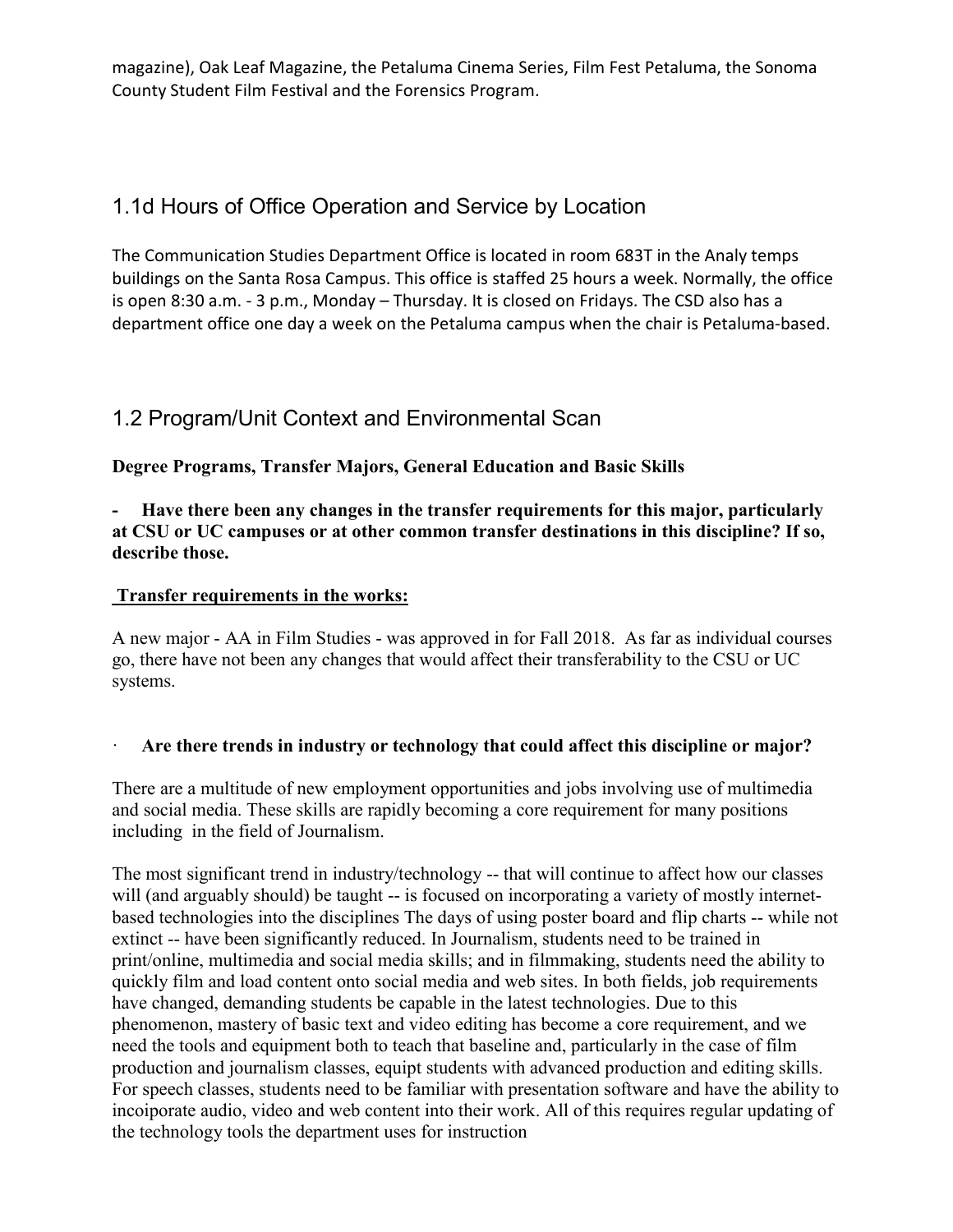Additionally, our students rely on library research to complete their assignments. As the research technology changes in the private sector, we need to make sure the library has the current technology.

#### Are there new trends in general education or basic skills that affect courses in this **discipline or major?**

There is a need to infuse more multimedia into content. This has been acknowledged with the addition of the JOUR 55 class focused on multimedia journalism. It is also reflected in the transition to a primarily online offering for The Oak Leaf news media. To do this, more cameras, video cameras, software, recorders, laptops, etc. will need to be purchased.

In addition, the department having a digital film instructor onboard consolidates our goal of elevating the digital filmmaking program and making SRJC a transfer destination for high school students wishing to pursue this area of study. Unfortunately, many of the local high schools actually have superior equipment to that currently used at the college. When many high school students arrive at SRJC, they are quickly disappointed to see that they will be working on lower end technology than they had used the previous year. In order for the digital media program to gain a reputation of excellence, it must continue to invest in state-of-the-art technology and must further make a commitment to keep this equipment updated. We continue to apply for grants to support this need and have had some success in doing that. However, it is vital to their success that the programs have access to current technology be that grant or college funded.

### · **What partnerships or cooperative ventures exist with local employers, transfer institutions or other community colleges?**

Journalism is creating partnerships in conjunction with area news outlets -- both online and print variety-- for internships (both paid and unpaid). The Journalism Program is also working to articulate with out-of-state private and public journalism programs, such as the Walter Cronkite School of Journalism at Arizona State.

In 2016 a new Journalism Digital AS Major and Certificate were approved. This major is part of SRJC's Digital Media Program and, as journalism jobs head online, this major will offer new students education that is tied to the current job market. The new major/certificate may also attract journalism graduates and professional journalists who want a "digital" overlay to complement their print journalism skills.

In order to qualify for CTEA funding, a program must have an advisory board. The department has both a Journalism Advisory Committee and a Film Production Advisory Board that meet twice a year. The film board is comprised of industry professionals from local film and video production companies while the Journalism Advisory Committee members are journalists and editors at *The Press Democra*t and *KQED* among others.

The Journalism Program revamped its magazine article writing class into one that includes production to help produce both an online and print magazine. Students would learn how to envision, design and create content for both types of publications. This new program will help students get internships at both print and web magazines and acceptance on magazine staffs at four-year schools. The magazine program is currently on hold because of SRJC's budget cuts and downsizing. The journalism program plans to offer a photojournalism class in spring 2019 and its new Editing for the News Media course in Fall 2020.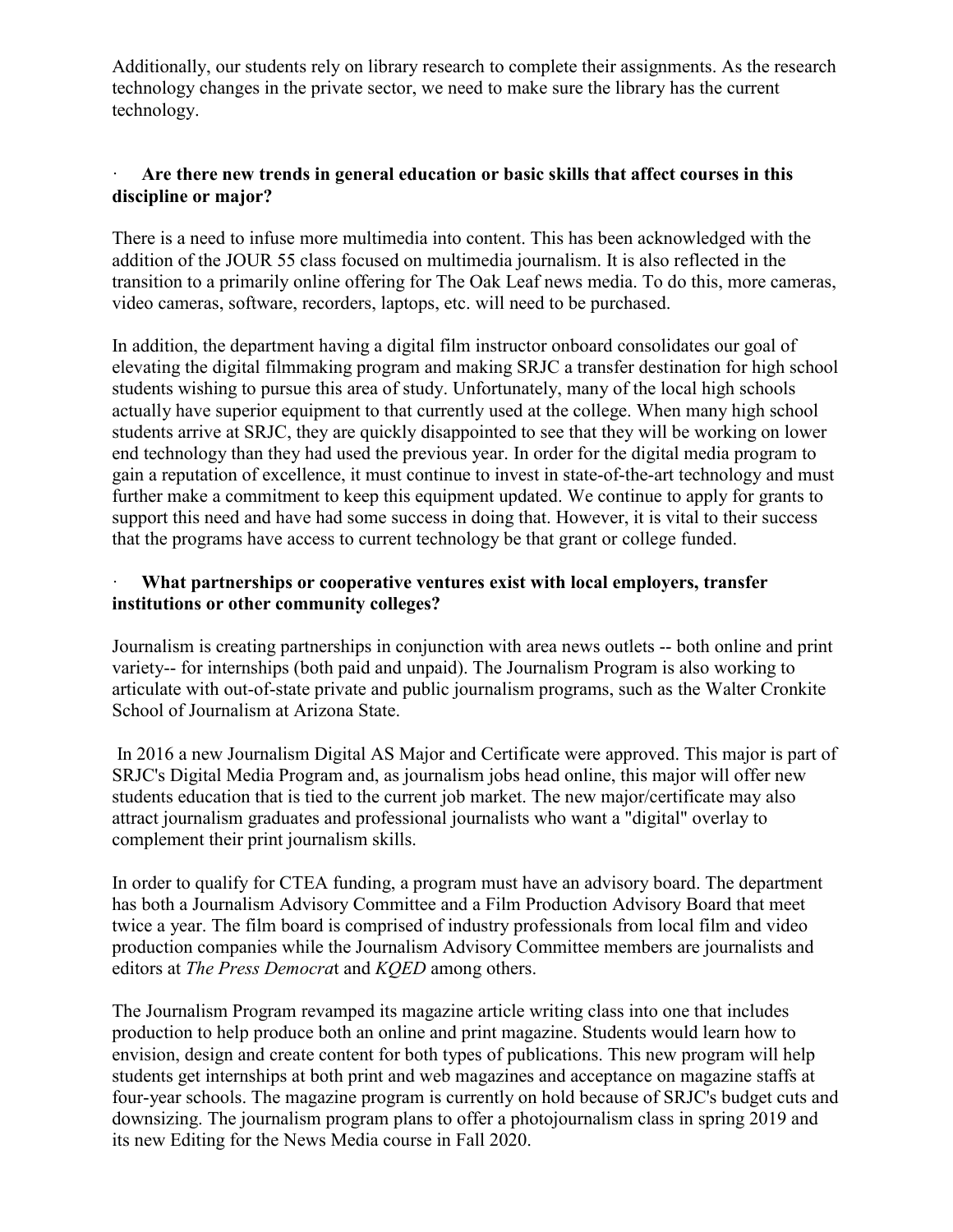### 2.1a Budget Needs

The most immediate budgetary needs of the Communication Studies Department are support for the Speaking in Public/Forensics Team classes, *The Oak Leaf* news media and Journalism student travel accounts. The latter two have remained flat over the past decade and the former has essentially been eliminated entirely.

In an effort to deal with the budget elimination, the Forensics class is restructuring significantly with the goal of spreading the focus from solely on competitive team tournaments (with their inherent travel costs) to a mix of tournaments and other opportunities that prepare students to speak in public. It is hoped that this restructuring will also attract a broader student base. However, a small travel budget would afford some opportunity for students to experience the college tournament environment, where SRJC competitors have gained distinction over the past few years. At minimum, an additional \$5,000 should be added to the student travel budget. The budget has been reduced over the years (\$30,000 to \$24,000 to \$19,000 to \$19,645 to \$18,501) while travel costs (hotel rates, van rentals, mileage rates, entry fees, etc.) have all drastically increased.

The Forensics Team has been fundraising for many years now, which helps offset the district budget a little, but this sort of fundraising cannot generate the funds that have been lost over the years. Recently the Forensics program has begun to draw funds from their Foundation accounts to make up the difference in cost between the budget the District provides and the actual cost of running the program.

The restructured program will be run on a far lower costs basis than in the past and fundraising efforts are continuing with plans to reach out to local businesses and organizations.

Journalism is also suffering from an already low travel budget that suffered a 20 percent cut this academic year. It also needs money for equipment and supplies, magazine printing costs, contest entrée fees, web hosting, organization dues, the ad manager's salary and more.

Participating in two Journalism Association of Community Colleges (JACC) conferences annually - the State and the Northern California conferences has become challenging from an expense standpoint. *The Oak Leaf* staff has tripled in numbers over the past five years and we hope to continue to grow the number of journalism students. SRJC students are making their mark at the conferences by winning significant awards - which are a valuable addition to any student's resume. For the past two years, 2018 and 2019, the program has won a JACC Pacesetter award, given to colleges who win the most awards overall at the conference. Some students were finalists and winners in even more prestigious state, regional and national competitions.

The program needs an additional \$2,500- \$3,000 for student travel. The Journalism program this year had a travel budget of \$3800. While this amount was a great start, it is not adequate. *The Oak Leaf* adviser used to take 8-12 students to the state and Northern California journalism conferences and now more than 20 want to go. The state conference alternates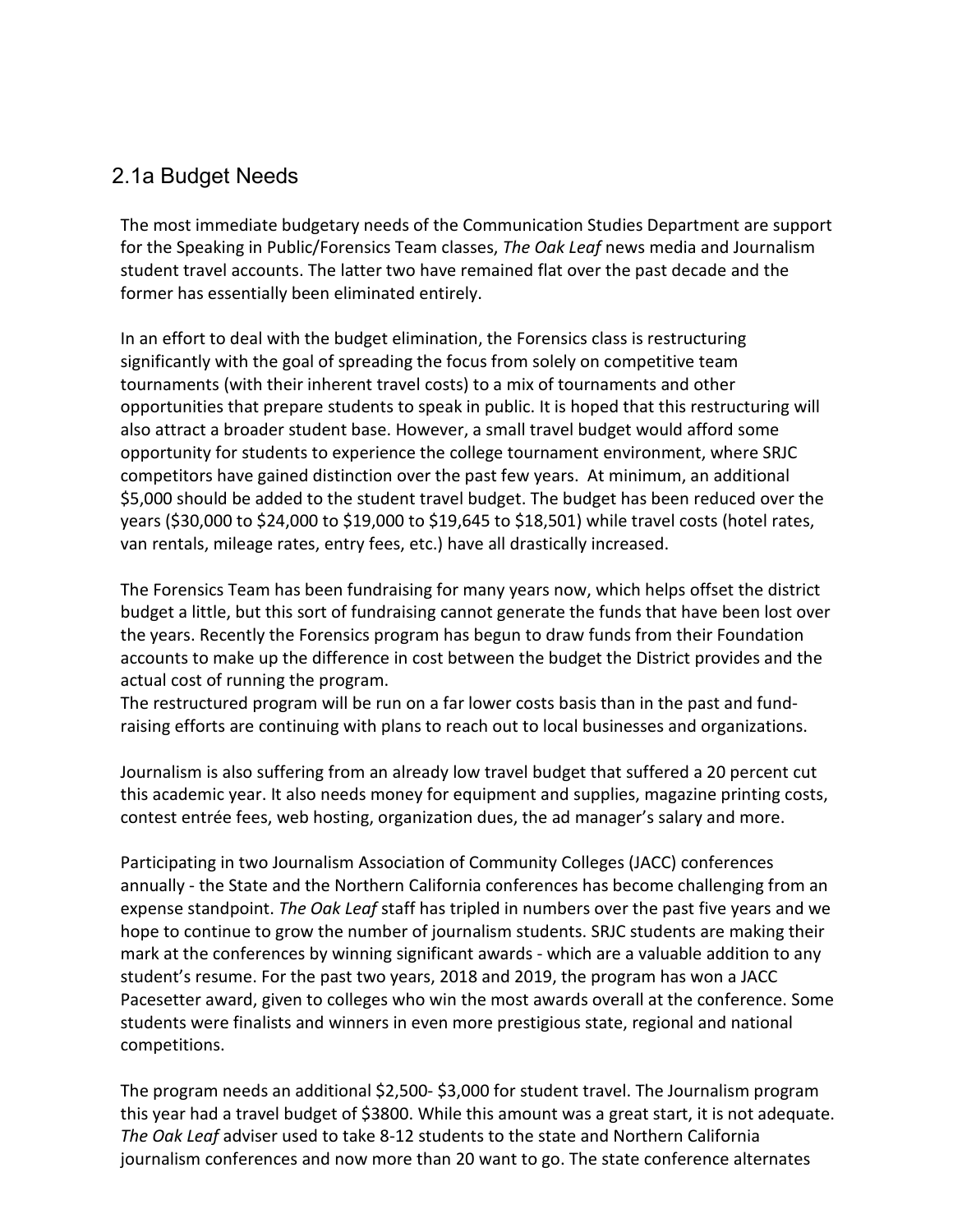annually between Sacramento and Southern California, with greater expenses for the Southern California years. Registration for the state competition alone is \$250 *per* student. With the cost for travel, hotel and food, the current budget will only cover around 4-6 students. More students means more hotel rooms and higher food budgets. Ideally *The Oak Leaf* needs a minimal travel budget of \$7,500 that is not tied to *The Oak Leaf* advertising revenue. Most of the other community colleges attending JACC pay for their students' registration costs along with hotel and food.

The burgeoning *Oak Leaf* population also requires more funding for equipment and supplies. Student numbers in Journalism 52A, B, C, and D continue to increase following a drop-off during Anne Belden's sabbatical. *The Oak Leaf* has 28 on staff including COMM 98 interns. With the move to online news media students require more equipment to cover photo, video and podcasting involved in an online offering. While this transition saves money in printing costs, it does come with increases in technology costs to provide students with the training and equipment students need to launch a successful career in journalism today.

Given *the Oak Leaf*'s 90-year history, we are producing one printed *Oak Leaf Magazine* each semester. The first edition was published in Fall 2018 and contained only three ads because it was difficult to sell advertising into a product that didn't yet exist. The second edition contained many additional ads, but it is unclear if the ad revenue will cover printing costs. The *Oak Leaf* ad manager also sells website ads and social media posts. But as we transition to online only and experiment with new advertising products, *The Oak Leaf's* revenue stream is uncertain. In the 2018/19 academic year, the Oak Leaf will run a deficit. 2019/20 may be different as *Oak Leaf Magazine* adds more advertising revenue.

As we cut our major cost (print publishing) drastically, *The Oak Leaf* will still need a steady funding source to cover student travel to conferences, office supplies, website and mobile app fees, association fees, contest entries and our ad manager's wages. As a 90-year institution at SRJC, *The Oak Leaf* serves a vital role in both communication and community building that warrants some base-level funding from the SRJC like virtually every other community college journalism program in California.

**Note: A separate Journalism account outside the Trust Account provides some additional funding for the general Journalism Program.**

#### **Journalism Account (10-00-72-0000-0602)**

4510 — Graphics: \$77.00 4390 — Supplies: \$408.00 5220 — Student Travel: \$3,800.00 (formerly was \$5,000)

# **Proposed Oak Leaf Budget Reshaping**

#### **How it works now:**

*The Oak Leaf* has a trust account in which the college "loans" us \$20,000 at the start of the fiscal year and we are supposed to earn that back through ad sales. The \$20,000 covers the following: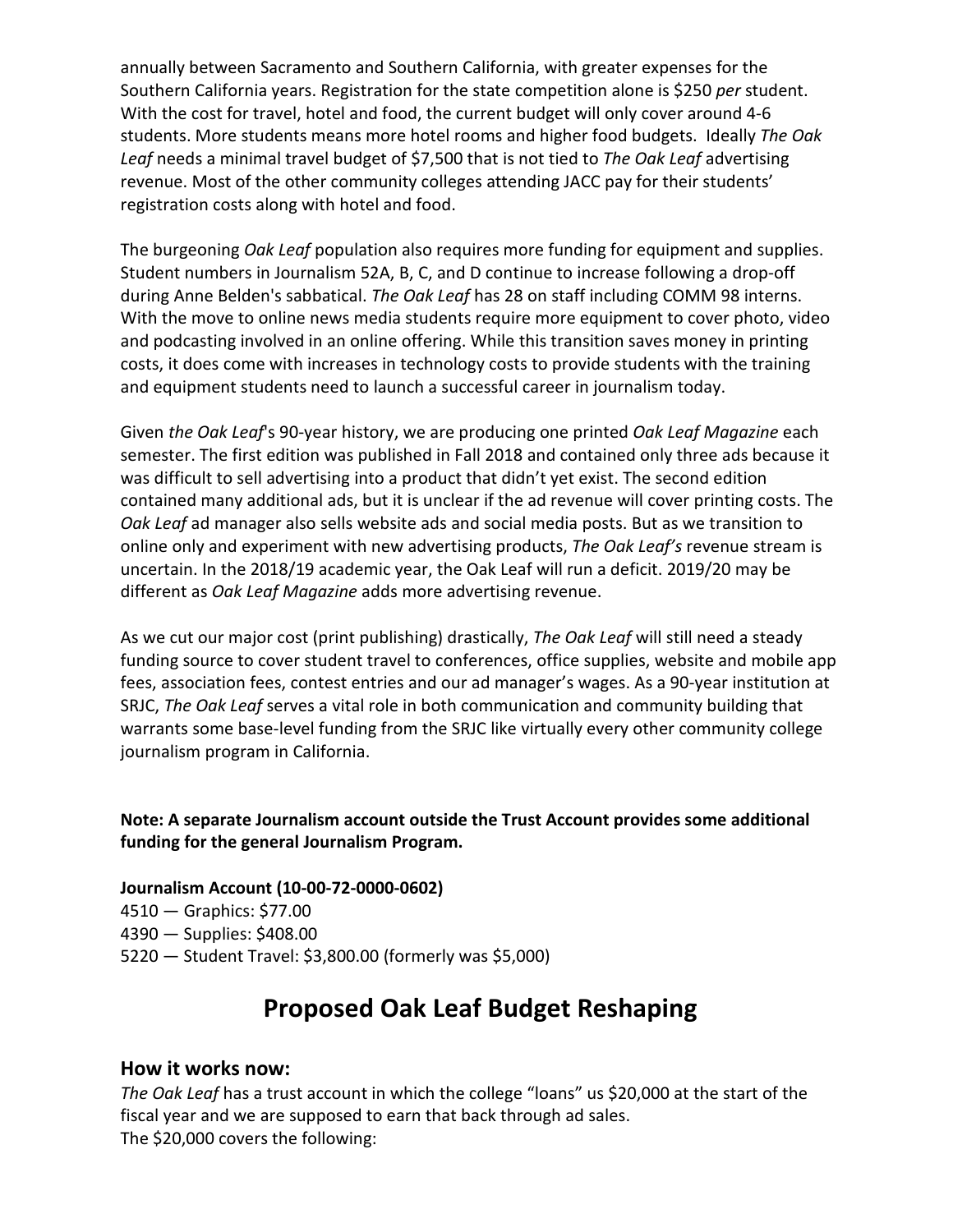### *Oak Leaf* **Trust Account (10-00-72-0919-6966)**

- 2330 STNC \$5035
- 4320 Periodicals and Magazines: \$170.00
- 4330 Off-Campus Printing: \$10,624.00
- 4390 Supplies: \$510.00
- 4510 Graphics: no budget
- 5220 Student Travel \$462.00
- 5300 Dues and Memberships: \$2119.00
- 5690 --- Other contracts \$630

### **Why doesn't** *The Oak Leaf* **Trust Account work?**

- **Annual deficits:** When Anne Belden became full time in 2006, she inherited a \$4000 deficit from the previous year. Every year since we typically have run a \$4000 deficit. Over the years, deans and chairs have routinely had to pull money from other sources at the end of the year to cover the deficit. This was especially true during the recession.
- **Unpredictable revenue:** Because we're billing advertisers through May each year, we cannot always predict these deficits in advance. Typically, *The Oak Leaf* has run more ads in the spring making it harder to project deficits until the fiscal year ends.
- **Surpluses not accessible:** When we do have a surplus (earn over \$20,000) we cannot access it the next year until our revenue reaches \$20,000, which doesn't happen until the very end of the fiscal year. So in effect, it's very difficult to access any surpluses for well over a year after earning them. Our ad revenue doesn't all come in until the end of each semester or academic year, which leaves us unable to pay bills in a timely manner until the \$20,000 is reached. If we don't reach it, we can't access the money we do earn.
- **Ad revenue doesn't cover the advance:** *The Oak Leaf* earned \$800 to \$1500 in ads per newspaper issue with an average of \$1000/issue. But print advertising in college newspapers dried up nationwide, forcing many to go online only. Most community colleges that still have newspapers have print budgets fully funded by their colleges. As stated above, as we move to online only, it is uncertain whether *Oak Leaf Magazine,*  theoakleafnews.com and social media ads will cover costs at The Oak Leaf. This is a phenomenon that online news organizations and colleges are struggling with monetizing web and social media.
- **Additional income:** We also receive \$300/month revenue from Gotcha (the company that provides the green kiosks on campus).

### **Why is change needed?**

- **Enrollment increases**: The current *Oak Leaf* staff is around 30 with interns. More students also means more articles and higher page counts.
- **Magazine printing costs**: Magazine printing costs run between \$4500 and \$5500 per issue, depending on page count.
- **Increased dues:** Dues for organizations like the Journalism Association of Community Colleges (JACC), which hosts the two annual conferences that *Oak Leaf* students attend, have more than doubled, from \$200 to \$500 each year.
- **Additional costs**: We now have webhosting costs of \$600 a year and additional mobile app costs of \$500. Currently we cannot find the money to cover this bill. Most California colleges have purchased news management systems but those costs run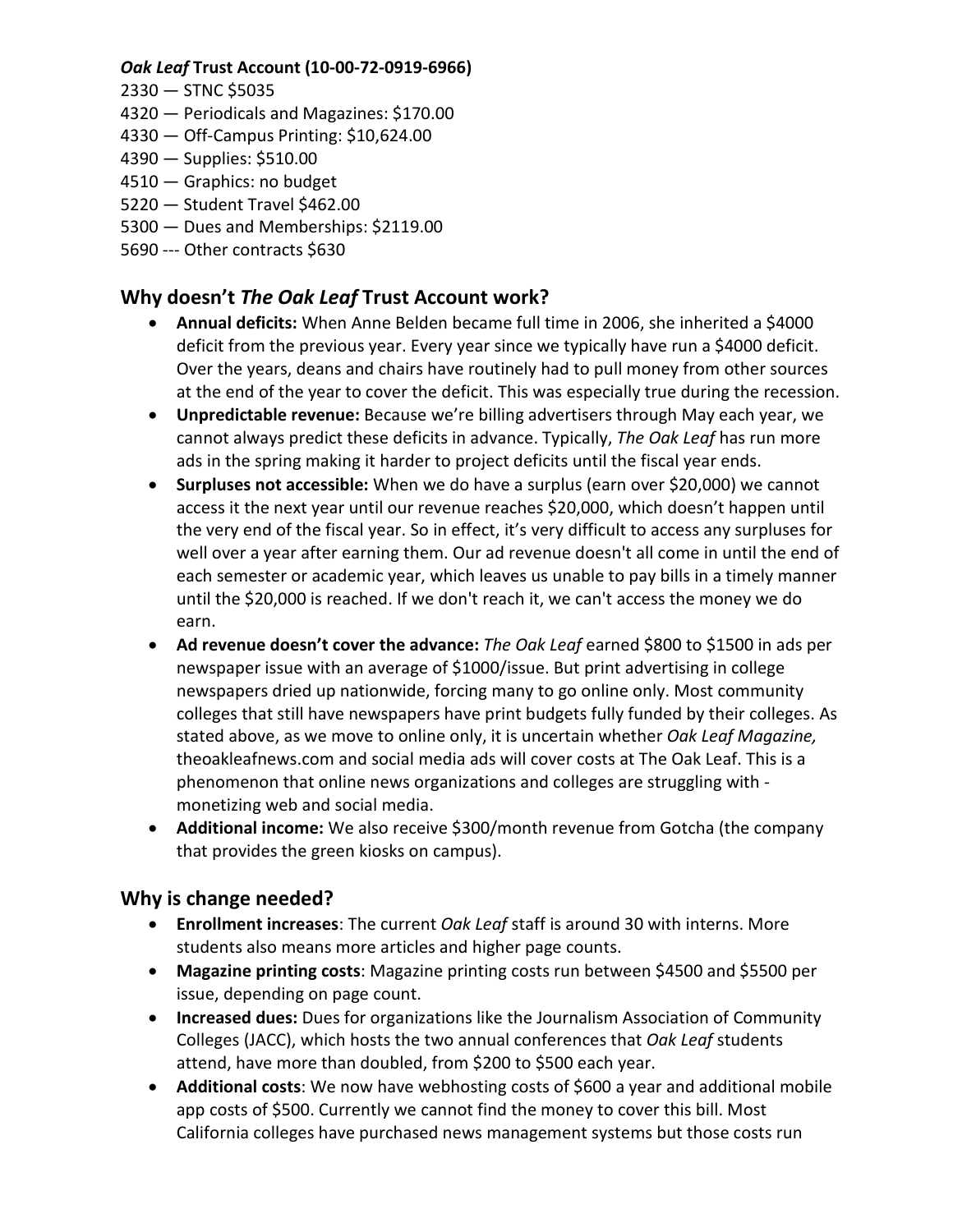\$500 to \$1000/year. We are using free software systems like Airtables and Slack that we've adapted to our purposes.

- **Travel costs**: For the past two years, I've taken 18 students to the state conference. That number is limited by the number Anne Belden can legally chaperone. The combined *Oak Leaf* and Journalism travel budgets pay for hotel rooms for all, registration for those students who cannot afford it, and a food stipend for attendees. Registration is \$250 per student. Sending 18 students for three nights means paying for six hotel rooms. The conferences alternate between Southern California and Sacramento. During Southern California years, we have to figure out how to get all these students to and from Burbank, further increasing travel costs. In essence, our travel costs exceed our ability to earn more ad revenue.
- **Instructional supplies:** *The Oak Leaf* Newspaper Production (Journalism 52A/B/C/D) is a 5-unit class and should receive an instructional supplies budget as Forensics and other classes do. Other JACC advisers say that their printing costs are covered by instructional supplies.
- **Lower ad revenue:** In talking with other advisers and in survey results, many noted that ad revenues are declining rapidly.
- **Fairness:** *The Oak Leaf* is the only class on campus that must earn its entire budget to cover educational supplies and costs.

### **What do other schools do?**

In a Survey Monkey survey of 21 California community colleges that offer journalism programs, not a single program has to earn all of its expenses. Every adviser said his or her college provides funding as follows:

| Responder<br># | <b>Amount of money</b><br>college provides | <b>Printing budget</b><br>covered by<br>college? | # Students in<br>production<br>classes | <b>Advertising</b><br>revenue<br>earned |
|----------------|--------------------------------------------|--------------------------------------------------|----------------------------------------|-----------------------------------------|
| $\mathbf{1}$   | \$20,000 to<br>\$25,000                    | Partial                                          | 30                                     | $$25,000*$                              |
| $\overline{2}$ | \$10,000 to<br>\$15,000                    | Yes                                              | $\overline{7}$                         | \$3000                                  |
| 3              | Over \$25,000                              | Yes                                              | 65                                     | \$20,000                                |
| 4              | Over \$25,000                              | Yes                                              | $20 - 25$                              | \$6000                                  |
| 5              | \$0 to \$5000                              | No                                               | 12                                     | \$4000                                  |
| 6              | Over \$25,000                              | Yes                                              | 50                                     | \$7000                                  |
| 7              | \$20,000 to<br>\$25,000                    | Partial                                          | $27 - 35$                              | \$20,000*<br>(down from<br>\$34K)       |
| 8              | \$20,000 to<br>\$25,000                    | Yes                                              | 16                                     | \$8000                                  |
| 9              | \$5000 to \$10,000                         | Partial                                          | $12 - 21$                              | \$5000-\$6000                           |
| 10             | \$10,000 to<br>\$15,000                    | Yes                                              | $14 - 25$                              | \$1500                                  |
| 11             | \$0 to \$5000                              | No                                               | 27                                     | \$15,000                                |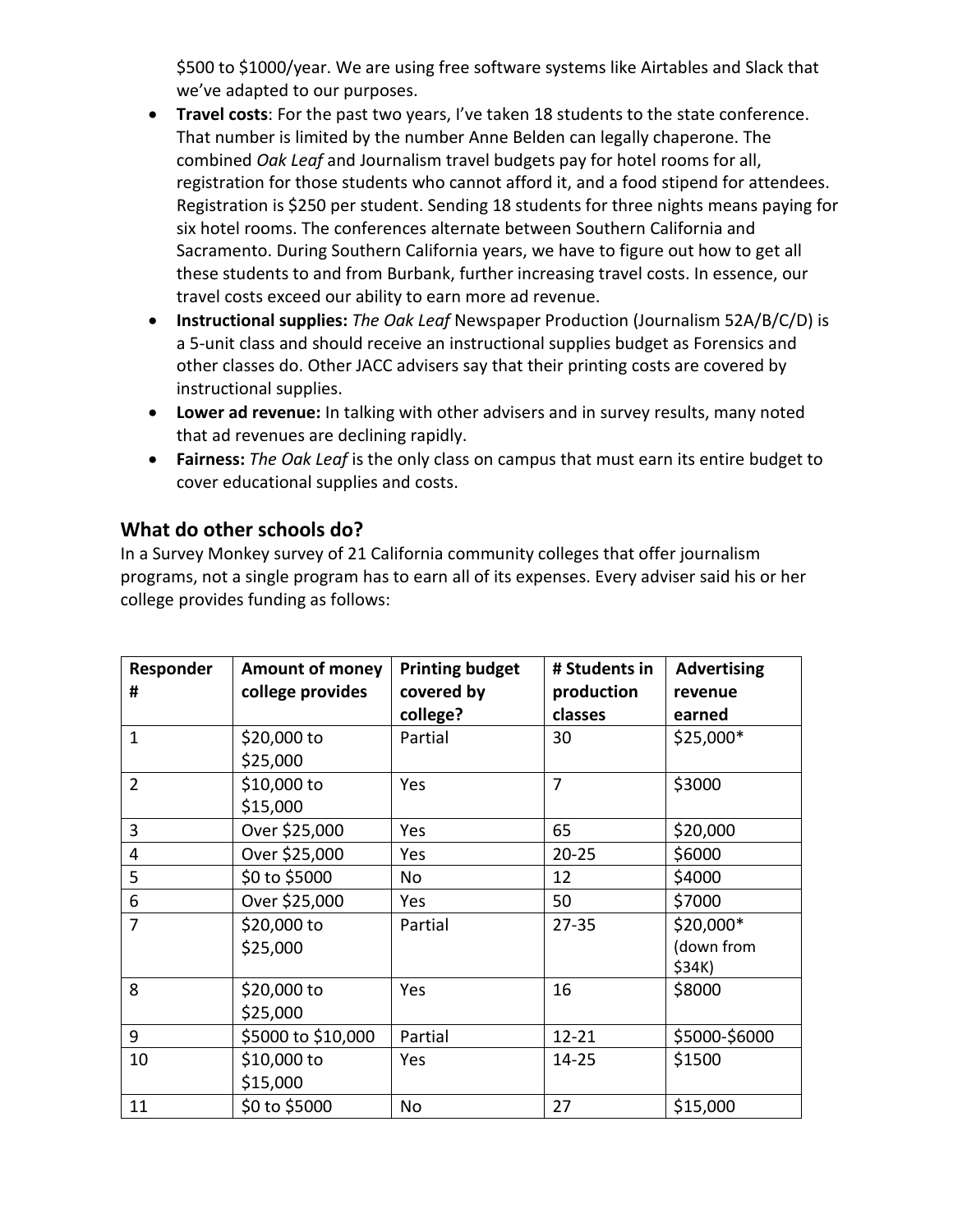| 12 | $$10,000$ to       | Yes     | 37 | $$10,000*$       |
|----|--------------------|---------|----|------------------|
|    | \$15,000           |         |    | (down from \$15- |
|    |                    |         |    | \$20k)           |
| 13 | Over \$25,000      | Yes     | 21 | \$30,000         |
| 14 | \$5000 to \$10,000 | Yes     | 20 | \$4500           |
| 15 | \$15,000 to        | Yes     | 35 | None             |
|    | \$20,000           |         |    |                  |
| 16 | \$20,000 to        | Partial | 16 | \$10,000         |
|    | \$25,000           |         |    |                  |
| 17 | \$5000 to \$10,000 | Partial | 18 | \$7000           |
| 18 | \$5000 to \$10,000 | Yes     | 20 | \$2000 - \$5000  |
| 19 | \$0 to \$5000      | Partial | 8  | \$4000           |
| 20 | \$20,000 to        | Yes     | 15 | \$5000           |
|    | \$25,000           |         |    |                  |
| 21 | \$5000 to \$10,000 | Yes     | 11 | \$9000           |
|    |                    |         |    |                  |
|    |                    |         |    |                  |

\* Respondents noted drop in revenue over past few years.

#### **NOTE:** Survey results are available online at: https://www.surveymonkey.com/results/SM-VZ9M7LYV/

### **Survey conclusions**

- 1. Only two advisers reported that their college does not pay for printing costs. More than half the colleges (13 of 21) cover all printing costs, while six colleges cover partial printing costs. SRJC does not cover any *Oak Leaf* printing costs.
- 2. Six schools with comparable-sized news production classes (range 20 to 37 students) receive an average of \$17,500 in college-granted funding each year. Only one of those schools receives less than \$5000, while the other five receive an average of \$20,500.
- 3. Those same six schools earn an average of \$12,600 in advertising revenue per year. That revenue is in addition to the money their school provides.

### **What would work better?**

- *The Oak Leaf* needs a set amount of base funds granted, not loaned, each year.
- Restructure the trust account so that money is available year-round without *The Oak Leaf* having to sell enough ads by the end of the year to get access to it.
- *The Oak Leaf* needs easier access to funds, including a petty cash fund for equipment and supplies like batteries, memory cards and other items that typically take months to order through Media Services.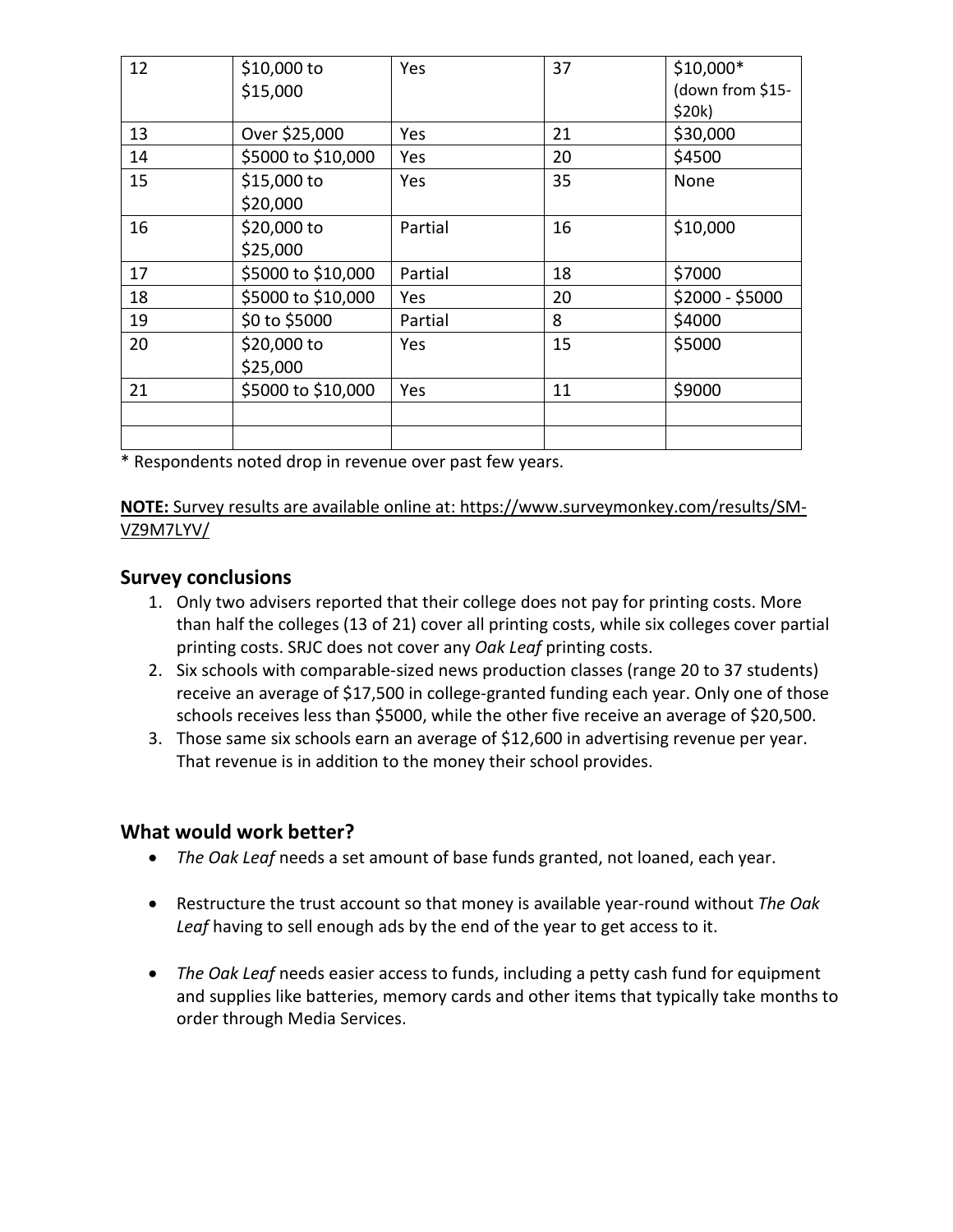# 2.1b Budget Requests

| Rank | Location   | <b>SP</b>      | M              | Amount     | <b>Brief Rationale</b>                                                    |
|------|------------|----------------|----------------|------------|---------------------------------------------------------------------------|
| 0001 | Santa Rosa | 0 <sub>1</sub> | 01             | \$4,000.00 | Additional funds needed for journalism students to travel to competitions |
|      |            |                |                |            | and conferences.                                                          |
| 0002 | Santa Rosa | 0 <sub>1</sub> | 0 <sub>1</sub> | \$5,000.00 | Additional funds needed for forensics students to travel to tournaments.  |
| 0003 | Santa Rosa | 02             | 0 <sub>1</sub> | \$7,000.00 | The Oak Leaf needs a base level of funding that is granted, not loaned.   |
|      |            |                |                |            | Ad revenue can cover the rest, but without this base level, we cannot     |
|      |            |                |                |            | cover our website hosting, mobile app, dues and fees for journalism       |
|      |            |                |                |            | organizations, printing costs, supplies and other materials necessary to  |
|      |            |                |                |            | run a newsroom. This funding could be considered "instructional           |
|      |            |                |                |            | materials" because without base funding, the Oak Leaf cannot execute its  |
|      |            |                |                |            | student learning outcomes of operating a newsroom.                        |

# 2.2a Current Classified Positions

| <b>Position</b>    | Hr/Wk | Mo/Yr | <b>Job Duties</b>                                    |
|--------------------|-------|-------|------------------------------------------------------|
| Admin Assistant II | 25.00 | 10.00 | Manages all administrative support for Dept. Assists |
|                    |       |       | with Budget, Scheduling, preparation of PRPP and     |
|                    |       |       | Evaluations, assisting with grants. Supports Dept    |
|                    |       |       | events such as FilmFest, PFA program, Speech         |
|                    |       |       | Night. Maintains and updates Dept website.           |

# 2.2b Current Management/Confidential Positions

| <b>Position</b>  | Hr/Wk | Mo/Yr | <b>Job Duties</b>                                |
|------------------|-------|-------|--------------------------------------------------|
| Department Chair | 18.40 | 10.00 | Oversees staffing needs including conducting     |
|                  |       |       | interviews on a regular basis, holds department  |
|                  |       |       | meetings, oversees development of SLOs, oversees |
|                  |       |       | curriculum and budget development, attends       |
|                  |       |       | DCC/IM meetings, attends cluster meetings and    |
|                  |       |       | prepares the PRPP.                               |

# 2.2c Current STNC/Student Worker Positions

| <b>Position</b> | Hr/Wk | Mo/Yr | <b>Job Duties</b>                                   |
|-----------------|-------|-------|-----------------------------------------------------|
| <b>STNC</b>     | 12.00 | 10.00 | Ad Manager for The Oak Leaf. The Oak Leaf Ad        |
|                 |       |       | Manager sells advertising in The Oak Leaf           |
|                 |       |       | newspaper and on the website. The Oak Leaf is self- |
|                 |       |       | funded; the money the ad manager raises pays for    |
|                 |       |       | The Oak Leaf's printing budget, supplies, expenses  |
|                 |       |       | as well as the ad manager's salary. Manager will    |
|                 |       |       | also assist Journalism Program director with some   |
|                 |       |       | administrative tasks.                               |
| <b>STNC</b>     | 11.50 | 10.00 | Readers for large lecture Media courses             |
|                 | 0.00  | 0.00  |                                                     |
| <b>STNC</b>     | 15.00 | 9.00  | The Oak Leaf Production/lab assistant will oversee  |
|                 |       |       | The Oak Leaf lab; act as a liaison with Information |
|                 |       |       | Technology; instruct students in Indesign,          |
|                 |       |       | Photoshop, Adobe Premier, video editing, website    |
|                 |       |       | management, podcasting and other multimedia         |
|                 |       |       | skills; check out equipement and help supervise     |
|                 |       |       | newspaper production.                               |
|                 |       |       | production.                                         |
|                 | 0.00  | 0.00  |                                                     |
| <b>STNC</b>     | 0.00  | 0.00  |                                                     |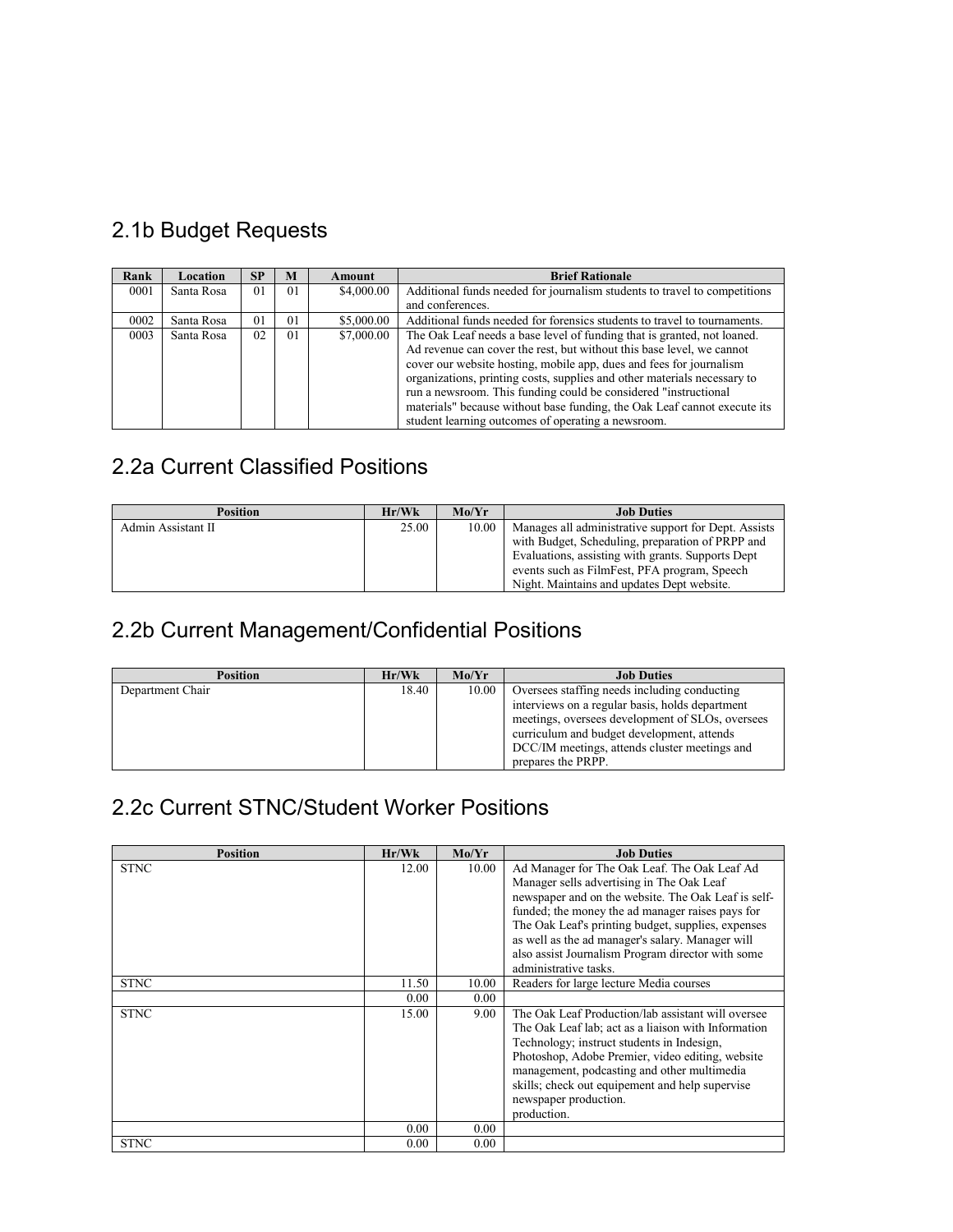## 2.2d Adequacy and Effectiveness of Staffing

*The Oak Leaf* needs to expand its ad manager role hours to include some Journalism Program administrative time or hire an instructional aide for the Oak Leaf. The manager could then serve as a liaison with the printer and web hosting service as well as help order supplies.

*The Oak Leaf* news media class serves four semesters of students (JOUR 52A/B/C/D) during one class that meets twice a week for six hours total. It's difficult for one adviser to meet the learning needs of four semesters of students who are writing, editing, taking photos, producing videos and podcasting at four different skill levels. The *Oak Leaf* needs to hire a second person (or one person for both positions) to take on the role of *The Oak Leaf* Production/Instructional Assistant who will oversee the lab; act as a liaison with Information Technology; instruct students in Indesign, Photoshop, Adobe Premier, video editing, website management, podcasting and other multimedia skills; check out equipment and help supervise newspaper production. Ideally, this should be a classified position during fall and spring semesters, not an STNC.

The film production classes need an Instructional Assistant to help with technical coordination and set up productions for instruction. The assistant would also help and support students along through the various stages of production, from writing through editing and support and instruct them in the various software programs used in class.

| Rank | Location | SP             | M              | <b>Current Title</b>               | <b>Proposed Title</b>           | <b>Type</b> |
|------|----------|----------------|----------------|------------------------------------|---------------------------------|-------------|
| 0001 | AI.      | 0 <sub>1</sub> | 0 <sub>2</sub> | Ad Manager                         | Ad Manager - request a one year | Student     |
|      |          |                |                |                                    | increase to 25 hr/              |             |
| 0002 | AI.      | 0 <sub>1</sub> | 01             | Production/Instructional Assistant | The Oak Leaf Production/Lab     | Classified  |
|      |          |                |                |                                    | Assistant                       |             |
| 0003 | AI.      | 0 <sub>1</sub> | 01             | Instructional Assistant            | Film Production Instructional   | Classified  |
|      |          |                |                |                                    | Assistant                       |             |

## 2.2e Classified, STNC, Management Staffing Requests

## 2.3a Current Contract Faculty Positions

| <b>Position</b>       | <b>Description</b>                                                                 |
|-----------------------|------------------------------------------------------------------------------------|
| Comm/Speech           | Teaches primarily Speech and Communication courses.                                |
| Comm/Speech           | Teaches primarily Speech and Communication courses.                                |
| Comm/Speech           | Teaches COMM 5, COMM 1 and COMM 9 courses. Offers many online and hybrid           |
|                       | courses.                                                                           |
| Comm/Speech           | Teaches primarily Speech and Communication courses. 50% reduced load - only        |
|                       | teaches spring semester                                                            |
| Comm/Speech/Forensics | Teaches Speech 52 and other Speech/Comm courses. Starting Fall 2019 will no longer |
|                       | teach forensics                                                                    |
| Journalism            | Faculty Advisor to The Oak Leaf and teaches Journalism courses.                    |
| Film/Media            | Petaluma anchor. Teaches Film & Media Studies and directs the programs of the      |
|                       | Petaluma Film Alliance.                                                            |
| Film/Media            | Santa Rosa anchor. Primarily teaches digital media production and screenwriting.   |
| Comm/Speech           | Petaluma anchor. Teaches Speech and Communication courses.                         |
| Comm/Speech           | Petaluma anchor. Teaches Speech and Communication courses.                         |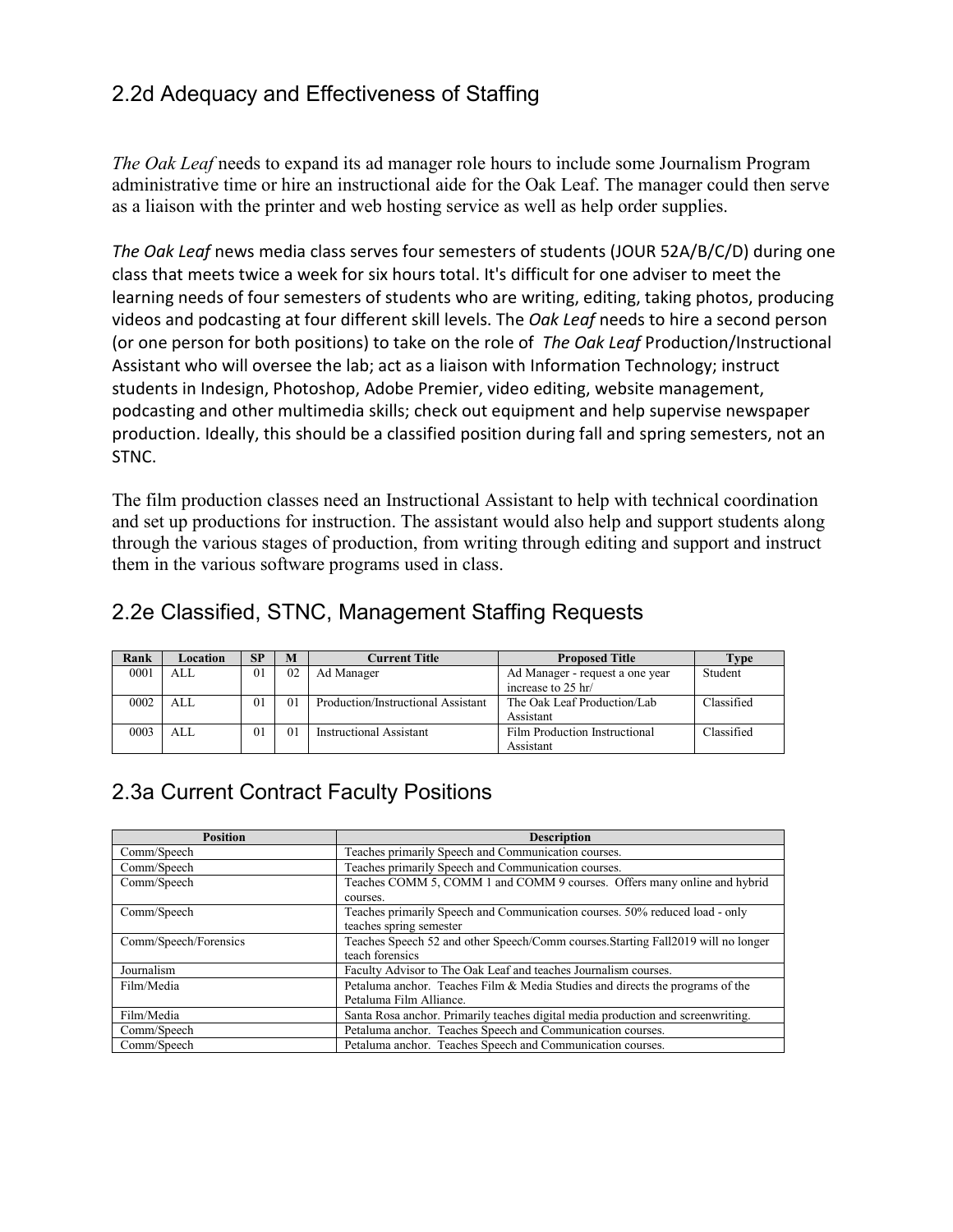# 2.3b Full-Time and Part-Time Ratios

| <b>Discipline</b>                                   | <b>FTEF</b> | $%$ Reg | <b>FTEF</b> | % Adj   | <b>Description</b>                                                                                                                                                                                                                                                                                                                                                                                                                                                                                                                                                                                                                                                                                                             |
|-----------------------------------------------------|-------------|---------|-------------|---------|--------------------------------------------------------------------------------------------------------------------------------------------------------------------------------------------------------------------------------------------------------------------------------------------------------------------------------------------------------------------------------------------------------------------------------------------------------------------------------------------------------------------------------------------------------------------------------------------------------------------------------------------------------------------------------------------------------------------------------|
|                                                     | <b>Reg</b>  | Load    | Adj         | Load    |                                                                                                                                                                                                                                                                                                                                                                                                                                                                                                                                                                                                                                                                                                                                |
| District Communication classes                      | 4.6100      | 31.0000 | 8.6000      | 69.0000 | Starting in Fall 2018 all speech and comm classes are under the COMM rubric in order to align<br>with industry standards. We have between 15-17 Comm adjuncts, 5 media/film adjuncts and 1<br>journalism adjunct who can teach both media and journalism. In Petaluma we have two Comm<br>contract faulty who teach most of the classes as well as 1-2 adjuncts. In Media, we typically have<br>one adjunct assigned to Petaluma. The others are assigned to Santa Rosa. In Fall 2018 we had to do<br>an emergency adjunct hire due to adjunct illness and the fact that all current adjuncts were<br>unavailable to substitute because of existing commitments. This underscored the need to increase<br>our contract faculty |
| District Communication Studies All<br>Dept. Classes | 6.4600      | 31.0000 | 11.3400     | 69,0000 |                                                                                                                                                                                                                                                                                                                                                                                                                                                                                                                                                                                                                                                                                                                                |
| District Journalism                                 | 0.5700      | 41,0000 | 0.2800      | 58,0000 | Up until 2018, Anne as the sole full time journalism instructor, has taught 100% of the journalism<br>classes. With her taking over as Dept. Chair we are recruiting to try to expand the pool of adjuncts<br>beyond the current one - who may have limited availability going forward. We have also expanded<br>the range of journalism classes offered and want to ensure we continue to have adjuncts to cover<br>those classes.                                                                                                                                                                                                                                                                                            |
| District Media Studies                              | 1.2800      | 28,0000 | 2.4600      | 72.0000 | We have two fulltime media/film instructors and five film/media adjunct instructors. We lost a new<br>adjunct instructor at the end of Fall 17 semester. A search for additional Media adjuncts in Summer<br>2018 and Fall 2018 added just one adjunct to the pool due to the low quality of candidates. Several<br>of the adjuncts are only available to teach online classes and most are focused on teaching Media 4,<br>leaving a noticeable shortfall in adjuncts to support the other media classes.                                                                                                                                                                                                                     |
| PET Comm Studies All PET Classes                    | 1.5400      | 36.0600 | 1.8200      | 63.4600 | During part of Spring 2018 and all of Fall 2018 one contract faculty member who teaches COMM<br>was on maternity leave nad her replacements were all adjuncts.                                                                                                                                                                                                                                                                                                                                                                                                                                                                                                                                                                 |
| PET Comm Studies classes                            | 0.8100      | 30.5700 | 1.6200      | 69.0500 |                                                                                                                                                                                                                                                                                                                                                                                                                                                                                                                                                                                                                                                                                                                                |
| PET Journalism                                      | 0.2700      | 48.0000 | 0.0000      | 52.0000 |                                                                                                                                                                                                                                                                                                                                                                                                                                                                                                                                                                                                                                                                                                                                |
| <b>PET Media Studies</b>                            | 0.6000      | 45.0000 | 0.2000      | 55.0000 |                                                                                                                                                                                                                                                                                                                                                                                                                                                                                                                                                                                                                                                                                                                                |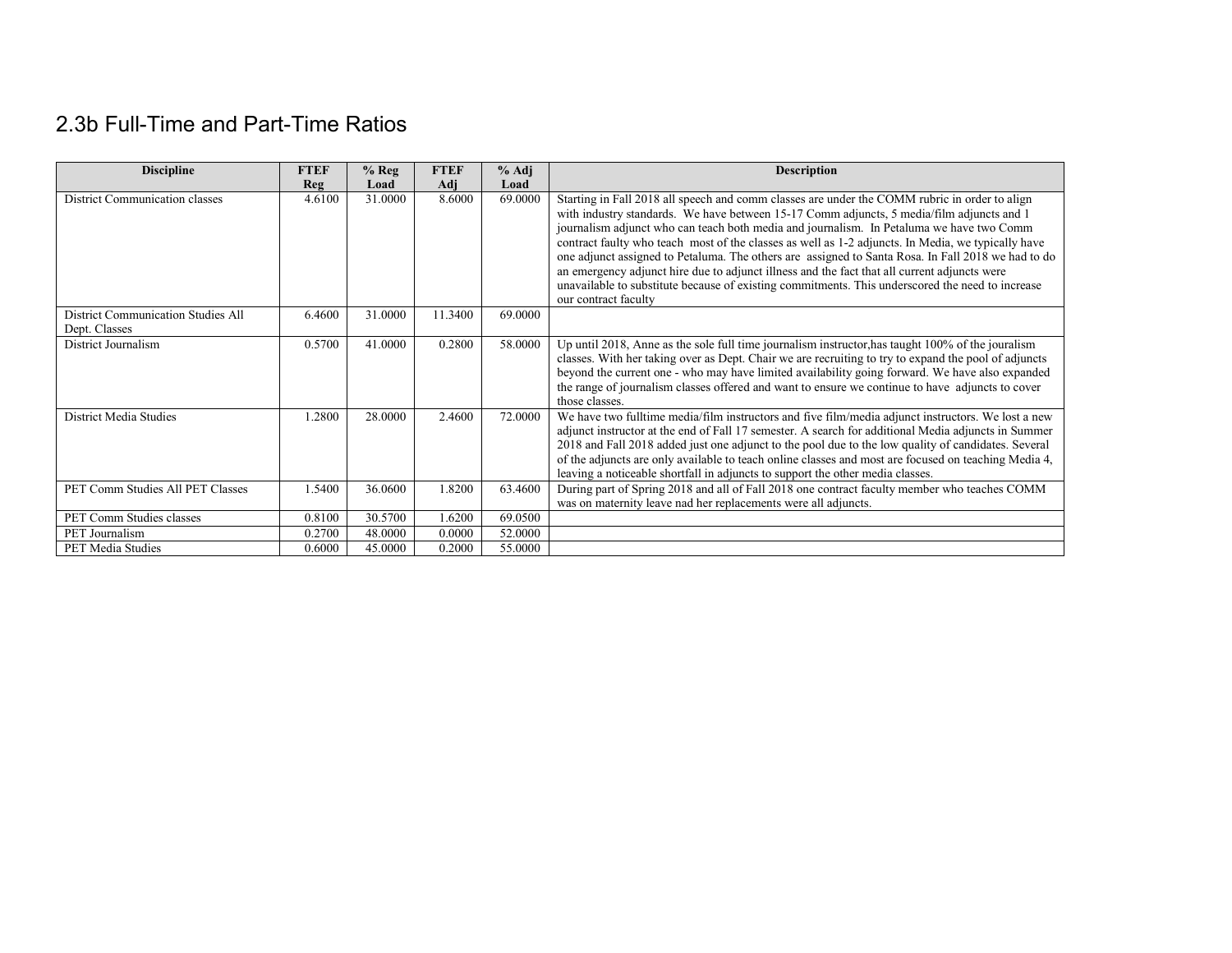## 2.3c Faculty Within Retirement Range

| Department                            | $50+$ | 55+ | Under 50 | <b>Grand Total</b> |
|---------------------------------------|-------|-----|----------|--------------------|
| <b>Communication Studies</b>          |       |     |          |                    |
| <b>Petaluma/Communication Studies</b> |       |     |          |                    |

At least one Comm faculty will retire in the next three years and very probably several within five years. One faculty has recently reduced their workload to one semester per year. When a retirement occurs these positions must be replaced immediately or a significant number of Communication classes will be impacted. Even after opening all our hiring pools in 2018 we are experiencing a staffing crisis in both Communication Studies and Media. We added four adjuncts to the pools in 2017/ 2018 and only two were available to teach by Fall 2018. In Fall 2018 we had to do two annualized contracts to ensure class staffing and that was followed by an emergency hire when a staff member fell ill and later passed away. Media adjunct hiring in 2017/18 resulted in the addition of two adjuncts to the pool, one of whom resigned in Fall 2017. Faculty are leaving at rates quicker than we can replace them. It is also likely that the ERI program will have an impact on the Department with up to two retirements.

### 2.3d Analysis of Faculty Staffing Needs and Rationale to Support Requests

The analysis below is based on the current faculty staffing. One Speech faculty is retiring in December 2019 under the current ERI program.

### **Speech/Communication Studies Instructor for the Santa Rosa Campus**

The need for a new Speech & Comm Studies hire in Santa Rosa is critical. Although there are 10 contract faculty in Communication Studies, only 5 of those positions teach COMM 1 on the Santa Rosa Campus. Only 5 of the positions in our department teach any Speech or Comm Studies courses in Santa Rosa (2 positions are in Petaluma, 2 are in Film & Media, and 1 is in Journalism). To date of the 5 remaining Santa Rosa faculty 80% contract load is reassigned to coach the Forensics team, though that will change in Fall 2019 as we are forced to have adjuncts take over those responsibilities due to budget constraints. At least one Santa Rosa instructor plans to retire in the next three years, and possibly two and we already have one position is at 50% reduced load. As a historical point of comparison, in Fall 1991 at the Santa Rosa campus there were 5 full-time Speech instructors and the total number of Speech classes offered was 26. Presently, there are 4 full-time Speech instructors at the Santa Rosa campus and 30 COMM 1 classes are offered, plus 17 other COMM classes. Thus, since 1991, the number of COMM 1: Public Speaking classes has increased while the full-time instructors have decreased from 5 to 4. Our current full-time to part-time ratio in transferable Speech and Communication Studies offered in Santa Rosa is approaching 1:10. (By contrast, English is around 1:5 and Math around 1:3.) Currently approx. one-third of COMM 1: Public Speaking offered in Santa Rosa are taught by full-time faculty.

COMM 1: Public Speaking is required for the AA degree and for CSU transfer for all students. It is also a core requirement in the Communication Studies TMC. Despite repeatedly opening the hiring pool, finding adjunct faculty has been an ongoing challenge and many of our adjuncts are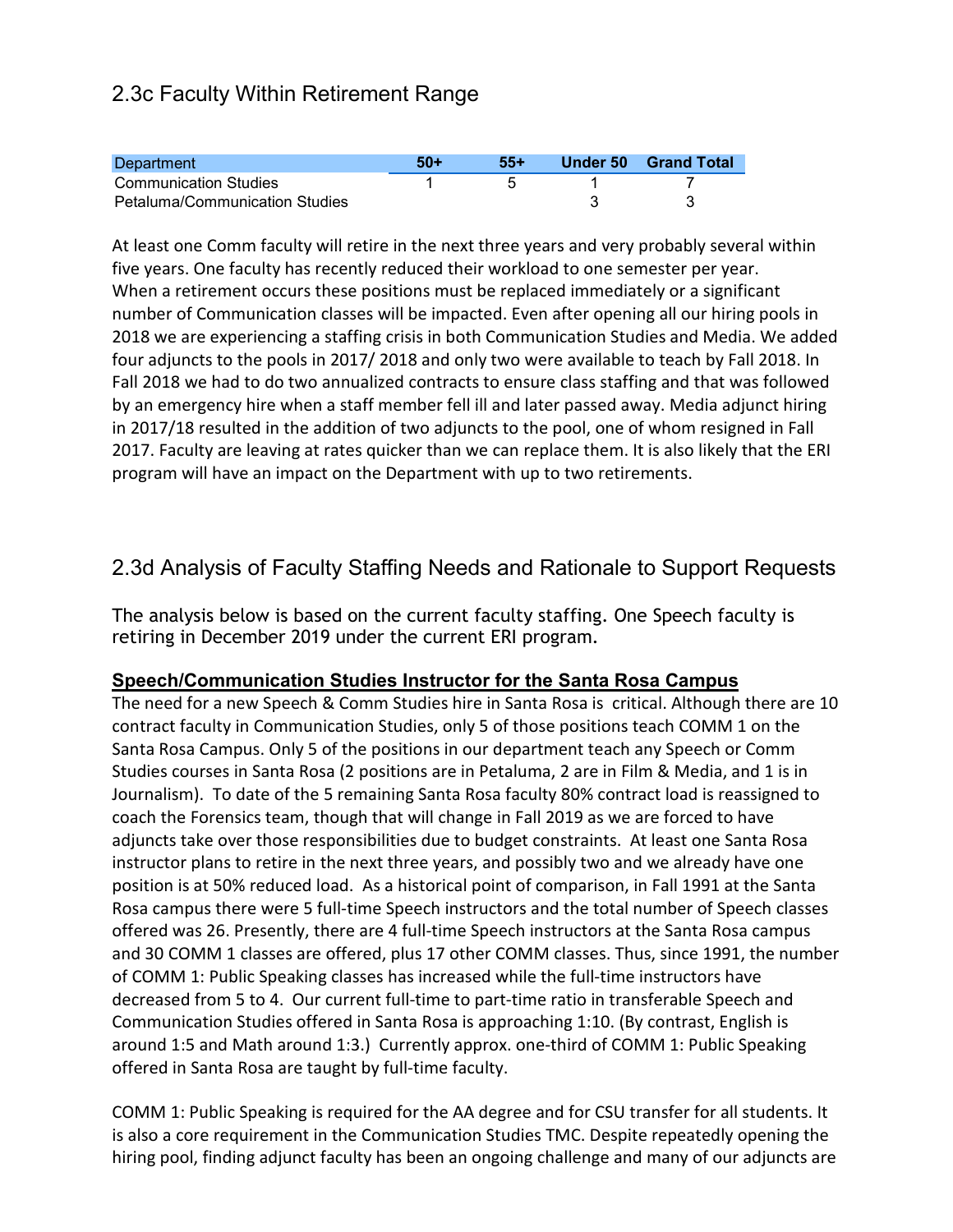at 60% load (3 full-timers are also at 40% overload). COMM 1 is a course that remains around 100% enrollment efficiency and student demand only continues to grow.

### **Media/Film Instructor for the Santa Rosa Campus**

A priority staffing need for the Communication Studies Department is a Media & Film Studies anchor faculty for the Santa Rosa campus. The Santa Rosa campus has lacked a full-time Media & Film Studies position since Ed LaFrance retired in 2010 (and was never replaced). Over this same period of time, demand for MEDIA courses has only grown. In the springl of 2019, more than 350 students enrolled in 11 MEDIA courses on the Santa Rosa campus and only the two media production courses (40 total students) were taught by full-time faculty. All sections of MEDIA 4: Introduction to Mass Communication, as well as MEDIA 10: Film Appreciation, were taught by adjuncts. This position would teach only fully transferable GE credit classes.

There are 2 contract faculty in media (10 faculty in the entire Comm Studies Dept.). Mike Traina is full-time in Petaluma (who acted as Chair pre sabbatical in 2017/18). He receives 40% reassignment for managing the programs of the Petaluma Film Alliance. He also received 51% reassignment time as chair. Brian Antonson teaches media production and spends two days in Santa Rosa and two days in Petaluma. He receives 5% reassignment for coordinating the Digital Media Certificate and Advisory Committee. We have had no contract vacancies in the past in Media in the past 7 years. We have had one new hire in the department since 2014, with three new contract speech hires (2 Petaluma - 2013 & 14, 1 Santa Rosa 2013 ) and one media production hire (1/2 Santa Rosa & Petaluma) in the last six years.

Despite opening the hiring pool every year for the past three years, the Department has had an extremely difficult time finding and retaining qualified adjuncts. During the 2016 hiring cycle, four candidates were selected for interviews and all four withdrew from consideration. In 2017 we re-opened the media pool and hired one adjunct who resigned after his first semester of teaching during the fall of 2017. The pool was opened again in Summer 2018 and no qualified candidates were found.In Fall 2018 we were only able to hire one candidate for the pool. We lost another media instructor, who moved out of area in the summer of 2018. In summary, we are simply unable to meet student demand with our two full-time faculty and five adjuncts.

Media & Film Studies courses are required in multiple degrees and certificates including the Communication Studies TMC, the Journalism AA-T, the certificate in Digital Filmmaking, and the new AA in Film Studies. Media and film classes also fulfill a number of GE requirements including the Humanities requirement (Area E) for the A.A./A.S degree and the Arts & Humanities requirements for both the CSU and UC IGETC transfer programs. MEDIA 4 is a required lower core at Sonoma State University and in the new statewide TMC for Radio, Television, & Film. MEDIA 10, 14, 15, & 20 are required lower core at San Francisco State University. These courses also have strong potential for online delivery and extended lecture formats.

### **Journalism/Media Instructor**

The Journalism program consists of one full time faculty who serves as *The Oak Leaf* adviser as well as the instructor for most of the journalism courses. The Department would benefit from a second full-time Journalism/Media hire who could support both the Journalism and Digital Media programs as well as teach MEDIA 4: Introduction to Mass Communication.

### **Speech/Forensics at the Santa Rosa Campus**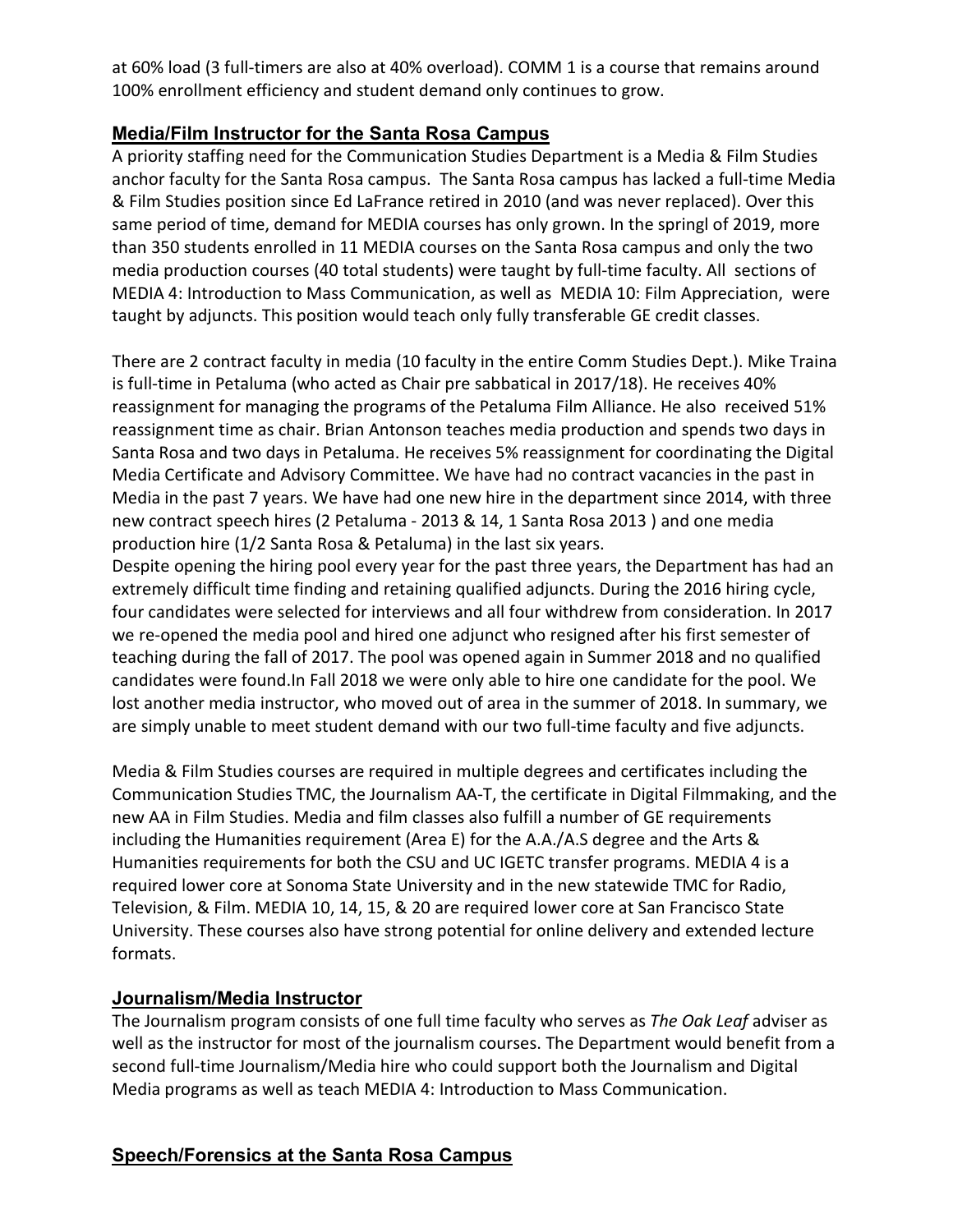Though in 2013 we have hired a full-time Speech/Forensics, after 6 years as Director of Forensics, that instructor has decided to relinquish that position . The Forensics Program is set up so that two instructors share the responsibilities of the class. Due to budget cuts the team's travel budget has virtually disappeared and the program is underoing a restructuring in 2019/2020. For now two adjuncts will share responsibility for Forensics classes and the focus of the class will change significantly. SRJC will no longer have an active travelling Forensics team nor will the college host an annual forensics tournament. Coming off a 2018 season where the team was incredibly successful, becoming the first two-year institution in the twenty-five year history of the National Parliamentary Debate Association to win the overall collegiate national championship sweepstakes beating, amongest others, UC Berkeley, it is disappointing to not have the funds and the instructors to continue. However, a restructured section may bring new opportunities for students and continue to make an impact. It would be ideal to have a committed forensics instructor who could also teach other communications classes. Speech 52 is part of the Communication Studies TMC and is the only academic intercollegiate competition offered at SRJC that is open to all students regardless of sex, age, or physical abilities.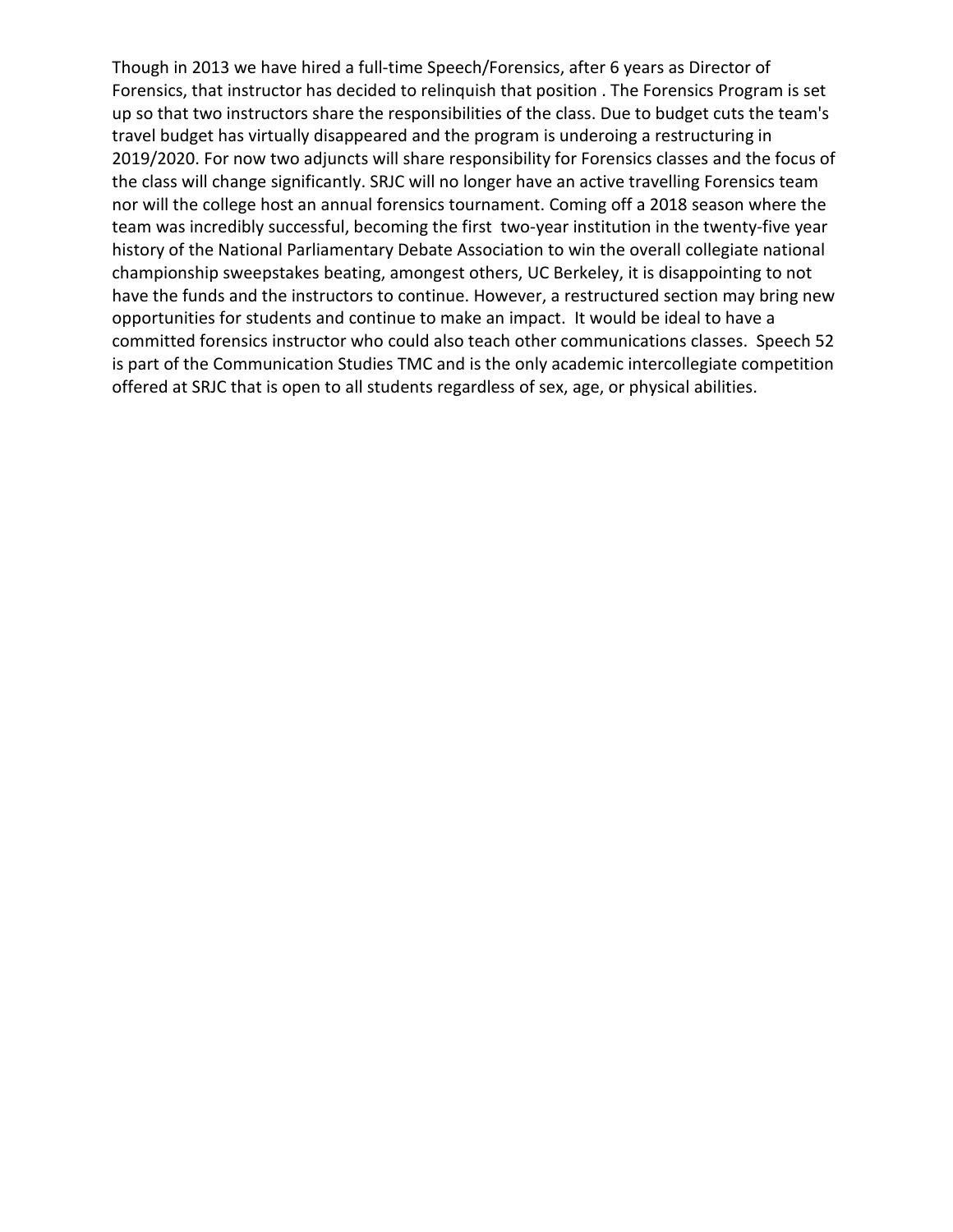# 2.3e Faculty Staffing Requests

| Rank | Location   | <b>SP</b>       |     | <b>Discipline</b>         | <b>SLO Assessment Rationale</b>                                                                               |
|------|------------|-----------------|-----|---------------------------|---------------------------------------------------------------------------------------------------------------|
| 0001 | Santa Rosa | 02              | 01  | Comm                      | This position would teach Communication courses on the Santa Rosa campus such as COMM 1, 3, 5, 6, 7, 9, and   |
|      |            |                 |     |                           | $52A-D$ .                                                                                                     |
| 0002 | Santa Rosa | 02 <sub>1</sub> | 01  | Mass Media/Film           | This position would teach Media 4, 10, 14, 15 and several new MEDIA courses as well as be the Film $\&$ Media |
|      |            |                 |     |                           | Studies anchor on the Santa Rosa campus.                                                                      |
| 0003 | ALL        | 02              | -01 | Journalism/Media          | This position would teach Journalism 1, 2, 54, 55 and Media 4.                                                |
| 0004 | Santa Rosa | 02              | 01  | Comm/Forensics Instructor | This position would teach Communication courses on the Santa Rosa campus such as COMM 1, 2, 3, 9, and         |
|      |            |                 |     |                           | 52A-D as well as coach and travel with the SRJC Forensics team.                                               |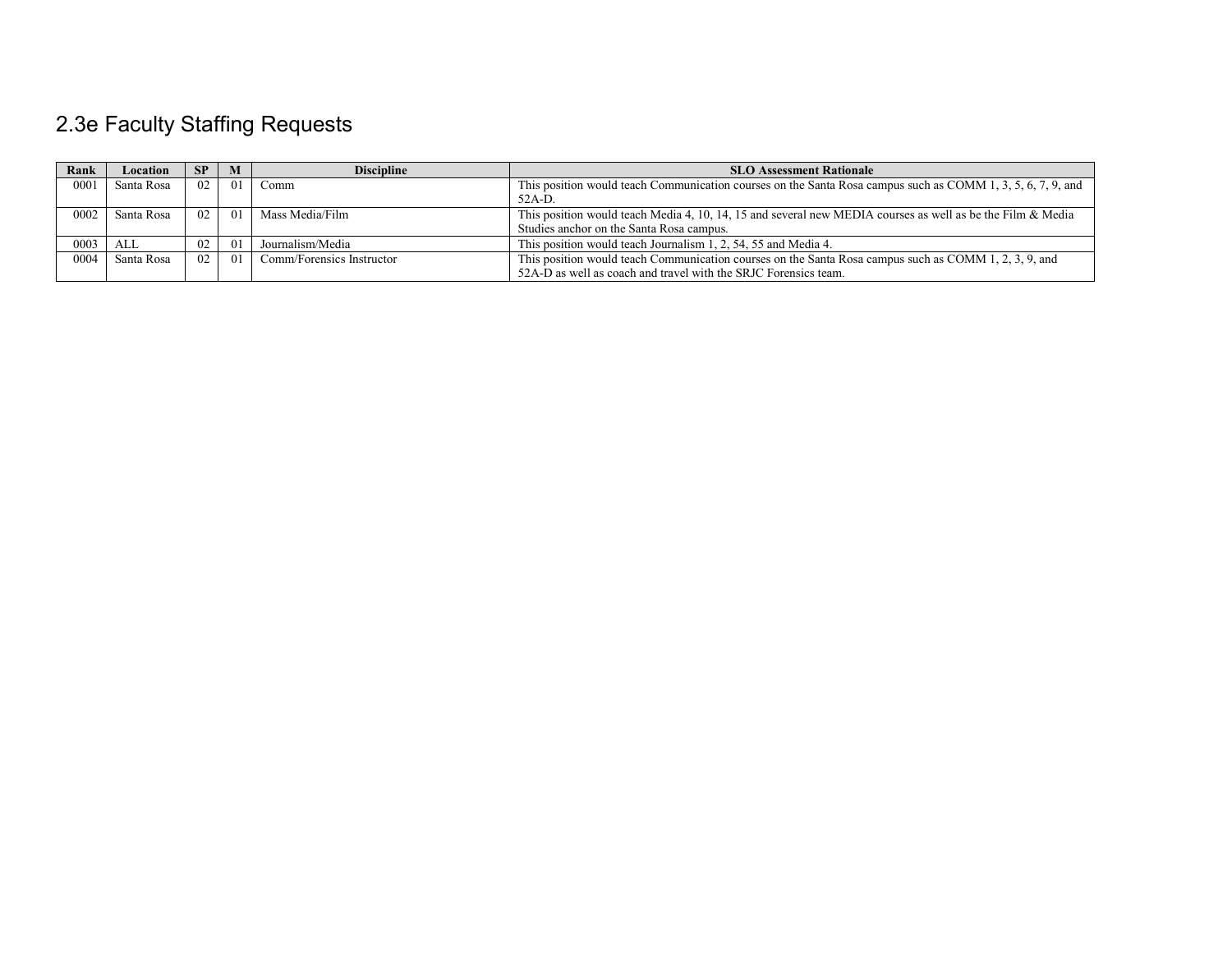### 2.4b Rationale for Instructional and Non-Instructional Equipment, Technology, and Software

#### **Justification for work on PET Doyle 245 and furniture for that space**

The Music Department's Digital Audio program is in the process of renovating Doyle 246 and creating an audio recording studio in the space that is currently the equipment storage area in the classroom where the Digital Filmmaking program stores the gear for its classes. As a result, Digital Film classes has to move out, next door into room 245. The good news is that room 245 is available and free for Digital Film to use that space. The bad news is that classroom isn't set up as a science lab, not as a production space. In order to make it suitable for production classes it needs:

a. A Storage Room to secure large cases and gear items

b. Storage Cabinets to secure smaller cases and items

c. Sound Proofing so that Digital Audio and Digital Film classes don't audibly clash

d. Flexible Furniture to allow for the various phases that production classes move through over the course of the semester

e. Technology for media production, editing and playback

We need stackable furniture for that room because what are in there now are big heavy lab tables that work for science but not for production where we need a flexible working environment.

#### **Justification for technology equipment/light fixtures/extenders/mics for Digital Media Lab**

Light fixtures/Mics/Extenders - These items are to replace items that have failed after twelve plus years of use in the main TV Production Studio, replacing them with up to date, more efficient fixtures.

Tripods/Lenses/Cameras - These items are both to replace equipment that was purchased seven years ago with our first IELM and CTEA money, and to invest in new, more innovative production technologies. Digital Media equipment is in constant flux and requires on-going replacing and updating to stay relevant and useful.

### **Justification for office chairs for** *The Oak Leaf***:**

As noted above, *The Oak Leaf's* student population has grown significantly (Spring 2019 staff of 27) and the newsroom badly needs a furniture facelift. *The Oak Leaf* offices should be furnished to a similar standard as other instructional rooms. The newsroom is alsoused for department meetings, hiring committees and Journalism Advisory Committee meetings. In the fall, we hosted two U.S. Congress members for endorsement hearings. Yet all of our chairs are stained and broken. We "shop" at what is known as the "warehouse," a depository for old and broken furniture. We often take our most stained and broken chairs there to trade for less stained and broken chairs. Our couches are from Craigslist. We would like to purchase professional rolling chairs for the newsroom. We need to make *The Oak Leaf* look and feel more professional with a minimum of newer, working office chairs.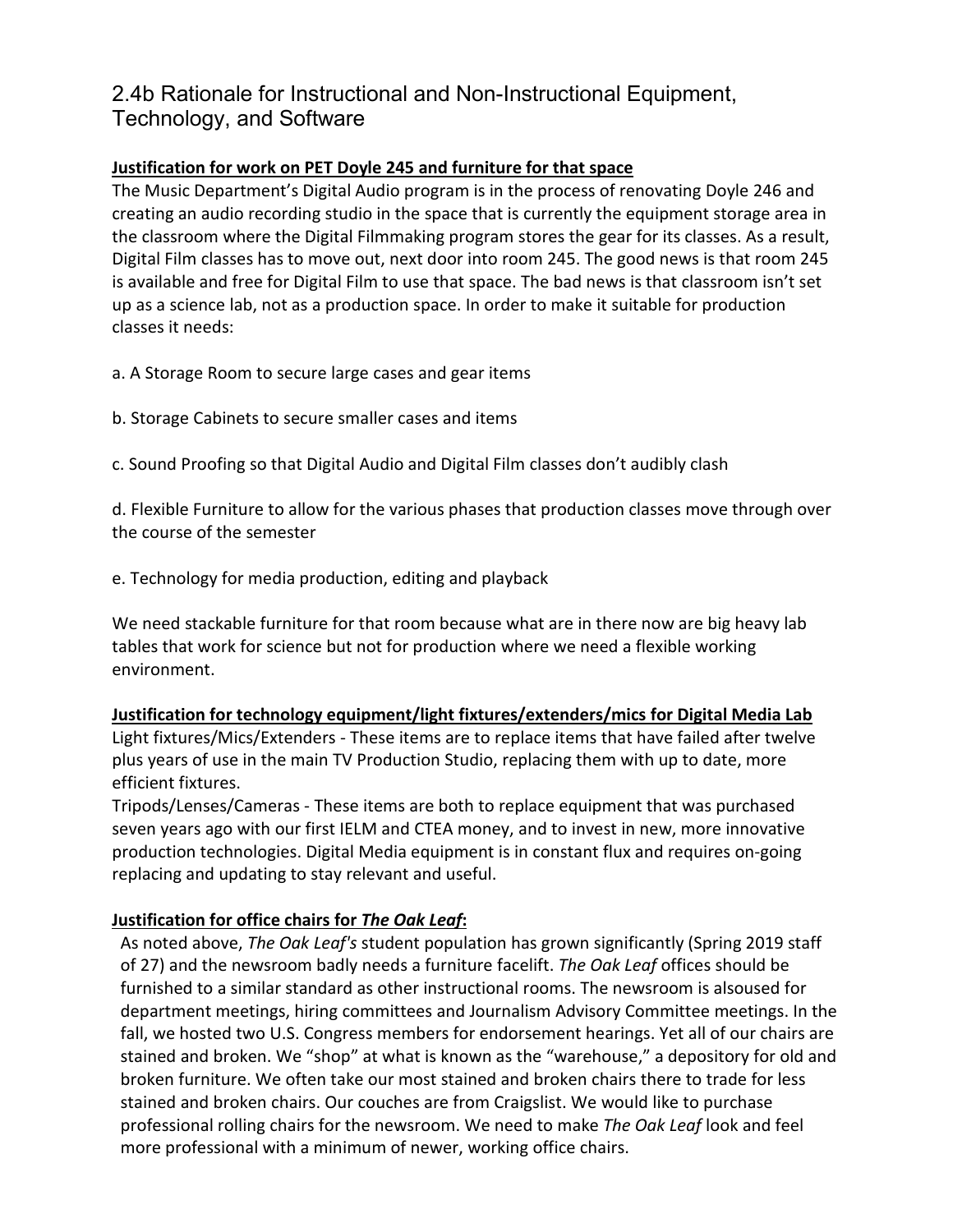### **Justification for Camera and Video Equipment for** *The Oak Leaf*

We do not have any easy-to-use, stand-alone video cameras. With video such an important medium, the students need to learn how to shoot video on something more advanced than their cell phones. These Sony cameras are used at professionally at many news media and prepare students for professional opportunities. At *The Oak Leaf,* we have still cameras with limited videocapabilities and poor but sound quality, even when enhanced using Rode mics.

Last year we purchased some lenses and accessories with grant funds but we have not gotten any new cameras in four years and the use of photos and video for social and mobile media has increased exponentially during that time. All of this equipment reflects the needs of students producing an online and mobile newsmedia site for *The Oak Leaf* rather than a printed publication as in past years. Given The Oak Leaf is now solely an online media, it is even more urgent that we provide instructional support that reflects that fact.

**Justification for Camera Accessories:** (These accessories include: Battery Chargers, Filter Kits, Jib extender and Prime Lenses)

The camera kits we purchased during the Fall 2016 semester are excellent and affordable largesensor cameras. But we couldn't afford many of the accessories that normally come with these cameras, accessories that really make the camera an effective digital filmmaking tool. These accessories include battery chargers. Filter kits and prime lenses allow creation of different visual styles. With the acquisition of these camera technologies, students would get crucial access to these real-world production tools. As a technology-driven industry, the importance of these experiences cannot be understated. Classes that would benefit from this experience are: JOUR 1, JOUR 2, JOUR 54, JOUR 55, Media 19, Media 20, Media 21 and CS 50.32.

### **Justification for DSLR cameras**

The *Oak Leaf* last received a few new DSLR about four years ago that are used to train students in basic electronic newsgathering. The rest of the cameras are now 8 years old or older and need to be replaced. Students in Journalism 1 and 2 often need to check out equipment as well to complete assignments, so three or four newer DSLR cameras with an array of lenses would help ensure we have enough working "go-bags." We are also bringing back JOUR 54: Magazine Article Writing and Production in Fall 2019. Students in that class will need to check out cameras to take photos for their stories.

### **Digital Media Computer Lab Updates (for Santa Rosa and Petaluma):**

The computers in our labs are 6 or 7 years old, which is a very long time for this industry. Fortunately when they were purchased, they were top of the line, so they are aging relatively well. Within 2-4 years these computers will become unable to perform in the way classes need. RAM, processing speed and memory will make them too slow to do any of the editing or programing that we currently do on them. In Digital Media the industry is moving toward 4K acquisition (high resolution video). We have a few 4K cameras on the campus that are in use. That is where in the industry is clearly going. You can buy a 4K GoPro camera for under \$500. Phones are being released with the capability of shooting in 4K. Our labs cannot handle this processing. We estimate that in 2-4 years we will be in situation where our labs aren't able to sustain the basic activities our classes demand.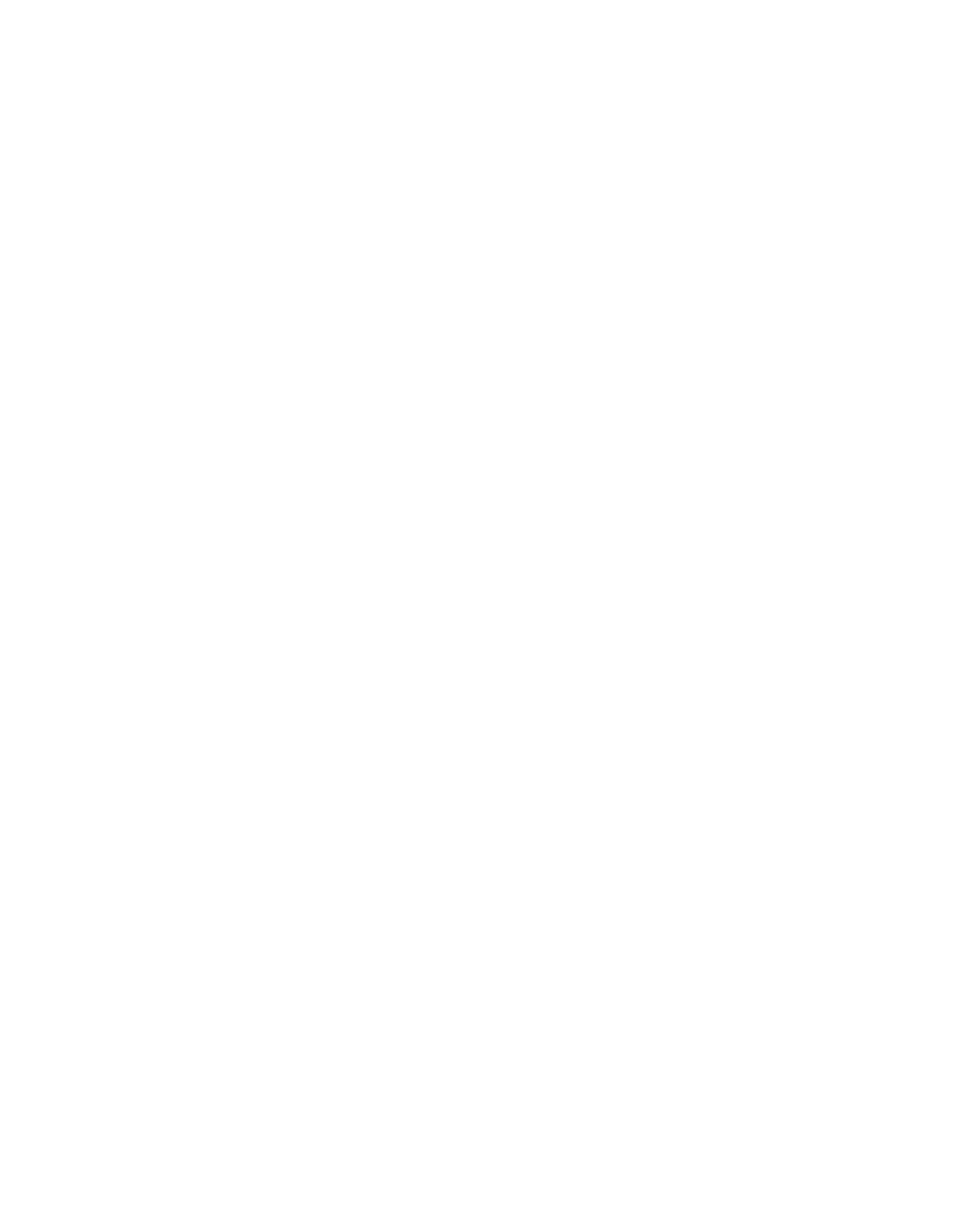# 2.4c Instructional Equipment Requests

| Rank | Location   | SP             | M              | <b>Item Description</b>                             | <b>Qty</b>     | <b>Cost Each</b> | <b>Total Cost</b> | <b>Requestor</b>      | Room/Space                   | Contact               |
|------|------------|----------------|----------------|-----------------------------------------------------|----------------|------------------|-------------------|-----------------------|------------------------------|-----------------------|
| 0001 | Petaluma   | 01             | $\overline{0}$ | 20 laptop computers on moblecart if class is        |                | \$40,000.00      | \$40,000.00       | <b>Brian Antonson</b> | Doyle Media Lab              |                       |
|      |            |                |                | moved                                               |                |                  |                   |                       | or Santa Rosa                |                       |
|      |            |                |                |                                                     |                |                  |                   |                       | classroom                    |                       |
| 0002 | Santa Rosa | 04             | 07             | Chairs Office Star™ ProGrid® for The Oak<br>Leaf    | 20             | \$205.00         | \$4,100.00        | Anne Belden           | 643 Analy Village            | Anne Belden           |
| 0003 | Petaluma   | 01             | $\overline{0}$ | Equipment Cases for Lights and Cameras              | 20             | \$150.00         | \$3,000.00        | Brian Antonson        | Doyle Media Lab              | Brian Antonson        |
| 0004 | ALL        | 01             | 0 <sup>1</sup> | Florescent light fixture - in grid                  | 5              | \$800.00         | \$4,000.00        | <b>Brian Antonson</b> | Tv Studio                    | <b>Brian Antonson</b> |
| 0005 | Santa Rosa | 01             | $\Omega$       | Zoom lens                                           | $\overline{2}$ | \$5,000.00       | \$6,000.00        | <b>Brian Antonson</b> | Maggini Project<br>Room 2901 | <b>Brian Antonson</b> |
| 0006 | Santa Rosa | 01             | $\Omega$       | Viewfinders                                         |                | \$230.00         | \$920.00          | <b>Brian Antonson</b> | Maggini Project<br>Room 2901 | <b>Brian Antonson</b> |
| 0007 | Santa Rosa | 01             | 01             | Camera Acessories -SD cards                         | 10             | \$15.00          | \$150.00          | Anne Belden           | 643 Analy Village            | Anne Bleden           |
| 0008 | Santa Rosa | 01             | 0 <sup>1</sup> | Lighting Gels - variety                             |                | \$550.00         | \$550.00          | <b>Brian Antonson</b> | Maggini Project<br>Room 2901 | <b>Brian Antonson</b> |
| 0009 | Santa Rosa | 01             | $\Omega$       | RF Focus control                                    | $\overline{2}$ | \$975.00         | \$1,950.00        | Brian Antonson        | Maggini Project<br>Room 2901 | Brian Antonson        |
| 0010 | ALL        | 01             | 0 <sup>1</sup> | RF lav mics                                         | 6              | \$800.00         | \$4,800.00        | <b>Brian Antonson</b> | Doyle Media Lab              | Brian Antonson        |
| 001  | Santa Rosa | 01             | 0 <sup>1</sup> | Camera Accessory: Prime Lens Kits                   | 3              | \$5,000.00       | \$15,000.00       | Brian Antonson        | Maggini Project<br>Room 2901 | <b>Brian Antonson</b> |
| 0012 | Santa Rosa | 01             | 0 <sup>1</sup> | Camera accessories batteries, cords and<br>chargers |                | \$850.00         | \$850.00          | Anne Belden           | 643 Analy Village            | Anne Belden           |
| 0013 | ALL        | 0 <sub>1</sub> | 0 <sup>1</sup> | retractable extenders                               | 5              | \$460.00         | \$2,300.00        | <b>Brian Antonson</b> | Tv Studio                    | <b>Brian Antonson</b> |
| 0014 | Santa Rosa | 01             | 0 <sup>1</sup> | Light bulbs variety                                 |                | \$850.00         | \$850.00          | <b>Brian Antonson</b> | Doyle Media Lab              | Brian Antonson        |
| 0015 | Santa Rosa | 01             | 01             | Canon 4K camera C300 EFmount                        |                | \$10,000.00      | \$10,000.00       | <b>Brian Antonson</b> | Doyle Media Lab              | Brian Antonson        |
| 0016 | Santa Rosa | 01             | $\overline{0}$ | Cameras Canon EOS with EF 24-105mm lens             |                | \$2,000.00       | \$14,000.00       | Anne Belden           | 643 Analy Village            | Anne Belden           |
| 0017 | Santa Rosa | 01             | 01             | Video camera Sony PXW x70                           | $\overline{2}$ | \$2,000.00       | \$4,000.00        | Anne Belden           | 643 Analy Village            | Anne Belden           |

# 2.4d Non-Instructional Equipment and Technology Requests

| Rank | Location   | SP | M              | <b>Item Description</b>               | Qty | <b>Cost Each</b> | <b>Total Cost</b> | <b>Requestor</b> | Room/Space      | Contact  |
|------|------------|----|----------------|---------------------------------------|-----|------------------|-------------------|------------------|-----------------|----------|
| 0001 | Petaluma   | 01 | $\overline{0}$ | Locking Cabinets and Drawers          |     | \$1,000.00       | \$8,000.00        | Brian Antonson   | Doyle 245       | Jennifer |
|      |            |    |                |                                       |     |                  |                   |                  |                 | O'Mahony |
| 0001 | Petaluma   | 01 | -01            | flexible stacking tables              | 10  | \$420.00         | \$4,200.00        | Brian Antonson   | Doyle 245       | Jennifer |
|      |            |    |                |                                       |     |                  |                   |                  |                 | O'Mahony |
| 0001 | Santa Rosa | 01 | $\overline{0}$ | Locking storage equipment cabinets    |     | \$400.00         | \$1,600.00        | Anne Belden      | Analy 643       | Jennifer |
|      |            |    |                |                                       |     |                  |                   |                  |                 | O'Mahony |
| 0002 | Petaluma   | 01 | -01            | flexible stacking chairs              | 25  | \$300.00         | \$7,500.00        | Brian Antonson   | Dovle 245       | Jennifer |
|      |            |    |                |                                       |     |                  |                   |                  |                 | O'Mahony |
| 0003 | Petaluma   | 01 | -01            | Sound proofing between rm 245 and 246 |     | \$12,000.00      | \$12,000.00       | Brian Antonson   | Doyle 245 - 246 | Jennifer |
|      |            |    |                |                                       |     |                  |                   |                  |                 | O'Mahony |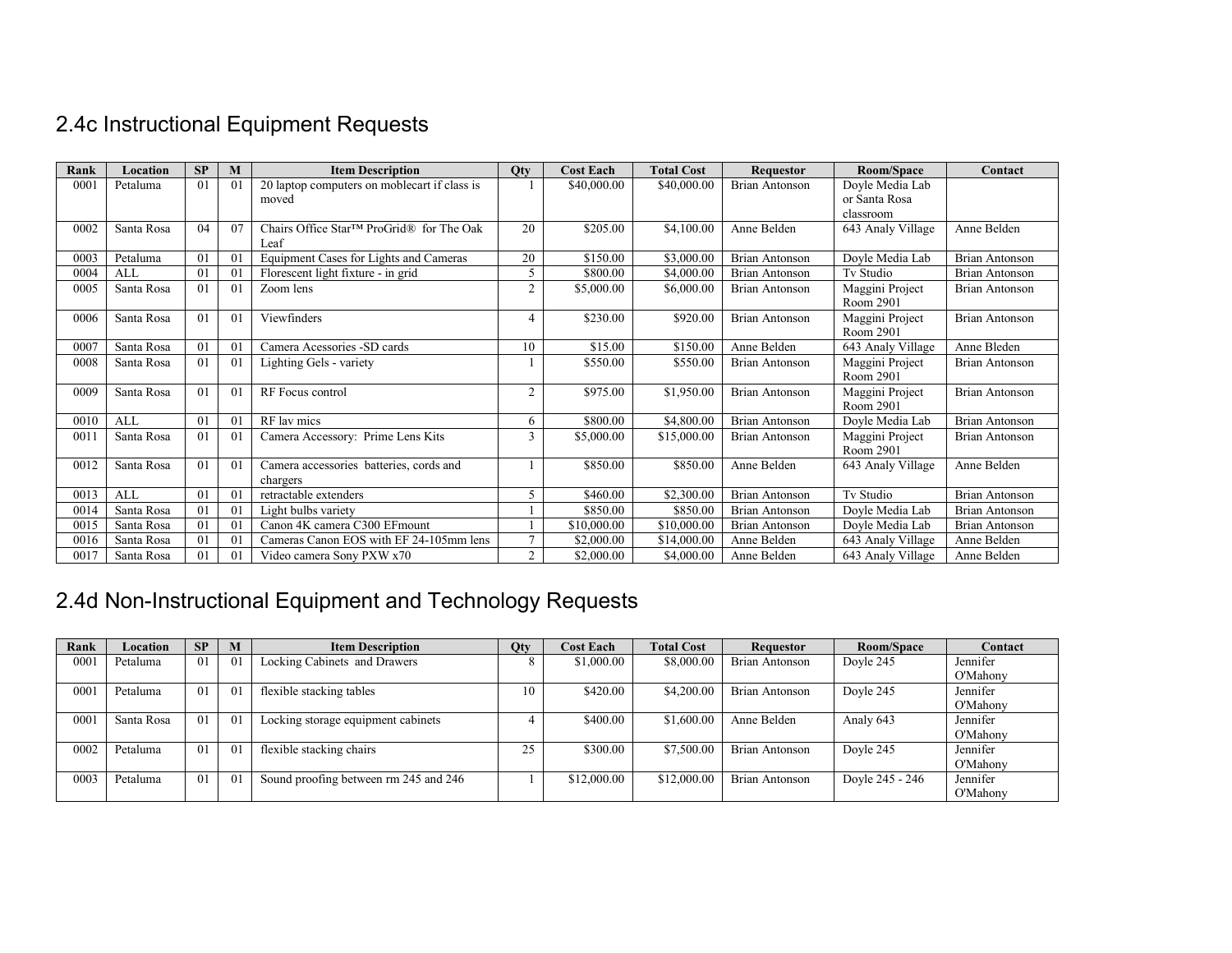# 2.5a Minor Facilities Requests

| Rank | Location   | <b>SP</b>      | M   | <b>Time Frame</b> | <b>Building</b>  | <b>Room Number</b> | <b>Est. Cost</b> | <b>Description</b>                                                   |
|------|------------|----------------|-----|-------------------|------------------|--------------------|------------------|----------------------------------------------------------------------|
| 0001 | Santa Rosa | 0 <sub>1</sub> | 01  | Urgent            | Analy Temps      | 681T               | \$175.00         | install thermostat to provide independent room temperature control.  |
|      |            |                |     |                   |                  |                    |                  | We have daily issues with heat and cool levels in instruction rooms  |
|      |            |                |     |                   |                  |                    |                  | due to differeing needs of rooms.                                    |
| 0001 | Petaluma   | 01             | -01 | Urgent            | <b>PET Dovle</b> | 245                | \$12.000.00      | Sound proofing between 245 and 246                                   |
| 0002 | Petaluma   | 01             | 01  | Urgent            | PET - Dovle      | 245                | \$21,000.00      | Secure storage room construction - forced to move from 246 need to   |
|      |            |                |     |                   |                  |                    |                  | renovate 245 so can be functional for class 15K for room 6K for door |
|      |            |                |     |                   |                  |                    |                  | to hallway or connecting door to 246                                 |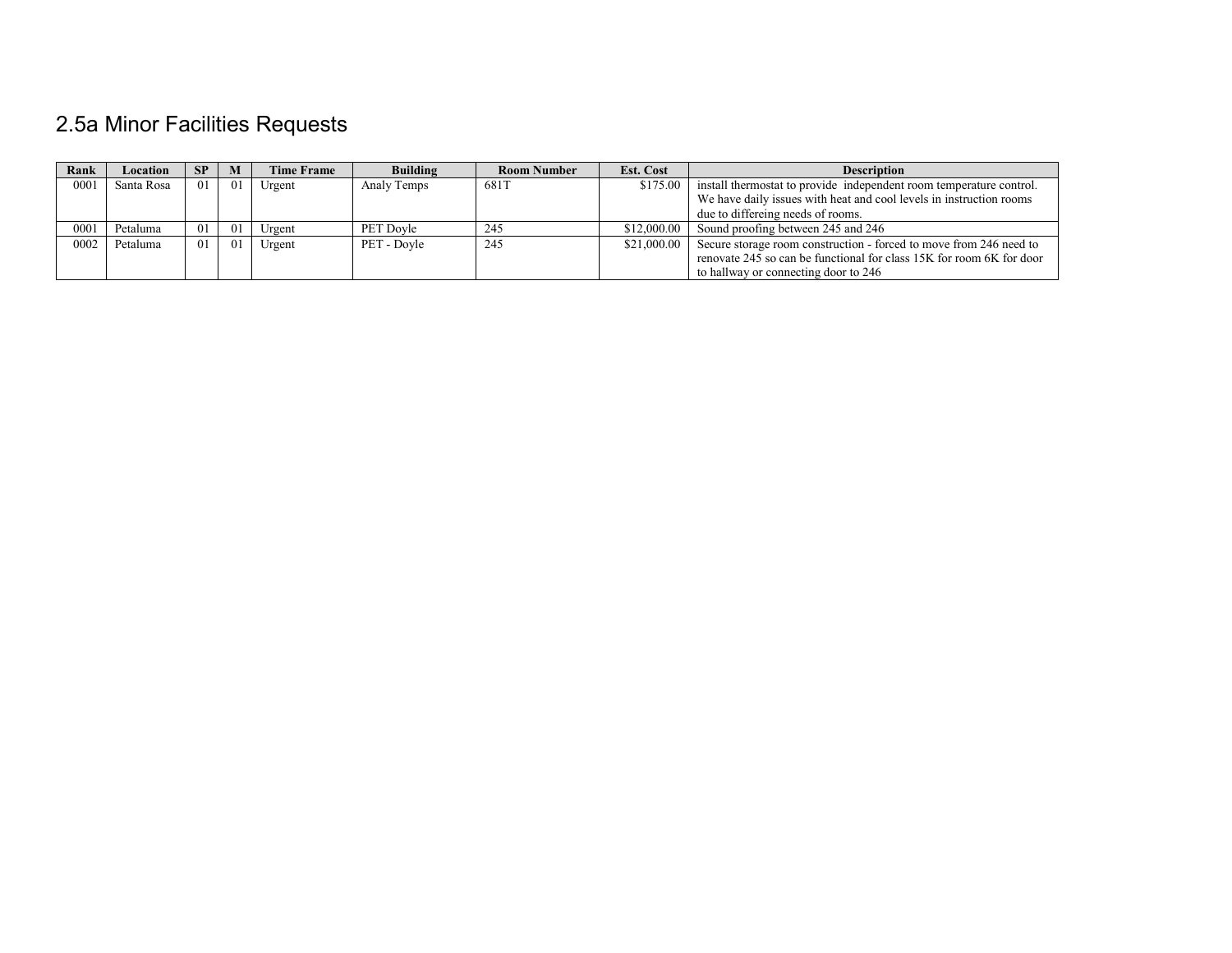### 2.5b Analysis of Existing Facilities

### **A DEPARTMENT IN SEARCH OF A HOME**

For years, the Communication Studies Department has been fractured with classes, the department office and faculty offices spread among several buildings on the Santa Rosa campus, with a few faculty members solely in Petaluma. This has created a fractured department. Faculty and adjunct instructors don't have a shared common space. We have held out hope for a promised floor of the new Barnett building.

We learned this year that Barnett has been cancelled and our temporary quarters for part of the department in Analy Village will be razed to make room for parking. The Analy Village facilities can only support instructional spaces for a small percentage of the classes offered so our department's classes are scattered throughout the two campuses. While the four instructional rooms in Analy Village are adequate, we have spent a lot of faculty and administrative time dealing with heating and lighting issues and these are not entirely resolved.

The Department is very concerned about finding a space to call home now that constructing a new Barnett building has been cancelled. Communication Studies brings in a considerable amount of FTES for the district. In Spring 2019, with budget cuts, Communication Studies offered 82 sections of speech, journalism and media (including film and film production) classes. We are one of the largest departments at SRJC.

We have been working with Leigh Sata/Serafin Fernandez to find a space that works for us. The initial proposal of half a floor of Maggini does not by any stretch serve our needs. However a follow-up proposal to restructure the ground floor area of the Doyle Library is far more acceptable and we hope to work with the facilities team to make this option come to fruition.

### **MEDIA PRODUCTION IN MAGGINI:**

The media facilities need major upgrading. Maggini houses the media production classes. Unfortunately the rooms are not designed for production classes. The rooms -- specifically 2920 and 2921 -- lack the following important elements to teach digital media:

\* the rooms are too small. Production classes require room for demonstration of equipment and for students to break off into production groups for production workshops.

\* the equipment space which houses all the equipment for the class is not accessible from the classroom itself.

\* the edit lab 2920 is overbooked. This year we had to downgrade Media 20's access to the lab by 50% to accommodate all of the Computer Science classes that also need access to those computers. Rather than meet in the lab two days a week like last year, Media 20 is in the lab now just one day a week.

\* the projectors are outdated. HD images require HD projectors to assess proper exposure.

\* the projectors are poorly placed. In 2920 and 2921 one can use either the projector or the dry erase board, but not both. This situation makes it challenging to teach multimedia where lessons require frequent reference to both images *and* notes.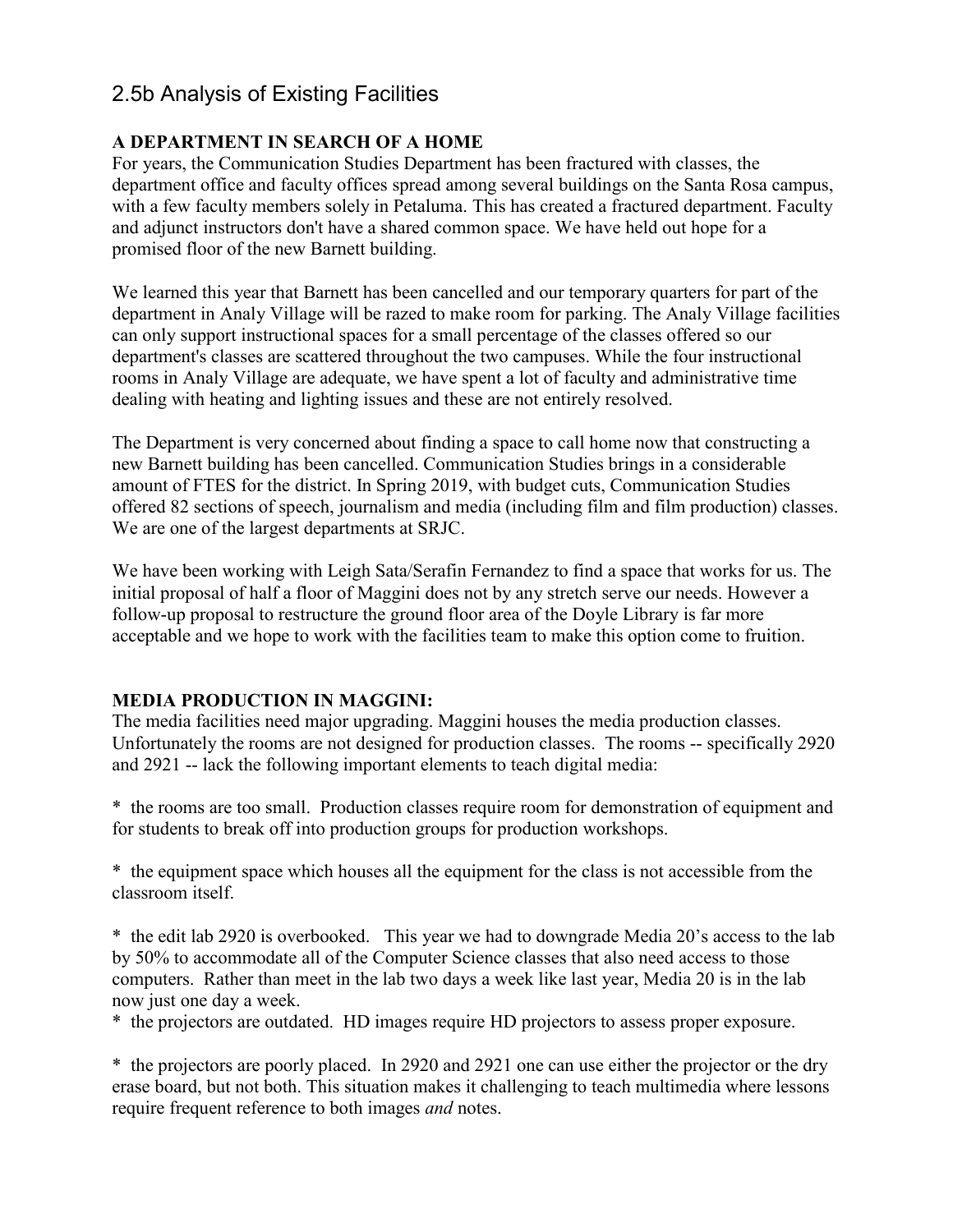The short term solution is to teach the digital production classes in the Digital Media Lab (PC246) in Petaluma. That room was designed for digital media. It is a large room with ample space to work in production groups; it has the necessary computers for editing; it has two separate breakout rooms to store gear and for voice-over work; it has blackout shades and two projectors, along with ample dry erase board space. The Digital Media Lab in Petaluma satisfies the facility needs for a digital media class and can serve as a model for future facilities on the Santa Rosa campus.

### **MEDIA/FILM STUDIES**

In Petaluma the Music Department's Digital Audio program is in the process of renovating Doyle 246 and creating an audio recording studio in the space that is currently the equipment storage area in the classroom where the Digital Filmmaking program stores the gear for its classes. As a result, Digital Film classes have to move out, next door into room 245. The good news is that room 245 is available and free for Digital Film to use that space. The bad news is that classroom is set up as a science lab, not as a production space. In order to make it suitable for production classes it needs: moveable/stackable chairs and tables, a storage room, storage cabinets that are locable and appropriate editing technology equipment.

In Santa Rosa, with the loss of Burbank 260, we needed to locate another room that can seat 55 plus students and is configured for showing films on a large screen. This is currently taking place in 4246. The Department has received conflicting information about the availability of the new Black Box Theatre in Burbank.

### **JOURNALISM**

While the current *The Oak Leaf* newsroom is adequate spacewise, its location is still not ideal, though having it, albeit temporarily, close to some of the other department offices and instructional rooms is very welcome. *The Oak Leaf* is located on the far edge of campus. In a perfect world, student news media should be located in the heart of campus, near Bertolini, Doyle Library, the Bookstore and student government. Pioneer Hall remains a dream spot/perfect location for a vibrant college campus newsroom that would attract and build the community feeling that SRJC needs. Another possibliity is the first floor of Doyle Library in the spot currently occupied by the Tutorial Center or Garcia if Fashion moves to a new facility.

The Oak Leaf needs a space that allows students independent access after hours. It needs a breakoff room for Anne's office and a place to safely store equipment that is not in the main room. Ideally, it will also have an area that can serve as a lounge with a sink. A conference room where editors can meet or record podcasts (currently that's all done in my office) is also needed. Access to restrooms are also important.

### 3.1 Develop Financial Resources

Available teaching spaces for the Digital Film Production classrooms are in flux at both campuses. In Petaluma room 246, the Digital Audio program is planning on expanding into the 246 C room, which is currently the Digital Film Production Equipment storage room. Their expansion would effectively force the Digital Film Production classes out of 246. The room 245 next door has been offerred as a possible future space for the Digital Film program, however it is too small to house both a classroom and an equipment storage room. On the Santa Rosa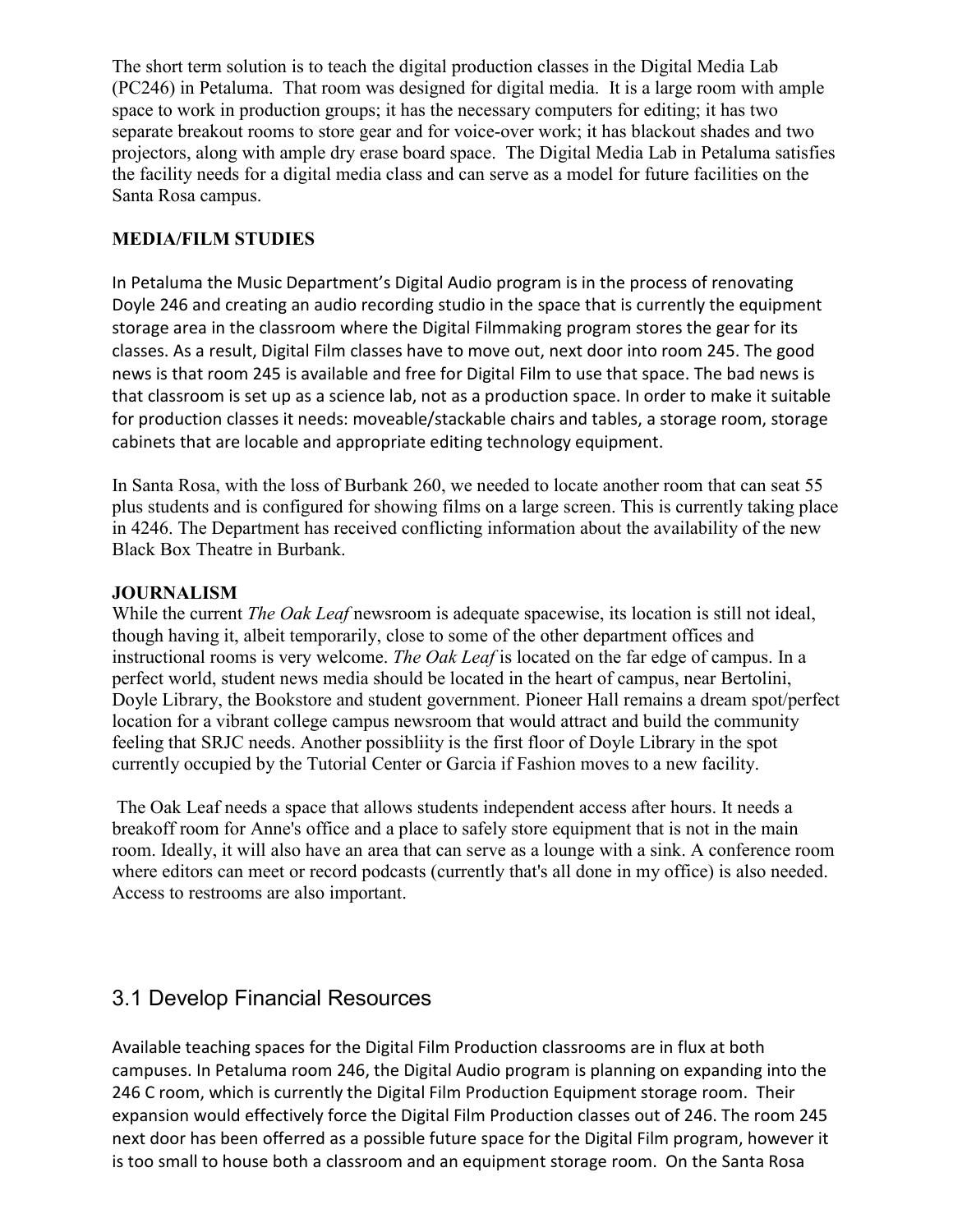campus, the Communications Department may be moving into a different building, possibly the first floor of Doyle Library. There might be a space there for the Digital Film program to teach, given the right resources. Furthermore, Media Services is trying to get the resources to rennovate some of their space into a classroom and equipment storage space next to the TV Studio. If those rennovations are approved and funded the Digital Film program could potentially move several of it's production classes back to the Santa Rosa campus, leaving only one section of Media 20 to remain in Petaluma. There are many variables and factors at play regarding where the Digital Film classes will be taught in the next year or two. Wherever it turns out to be, the production classes will need to have access to computers, perhaps through a cart of laptops rather than conventional computer stations, and an equipment storage space. A Digital Film classroom also should have one or two HD (or higher) projector(s) or TV screen(s), a descent sound sytem, and a dry erase board. Ideally, it should also have an area free of furniture for equipment demontrations and set construction. If space in the Doyle Library outside of the TV studio becomes available, this would be ideal because classes could use the Studio as part of class. Classroom changes/updates/modifications will cost money, depending on the room and amount of modification and construction necessary. The Digital Film program has been awarded \$40,000 through a Strong Workforce Grant to facilitate the secure equipment storage in Petaluma. Other funding sources, such as measure H, may also be available.

Both the Journalism and the Film Production classes have benefited from CTEA and Strong Workforce grants in recent years. The Journalism Program has been awarded three CTEA grants: \$25,000 in 2012/13, \$15,000 in 2013/14 and \$20,000 in 2015/16. In 2016/17 the journalism adviser was on sabbatical and her replacement did not apply for any grants. However, in May 2019, we were notified that we will receive \$22,000 for equipment from CTEA and \$37,500 for a Strong Workforce Grant to develop Oak Leaf/Journalism Program online curriculum. Equipment for the Digital Film Production classes have received more than \$100,000 in grants in recent years. This has enabled the department to considerably increase the quality of classroom experience and the range of classes offered. We have purchased the equipment and technology necessary to support learning in domains such as Film Production and Editing. This has also allowed SRJC to spearhead initiatives such as the Sonoma County Student Film Festival and provide support for film experts attending FilmFest Petaluma to host workshops and classes for students. Without the equipment acquired through these grants, that would not have been possible. Because production technologies are in constant flux, students (and teachers) need to be aware of these changes and be able to effectively use a variety of technologies in the classroom, while at the same time instructing basic production skills and fundamentals. For example, recently there have been innovations in lighting (the use of LED's), irnage resolution (first 4K and now 8K} and camera stabilization (drones and MOVl's). Employers are seeking crew members that have experience in these varying technologies. If we can provide education and experiences in those advances, without losing sight of basic production skills, we can give our students a significant advantage when they enter the labor market.

The Forensics class/team has used funds from their Foundation account and fundraising to support their travel to tournaments. With the recent budget cuts and the restructuring of the program to reflect this new environment the department also plans to reach out more actively to the local community for support of the program.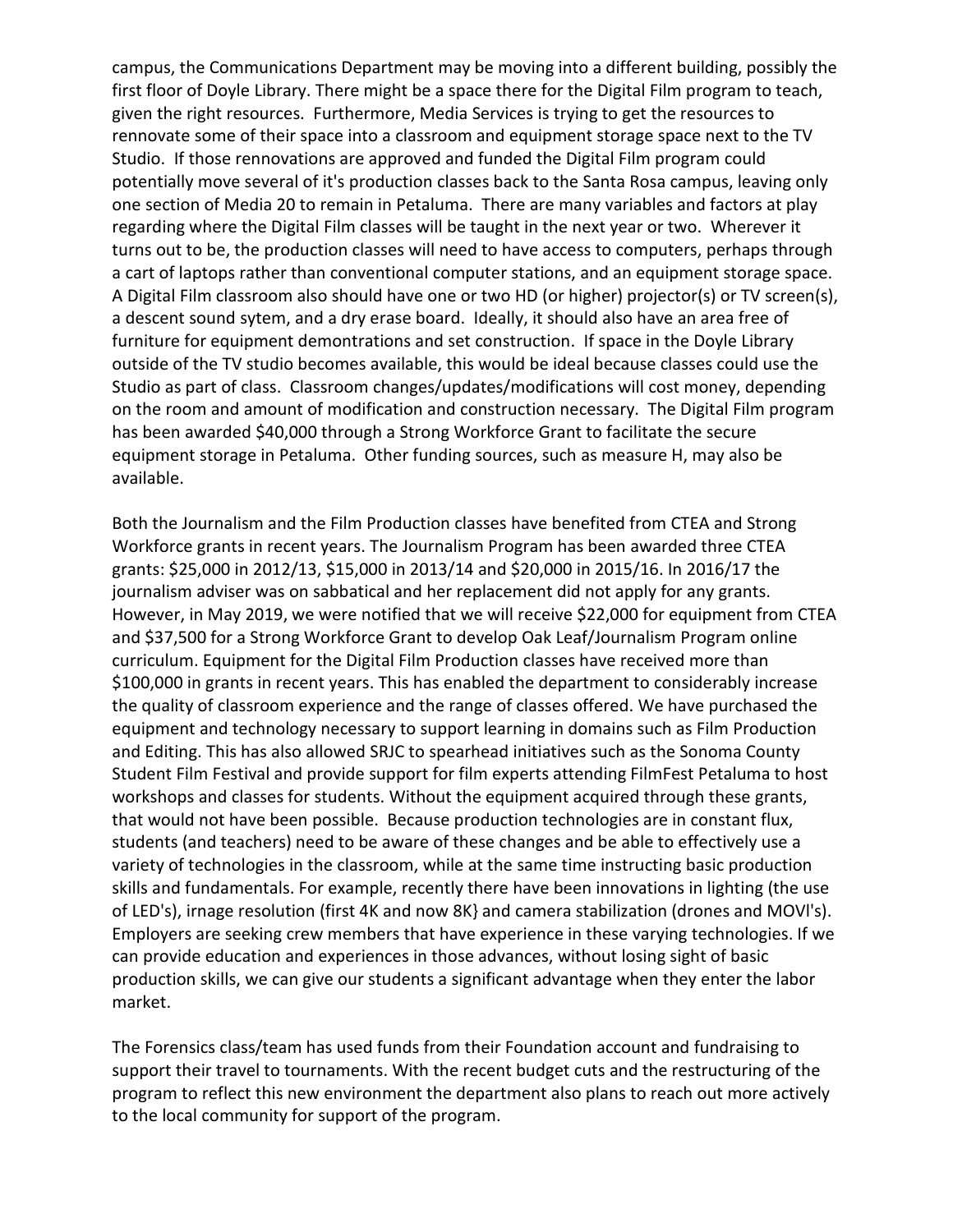## 3.2 Serve our Diverse Communities

The CSD is committed to hiring instructors who are sensitive to the diversity offered at SRJC. The job announcement brochure specifically states that, *"All areas require a sensitivity to, and understanding of, the diverse academic, socioeconomic, cultural, disability, and ethnic backgrounds of community college students."*

Additionally, Human Resources has a statement included on the hiring brochure that reads, *"Santa Rosa Junior College is an equal opportunity employer. The policy of the College is to encourage applications from ethnic/racial minorities, women, and persons with disabilities. No person shall be denied employment because of race, national origin, religion, color, age, mental or physical disability, gender, or sexual orientation or because of the perception that the person has one or more of those characteristics."*

Finally, in all interviews, the CSD always includes at least one question about the candidate's ability to deal with a diverse student population. The department also strives to discover how the candidate will present class material to students with different learning styles.

In 2020 we plan to add COMM 51 Public Speaking for Advocacy and Leadership (working title) to our offerings with the goal of preparing students to speak in public at a broad range of venues reflective of the diverse backgrounds and interests of our college community.

## 3.3 Cultivate a Healthy Organization

The CSD encourages and supports attendance at campus workshops/PDA programs and other learning opportunities for faculty, adjuncts and classified staff.

Open and active discussion on department issues is encouraged. Regular department meetings provide a forum for discussion of a variety of topics pertaining to the smooth and effective organization of the Department.

The creation of a group email for the department has enabled quick and easy exchanges of information and requests amongst the group.

However until all or a majority of the Department staff are located and teach in a single building or area, it is difficult to maintain the level and caliber of collegiality we seek to build and encourage within the Department. Our classes currently take place in four separate areas spread throughout the SR campus and even within those areas often on separate floors. As one of the larger departments within the college, bringing in a considerable amount of FTES for the district, we are concerned that we have not been allocated space that reflects department needs and encourages a healthy organization.

## 3.4 Safety and Emergency Preparedness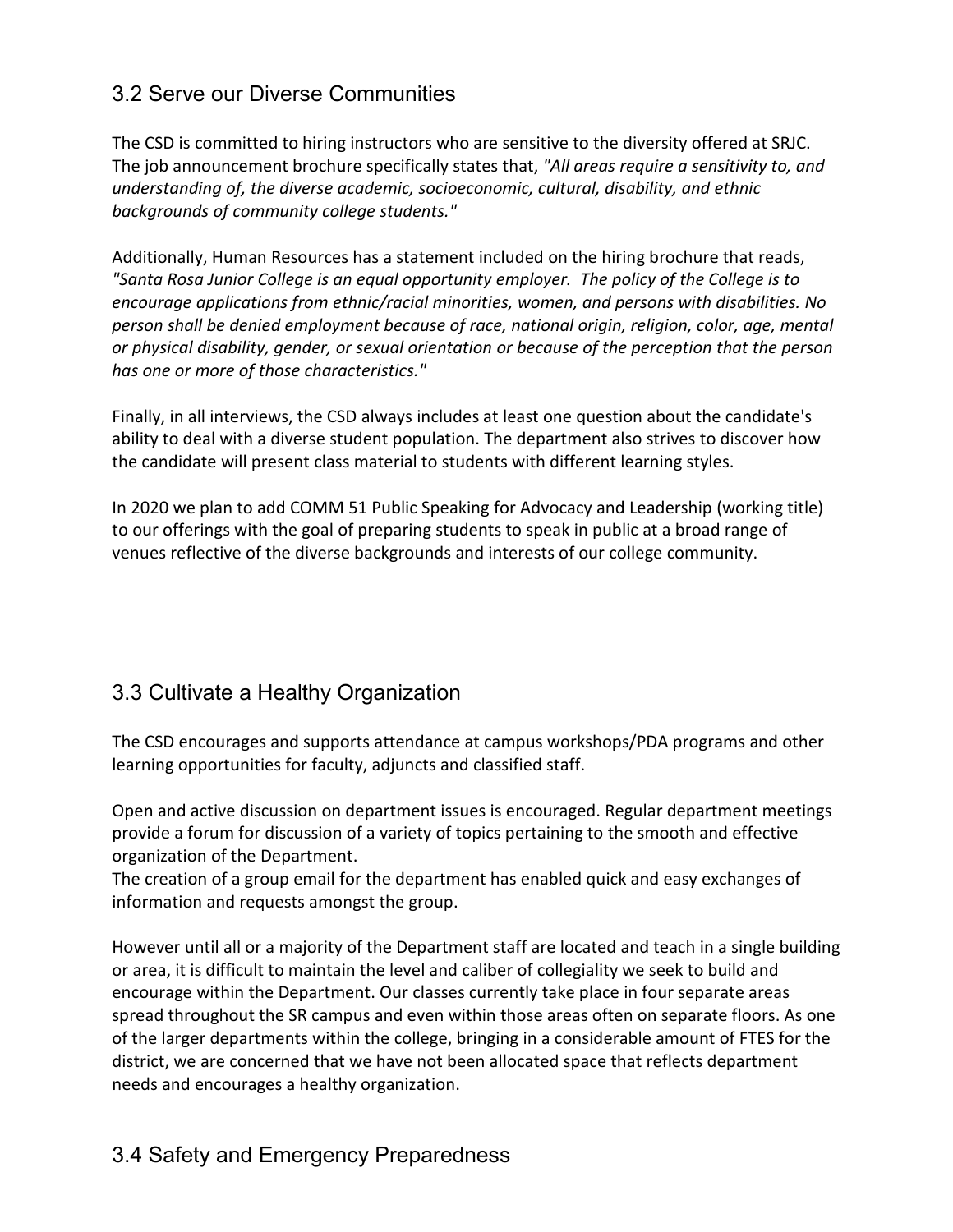Anne Belden will be a co-building leader at Analy Village. She has undergone related training. Joe Corocoran is a member of the college safety committee.

The Department Administrative Asstant attended Active Shooter training and shared that information with all the department instructors.

We have created a list of classroom phone numbers for our instruction rooms to enable us to quickly reach instructors.

Thanks to join efforts, a lock box will be provided for the instruction room in Doyle Library enabling the instructor to lock that classroom.

We also have a request into the SRJC District Police to discuss best evacuation strategies for our Analy Temp rooms.

## 3.5 Establish a Culture of Sustainability

Over the last several years, the CSD has reduced by over 50% the amount of copying it does at the Copy Center and continues to promote copy reduction and support recycling. We encourage our instructors to consider online resources for their classes and currently have 13 instructors using solely online resources for at least one of their classes. We also strive to have instructors send out documents to students via email/File Depot or to place documents on their Canvas sites. We offer Zoom conferencing for department meetings so instructors don't always have to drive to the SR campusr.

At a recent department meeting, we invited Guy Tillotson, the campus recycling expert, to present on further options to reduce our use of paper and other materials and educate the department on substainability.

# 4.1a Course Student Learning Outcomes Assessment

The Department has created a schedule and assigned evaluators to ensure that all SLOs of all sections will be evaluated at least once between 2016 and 2021. Progress on that schedule is on track to date.

## 4.1b Program Student Learning Outcomes Assessment

All courses required for the major have been assessed. The Communication Studies Transfer Major was assessed in 2013-2014. That assessment can be found on the college's SLO Sharepoint site. The assessment indicates that students are being exposed to and mastering the Learning Objectives outlined in the major.

The Journalism Transfer Major began was assessed in the 2015/2016 academic year. There are six Learning Outcomes. SLO's 1, 2, 3, and 5 were assessed during th 2015-16 year. The remaining two SLO's will be assessed by 2021.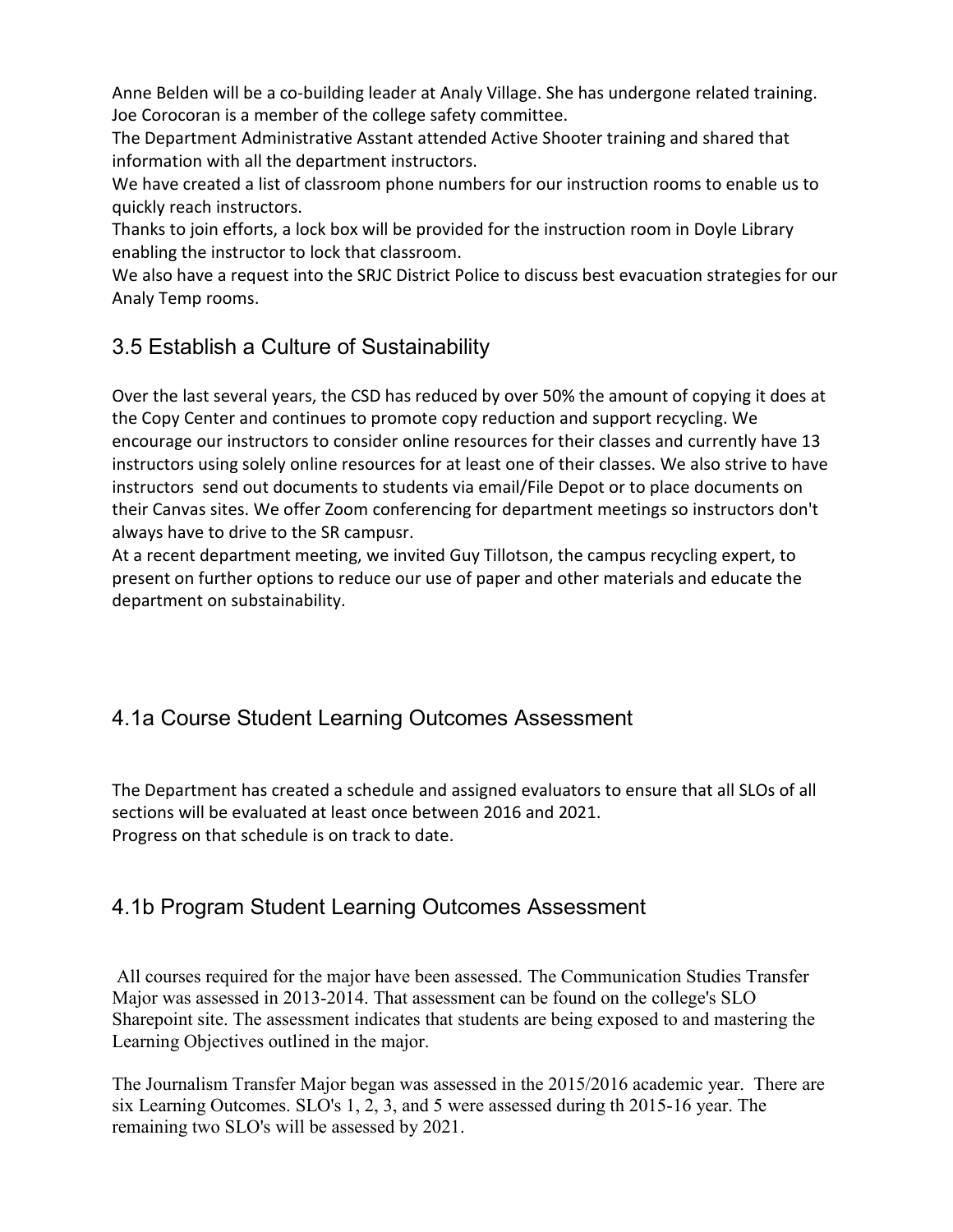The Journalism Major was assessed in the 2015-2016 academic year and is in healthy standing. There are six Learning Outcomes. SLO's 1, 2, 3, and 5 were assessed during th 2015-16 year. The remaining two SLO's will be assessed by 2021.

In Spring 2016 the Academic Affairs Council and the Academic Senate Subcommittee both reviewed our Communiction Major. Both the AAC and the Senate were, in their words "unanimous in praising the vitality" of the program as well as praising us for the work we have done to "ensure student completion and subject matter relevance."

In 2018 we added a Film Studies Major and will begin to assess that in 2019 when the program director returns from sabbatical.

The SLOs for our AS in Digital Filmmaking will be assessed

| <b>Type</b>       | <b>Name</b>                  | <b>Student</b>     | <b>Assessment</b>       | Change                   |
|-------------------|------------------------------|--------------------|-------------------------|--------------------------|
|                   |                              | <b>Assessment</b>  | <b>Results Analyzed</b> | Implemented              |
|                   |                              | <b>Implemented</b> |                         |                          |
| Course            | Comm 5                       | Spring 2013        | Spring 2013             | Fall 2014                |
| Course            | Comm 6                       | Fall 2013          | Fall 2013               | Spring $2014$            |
| Course            | Comm 7                       | Fall 2015          | Fall 2015               | N/A                      |
| Course            | Comm 10                      | Fall 2013          | Fall 2013               | Spring $20\overline{14}$ |
| Course            | Journalism 1                 | Fall 2012          | Fall 2012               | N/A                      |
| Course            | Journalism 2                 | Spring 2014        | Spring 2014             | N/A                      |
| Course            | Journalism 52A               | Spring 2015        | Spring 2015             | N/A                      |
| Course            | Journalism 52B               | Spring 2015        | Spring 2015             | N/A                      |
| Course            | Journalism 52C               | Spring $2015$      | Spring 2015             | N/A                      |
| Course            | Journalism 52D               | Spring 2015        | Spring 2015             | N/A                      |
| Course            | Journalism 54                | Fall 2015          | Fall 2015               | N/A                      |
| Course            | Journalism 55                | Spring 2014        | Fall 2014               | N/A                      |
| Course            | Media 4                      | Fall 2013          | Fall 2013               | N/A                      |
| Course            | Media 10                     | Fall 2013          | Fall 2013               | N/A                      |
| Course            | Media 14                     | Fall 2013          | Fall 2013               | N/A                      |
| Course            | Media 15                     | Spring 2013        | Spring 2013             | N/A                      |
| Course            | Media 19                     | N/A                | N/A                     | N/A                      |
| Course            | Media 20                     | Fall 2013          | <b>Fall 2013</b>        | N/A                      |
| Course            | Media 21                     | N/A                | N/A                     | N/A                      |
| Course            | Media 22                     | Spring 2014        | Spring 2014             | N/A                      |
| Course            | Media 123                    | N/A                | N/A                     | N/A                      |
| Course            | Spch 1A                      | Fall 2014          | Fall 2014               | Spring 2015              |
| Course            | Spch 2                       | Fall 2014          | <b>Fall 2014</b>        | Fall 2015                |
| Course            | Spch 3A                      | Fall 2011          | Spring 2012             | Fall 2012                |
| Course            | Spch 9                       | Fall 2013          | Fall 2013               | N/A                      |
| Course            | Spch 52A                     | Fall 2010          | <b>Fall 2010</b>        | N/A                      |
| Course            | Spch 52B                     | Spring $2011$      | Spring $2011$           | N/A                      |
| Course            | Spch 52C                     | Fall 2011          | Fall 2011               | N/A                      |
| Course            | Spch 52D                     | Spring 2012        | Spring 2012             | N/A                      |
| Course            | Spch 60                      | Spring 2014        | Spring 2014             | N/A                      |
| Certificate/Major | Communication Transfer Major | Spring 2013        | N/A                     | N/A                      |
| Certificate/Major | Journalism Transfer Major    | Spring 2015        | N/A                     | N/A                      |
| Certificate/Major | Journalism Major             | Spring 2015        | N/A                     | N/A                      |

# 4.1c Student Learning Outcomes Reporting

## 4.2a Key Courses or Services that address Institutional Outcomes

| <b>Course/Service</b> | 1a | 1 <sub>b</sub>            | 1c                     | 2a                        | 2 <sub>b</sub>            | 2c | 2d                        | 3a                        | 3 <sub>b</sub>            | 4a                        | 4 <sub>b</sub>            | ◡                     | 6a                     | 6b                         | 6c               |                                |
|-----------------------|----|---------------------------|------------------------|---------------------------|---------------------------|----|---------------------------|---------------------------|---------------------------|---------------------------|---------------------------|-----------------------|------------------------|----------------------------|------------------|--------------------------------|
| ∑omm ∃                |    | $\mathbf{v}$<br>$\Lambda$ | v v<br>$\Lambda$       | $\mathbf{v}$<br>$\Lambda$ | $\mathbf{v}$<br>$\lambda$ |    | $\mathbf{v}$<br>$\Lambda$ | $\mathbf{v}$<br>$\lambda$ | $\mathbf{x}$<br>$\Lambda$ | $\mathbf{v}$<br>$\Lambda$ | $\mathbf{v}$<br>$\Lambda$ | ٦z<br>$\overline{ }$  | <b>xx</b><br>$\Lambda$ | $\mathbf{v}$<br>$\Lambda$  |                  | $\mathbf{v}$<br>$\lambda$      |
| Comm 10               |    |                           | v v<br>$\Lambda$       | $\mathbf{v}$<br>$\Lambda$ |                           |    | $\mathbf{v}$<br>$\Lambda$ | $\mathbf{v}$<br>$\lambda$ | $\mathbf{x}$<br>$\Lambda$ | $\mathbf{v}$<br>$\Lambda$ | $\mathbf{v}$<br>$\Lambda$ | ۳z<br>$\overline{ }$  | v v<br>$\Lambda$       | <b>x</b><br>$\overline{ }$ | v v<br>$\lambda$ | $\mathbf{v}$<br>$\lambda$      |
| Comm 2                |    |                           | <b>xr</b><br>$\Lambda$ | $\mathbf{v}$<br>$\Lambda$ |                           |    | $\mathbf{v}$<br>$\Lambda$ | <b>TT</b><br>$\lambda$    | $\mathbf{x}$<br>$\Lambda$ | $\mathbf{v}$<br>$\Lambda$ | $\mathbf{v}$<br>$\Lambda$ | v v<br>$\Lambda$      | <br>$\Lambda$          | $\mathbf{v}$<br>$\Lambda$  |                  | $\mathbf{v}$<br>$\lambda$      |
| Comm 3                |    |                           | <b>x</b><br>$\Lambda$  | v v<br>$\Lambda$          | $\mathbf{v}$<br>$\lambda$ |    | $\mathbf{v}$<br>$\lambda$ | <b>x</b><br>$\lambda$     | $\mathbf{v}$<br>$\Lambda$ | <b>x</b><br>$\Lambda$     | $\mathbf{v}$<br>$\Lambda$ | <b>x</b><br>$\Lambda$ | v v<br>$\Lambda$       |                            |                  | $\mathbf{v}$<br>$\lambda$      |
| .`omm                 |    |                           | <b>x</b><br>$\Lambda$  | <b>x</b><br>$\Lambda$     | $\mathbf{v}$<br>$\lambda$ |    | $\mathbf{v}$<br>$\Lambda$ | <b>W</b><br>$\lambda$     | $\mathbf{v}$<br>$\lambda$ | $\mathbf{v}$<br>$\Lambda$ | $\mathbf{v}$<br>$\Lambda$ | <b>x</b><br>$\Lambda$ | v v<br>$\Lambda$       | <b>x</b><br>$\lambda$      | v v<br>$\lambda$ | $\mathbf{v}$<br>$\overline{ }$ |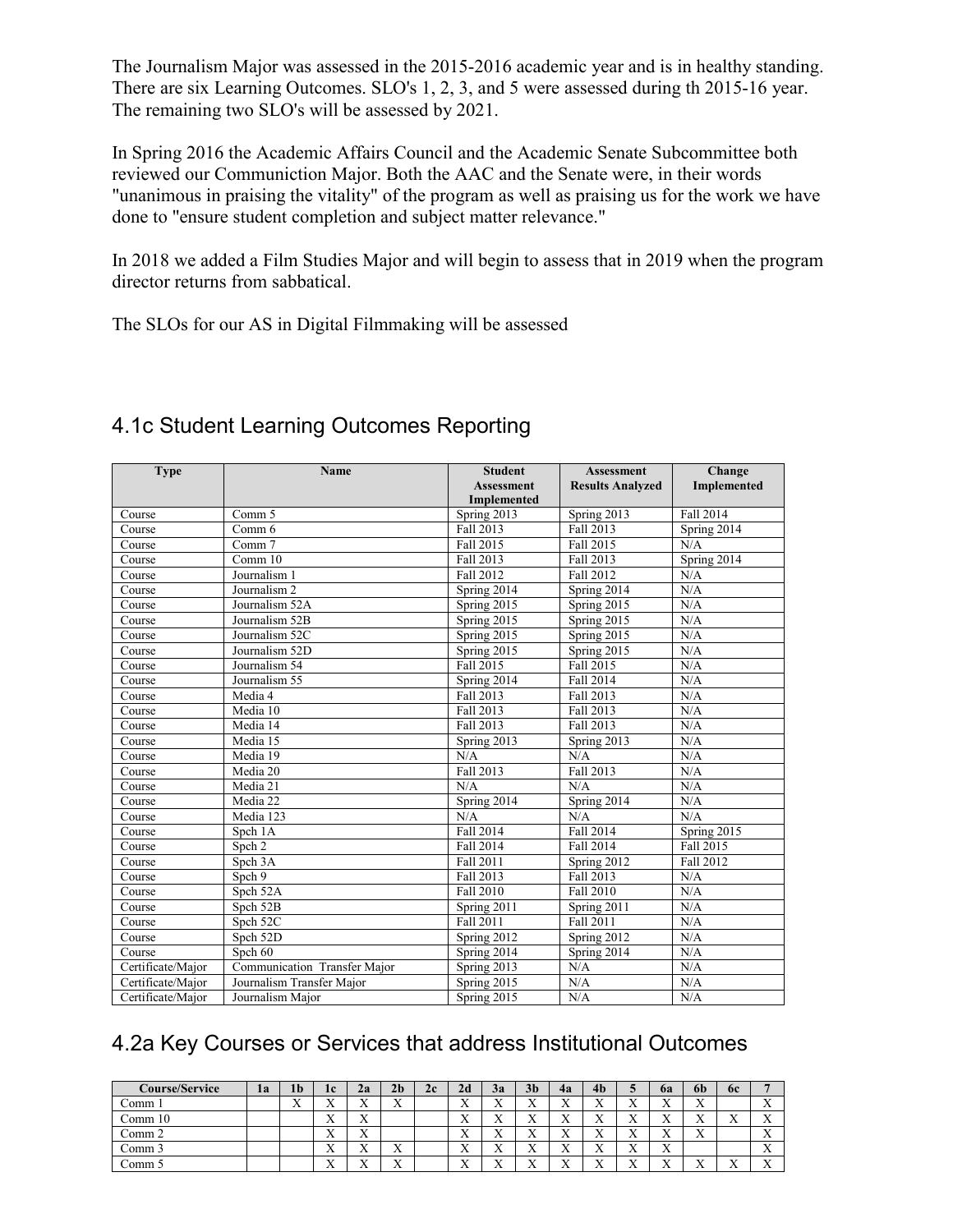| Comm 52        | X            | X | X            | X |   | X            | X | X            | X | X            | X            | X | X            | X            | X            |
|----------------|--------------|---|--------------|---|---|--------------|---|--------------|---|--------------|--------------|---|--------------|--------------|--------------|
| Comm 6         |              | X | X            | X |   | X            | X | X            | X | X            | X            | X | X            | X            | X            |
| Comm 60        |              | X | X            | X |   | X            | X | $\mathbf{X}$ | X | X            | X            | X |              |              | X            |
| Comm 7         |              | X | X            |   |   | X            | X | X            | X | X            | X            | X | X            | X            | X            |
| Comm 9         |              | X | X            | X |   | X            | X | $\mathbf{X}$ | X | X            | X            | X |              |              | X            |
| Jour 1         | X            | X | X            | X |   | X            | X |              | X | X            | X            | X | X            | X            | X            |
| Jour 2         | X            | X | X            | X |   | X            | X |              | X | X            | X            | X |              |              | X            |
| Jour 52        | X            | X | $\mathbf{X}$ | X |   | X            | X |              | X | $\mathbf{X}$ | X            |   |              | $\mathbf{X}$ | X            |
| Jour 54        | X            | X | X            | X |   | X            | X |              | X | X            | X            | X |              | X            | X            |
| <b>JOUR 55</b> | X            | X | X            | X |   | X            | X |              | X | X            | X            | X | X            | X            | X            |
| Media 10       | X            | X | X            |   |   | X            | X |              | X | X            | X            | X |              |              | X            |
| Media 123      | $\mathbf{X}$ | X | $\mathbf{X}$ |   |   |              | X |              | X |              | $\mathbf{X}$ |   | $\mathbf{X}$ | $\mathbf{X}$ | $\mathbf{X}$ |
| Media 14       |              | X | X            |   |   | X            | X |              | X | X            | X            | X |              |              | X            |
| Media 15       |              | X | X            |   |   | $\mathbf{X}$ | X |              | X | X            | X            | X |              |              | X            |
| Media 19       | X            |   | X            | X |   |              |   | $\mathbf{x}$ | X |              | X            |   | $\mathbf{X}$ | X            | X            |
| Media 20       | X            | X | X            | X |   | X            | X |              | X |              | X            | X |              | X            | X            |
| Media 21       | X            | X | X            | X |   | $\mathbf{X}$ | X |              | X |              | X            | X |              | X            | $\mathbf{X}$ |
| Media 22       | X            | X | X            |   |   |              | X |              | X |              | X            |   | X            | X            | X            |
| Media 4        |              | X | X            |   |   | X            | X |              | X | X            | X            | X |              |              | X            |
| Media 77       | X            | X | X            | X | X | X            | X | X            | X | X            | X            | X |              |              | X            |
| Media 78       |              | X | X            | X |   | X            | X |              |   |              | X            | X |              |              | X            |
| Media 79       |              | X | X            | X |   | X            | X |              |   |              | X            | X |              |              | X            |

## 4.2b Narrative (Optional)

#### **Student Learning Outcomes**

SLOs for all courses have been identified and assessment is ongoing. The schedule ensures that all courses will be assessed between 2015 and 2021.

See previous sections for timeline details.

After an assessment of a course has been completed, the report is available through the SRJC SLO website. All instructors are then informed and encouraged to read the report. Instructors are free to begin an email discussion about the assessment and to ask questions as well as provide their observations.

In addition, at department meetings, we have an agenda item where SLO assessments are shared and discussed.

Instructors are also encouraged to discuss the SLA informally with one another.

### 5.0 Performance Measures

Not applicable.

## 5.1 Effective Class Schedule: Course Offerings, Times, Locations, and Delivery Modes (annual)

The CSD has worked hard to meet the instructional needs of a diverse student population by offering a wide variety of instructional delivery modes.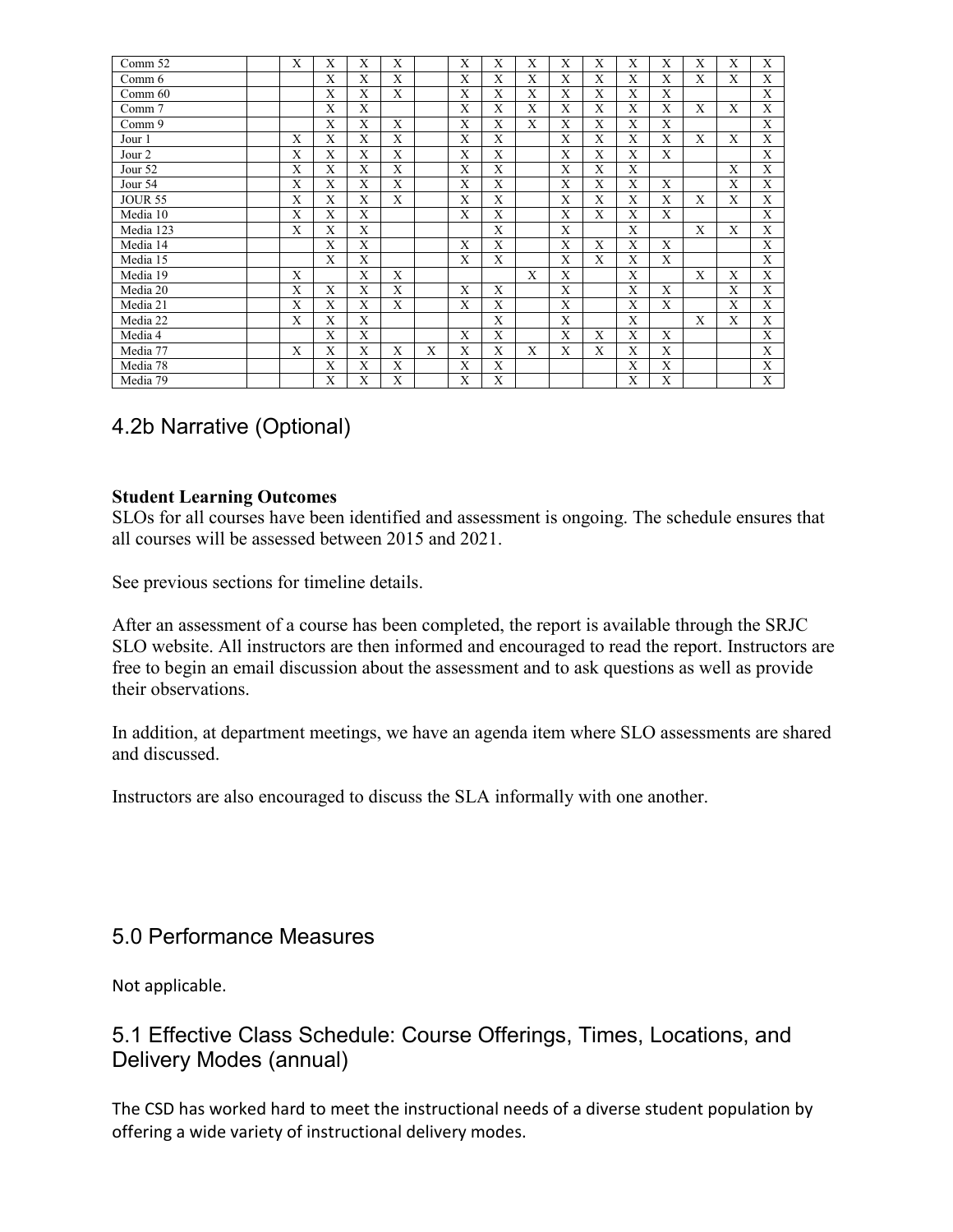**DAY PROGRAM**: Most of the CSD day classes are offered on either MW or TTh. We also have a few sections that are taught on Fridays and sometimes on Saturday (though due to class reductions, the Saturday classes are now offered less frequently).

**NIGHT PROGRAM**: The department has a robust evening program. We offer both Comm and Media night sections. Every evening, Monday through Thursday, there is a CSD class being offered.

**HOURS**: From Monday through Thursday between the hours of 7:30 am and 10:00 pm there is always a CSD class on offer. We strive to ensure that, regardless of what days or times a student may have available, there is a class being offered that he/she can take.

**ONLINE**: We offer a number of our classes completely online (Comm 5, 9, 10, Media 4, JOUR 1) and continue to expand our online offerings.

**HYBRID:** Some of our Comm classes (Comm 1, 6, 7, 60, Media 4) are offered in a hybrid format. Students learn the theory of the class online but come to the classroom to deliver presentations or participate in group exercises in person.

**CAMPUS VARIETY**: A wide variety of CSD classes are offered on both the Santa Rosa and Petaluma campuses. We offer Comm (Comm 1, 5, 6, 7, 10, 60), Media (Media 4, 10, 15, 20, 21), and Communication courses on both campuses over the academic year. We are continuing to try to exapand the curriculum at Petaluma and offer students the opportunity to complete all Comm classes required for a COMM Major on that campus.

**COMMUNICATION STUDIES MAJOR FOR TRANSFER**: Students who desire to complete the Communication Studies Transfer Major can do so exclusively on either the Santa Rosa or Petaluma campuses.

**JOURNALISM MAJOR FOR TRANSFER:** The Journalism major is offered at the Santa Rosa Campus.

**MEDIA** We strive to offer a selection of media classes on both campus. Media 4, 10, 20 are generally offered on both campuses.

**DEMAND:** Speech classes, particularly Comm 1, are in very high demand. Presently we are offering over thirty (30) sections of Comm 1 at the Santa Rosa campus and eight (8) sections at Petaluma. Due to budget cuts that necessitated class reductions, we have downsized the number of classes we offer. Predictably, such reductions have had an impact on students; however, we have worked to minimize these impacts. We still offer a wide variety of courses and we still offer Comm 1 and Media 4 courses in great numbers, both critical strategies for allowing students to meet the public speaking requirement for the AA degree and/or meet transfer requirements. Offering those classes in either a hybrid or online form has also enabled us to serve even greater numbers of students.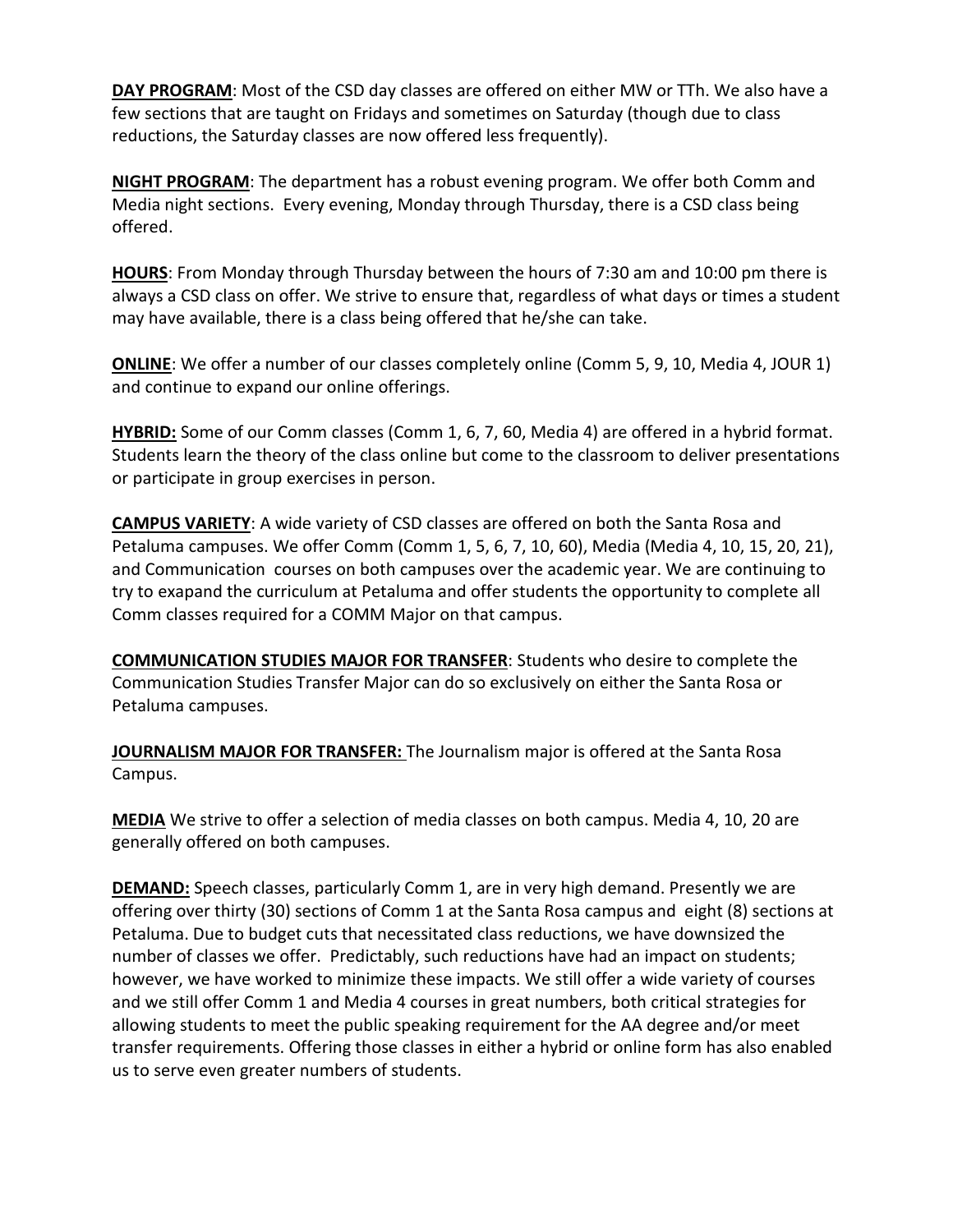### 5.2a Enrollment Efficiency

Enrollment efficiency for all courses offered by the CSD continues to be strong. When all disciplines are combined (Communication, Journalism, and Media) for all locations, the enrollment efficiency percentage has been in the mid-high 90s for Fall and Spring semesters, dating back to Fall 2015.

For Summer, the efficiency rate had dropped below 90% until this past Summer when it soared to 103% due most probably to reductions in class offerings.

A table analysis for each of the disciplines (Communication, Journalism, Media and Speech) is provided below. In Fall 2018 Speech and Comm were combined under the Comm rubric.

# Santa Rosa Junior College - Program Unit Review

Communication Studies - FY 2017-18 (plus current FY Summer and Fall)

**5.2a Enrollment Efficiency** The percentage of seats filled in each Discipline at first census based on class limit (not room size).

#### **Santa Rosa Campus**

.

| <b>Discipline</b>            | X2015   | F2015  | S2016  | X2016   | F2016  | S2017  | X2017  | F2017 | S2018 |
|------------------------------|---------|--------|--------|---------|--------|--------|--------|-------|-------|
| <b>Communication Studies</b> | $0.0\%$ | 106.7% | 106.8% | $0.0\%$ | 111.2% | 103.4% | 112.0% | 90.0% | 87.   |
| Journalism                   | $0.0\%$ | 82.2%  | 86.7%  | $0.0\%$ | 73.3%  | 59.3%  | 0.0%   | 93.3% | 95.   |
| <b>Media Studies</b>         | 100.0%  | 96.2%  | 94.2%  | 103.3%  | 101.3% | 96.7%  | 90.8%  | 92.9% | 95.1  |
| Speech                       | 85.6%   | 98.2%  | 99.3%  | 78.7%   | 98.4%  | 94.3%  | 83.7%  | 98.5% | 98.   |
| <b>ALL Disciplines</b>       | 88.2%   | 97.8%  | 98.2%  | 83.4%   | 99.0%  | 93.0%  | 86.8%  | 95.8% | 96.1  |

#### **Petaluma Campus** (Includes Rohnert Park and Sonoma)

| <b>Discipline</b>            | X2015 | F2015  | S2016 | X2016   | F2016  | S2017  | X2017 | F2017 | S2018 |
|------------------------------|-------|--------|-------|---------|--------|--------|-------|-------|-------|
| <b>Communication Studies</b> | 84.0% | 108.2% | 95.3% | 92.0%   | 100.0% | 111.3% | 48.0% | 97.0% | 91.   |
| Journalism                   | 0.0%  | 78.0%  | 0.0%  | $0.0\%$ | 90.0%  | 0.0%   | 0.0%  | 55.0% | 0.    |
| Media Studies                | 0.0%  | 72.5%  | 57.9% | $0.0\%$ | 74.5%  | 53.8%  | 0.0%  | 85.1% | 65.   |
| Speech                       | 80.0% | 93.1%  | 88.1% | 89.0%   | 92.8%  | 80.6%  | 68.0% | 89.6% | 93.   |
| <b>ALL Disciplines</b>       | 80.8% | 82.4%  | 70.1% | 89.6%   | 83.4%  | 67.7%  | 63.0% | 85.5% | 76.1  |

**Other Locations** (Includes the PSTC, Windsor, and other locations)

| <b>Discipline</b>            | X2015   | F2015   | S2016 | X2016   | F2016   | S2017   | X2017 | F2017  | S2018 |
|------------------------------|---------|---------|-------|---------|---------|---------|-------|--------|-------|
| <b>Communication Studies</b> | 0.0%    | $0.0\%$ | 0.0%  | $0.0\%$ | $0.0\%$ | $0.0\%$ | 0.0%  | 0.0%   | 0.1   |
| Journalism                   | 0.0%    | 0.0%    | 0.0%  | $0.0\%$ | $0.0\%$ | $0.0\%$ | 0.0%  | 0.0%   | 90.   |
| Media Studies                | 0.0%    | 0.0%    | 0.0%  | $0.0\%$ | $0.0\%$ | $0.0\%$ | 0.0%  | 0.0%   | 0.1   |
| Speech                       | $0.0\%$ | 78.7%   | 98.4% | 116.0%  | 97.0%   | 95.0%   | 96.0% | 108.0% | 114.  |
| <b>ALL Disciplines</b>       | 0.0%    | 78.7%   | 98.4% | 116.0%  | 97.0%   | 95.0%   | 96.0% | 108.0% | 103.1 |

ALL Locations (Combined totals from ALL locations in the District)

| <b>Discipline</b>            | X2015   | F2015  | S2016  | X2016  | F2016  | S2017  | X2017 | F2017 | S2018 |
|------------------------------|---------|--------|--------|--------|--------|--------|-------|-------|-------|
| <b>Communication Studies</b> | 84.0%   | 107.2% | 103.4% | 92.0%  | 107.5% | 105.6% | 80.0% | 92.4% | 88.   |
| Journalism                   | $0.0\%$ | 80.7%  | 86.7%  | 0.0%   | 76.4%  | 59.3%  | 0.0%  | 71.4% | 92.   |
| <b>Media Studies</b>         | 100.0%  | 82.9%  | 72.6%  | 103.3% | 87.2%  | 71.7%  | 90.8% | 89.4% | 79.   |
| Speech                       | 84.4%   | 96.3%  | 97.2%  | 82.6%  | 97.4%  | 91.4%  | 81.8% | 97.5% | 98.   |
| <b>ALL Disciplines</b>       | 86.7%   | 92.3%  | 89.0%  | 86.0%  | 94.3%  | 84.7%  | 83.4% | 93.1% | 90.   |

### **A) Communication Studies Courses:**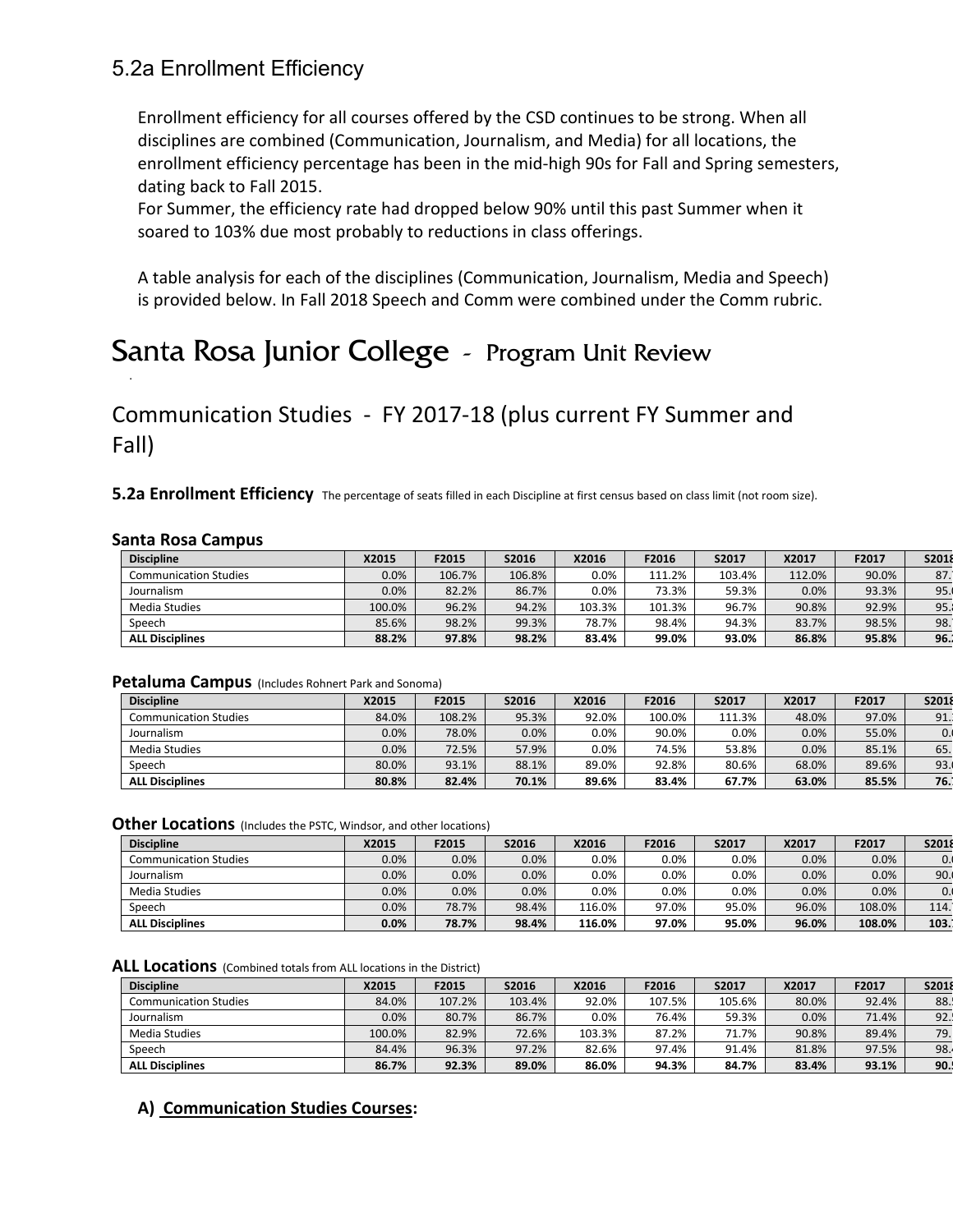At the Santa Rosa campus, Communication courses continue to have high enrollment efficiency. The only dip can most likely be attributed to the October 2017 fires which impacted the Spring 2018 semester.

At Petaluma, Communication courses are now approaching the enrollment efficiency rate seen at the SR campus.

As the final semesters of 'right sizing' pass efficiency should be tracked closely to ensure we augment the number of classes if necessary given the high percentage of seats filled.

#### **B) Journalism Courses:**

Journalism courses at Santa Rosa continue to grow and expand in offerings. A dip in 2017 can be attributed to the director of the program being on sabbatical in 2015/16 and continuity of student engagement not being as strong as usual.

In Fall 2014 we offered Journalism 1 at Petaluma for the first time. The efficiency rate of nearly 78% was encouraging and student interst in the class reamains strong. We will be offering sections of this course every Fall semester assuming qualified instructors are available.

No summer Journalism classes are offered.

#### **C) Media Courses:**

Media courses at Santa Rosa consistently exceed 100% enrollment efficiency and, at worst, are in the 90s. All Media 4 classes fill each semester. Media classes are in high demand and more could be added.

Summer classes in particular are in high demand and regularly top 100%, supporing the demand for these classes.

At Petaluma the Media courses are slightly below the enrollment efficiency seen at the Santa Rosa campus. This is likely because, at Petaluma, we are offering large lecture film classes which can distort the specific efficiency rates taking place in most typical-sized classes.

### 5.2b Average Class Size

### **I. Student Enrollment Cap Overview**

The CSD is made up of three different disciplines: Communication, Journalism and Media. Most of these courses have caps of 30 or less as descibed below: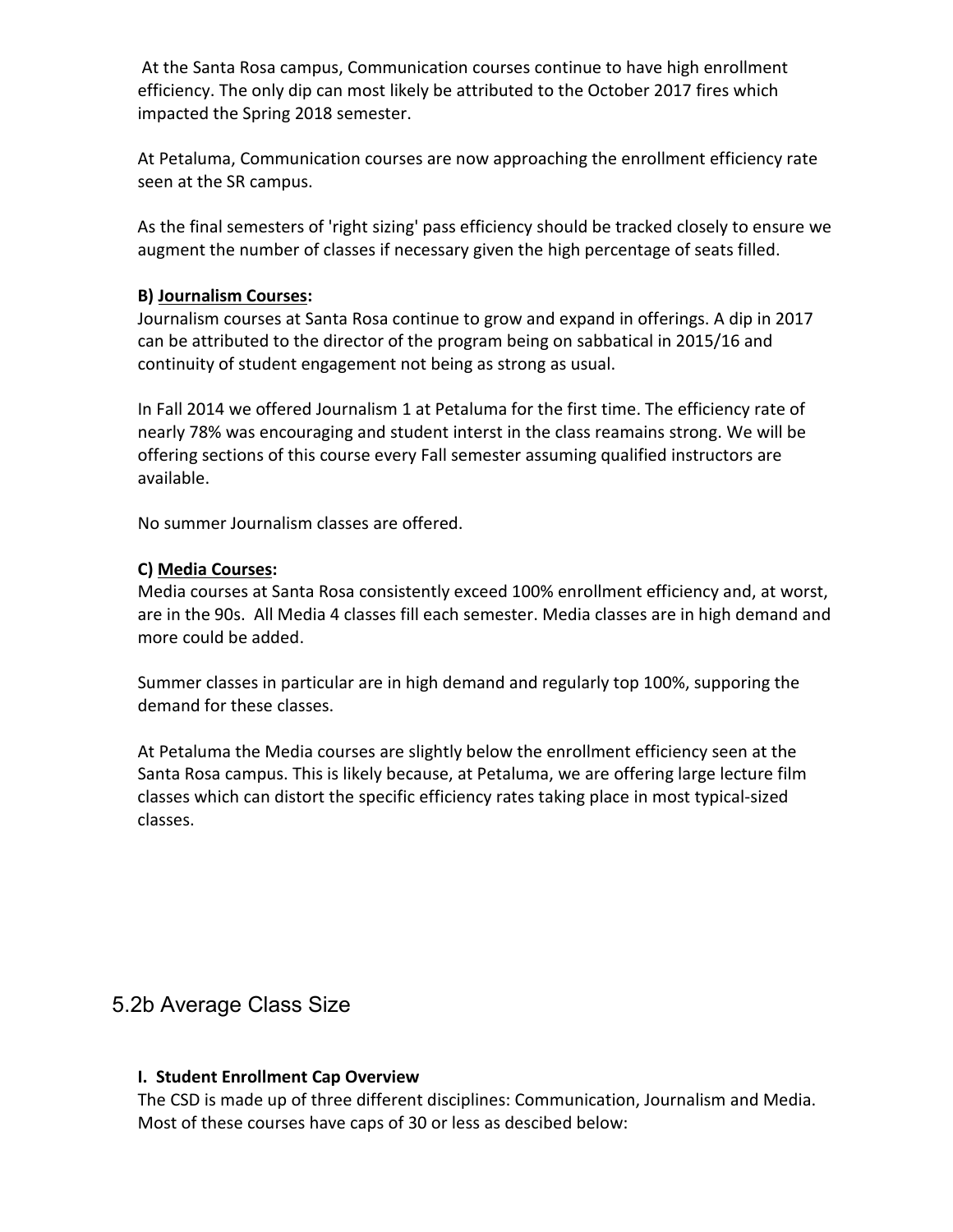COMM 1 & 60: 25 student cap COMM 3 and 9: 20 student cap Journalism 1, 2, 54, 55: 30 student cap Media 4: 30 student cap Comm 6, 7, 10: 25-30 student cap

Online classes have a higher cap, in part to account for a higher drop-out rate.

In Spring 2019 our department offered eighty-eight (88) total sections of different classes. Of those, sixty-three ( 63) [71%] were the above COMM courses, nine (9) were Media 4 (10%), six (6) were Journalism sections (7%). Given that these classes make up almost 90% of our department's course offerings, it stands to reason that our overall class size is going to be below the college goal of thirty-five (35). And this is the case. The average class size for all Communication Studies classes (all locations combined) has been consistently around twenty-seven (27) per class. Also, when looking at our enrollment efficiency rating for all classes (mid 90s to low 100s% range), the numbers strongly suggest that our department is doing a very good job of attracting and retaining students. All four disciplines have high enrollments given the nature of their courses. It is probably best to examine each discipline independently.

#### **Rationale For Caps**

As noted above, most of our classes have caps of less than thirty (30). These caps are necessary due to the performance nature of the classes. Students are required to deliver approximately five speeches per semester or write numerous articles for Journalism classes. The caps are necessary to ensure that the required class matarial can effectively be taught so as to achieve each courses's SLOs. More discusssion of caps is contained in the analysis sections for each of the four disciplines.

# Santa Rosa Junior College - Program Unit Review Communication Studies - FY 2015-18 (plus current FY Summer and Fall)

**5.2b Average Class Size** The average class size in each Discipline at first census (excludes cancelled classes).

|  | <b>Santa Rosa Campus</b> |  |
|--|--------------------------|--|
|  |                          |  |

| <b>Discipline</b>            | X2015 | F2015 | S2016 | X2016 | F2016 | S2017 | X2017 | F2017 | S2018          |
|------------------------------|-------|-------|-------|-------|-------|-------|-------|-------|----------------|
| <b>Communication Studies</b> | 0.0   | 32.0  | 31.3  | 0.0   | 31.5  | 30.3  | 28.0  | 26.0  |                |
| Journalism                   | 0.0   | 24.7  | 26.0  | 0.0   | 22.0  | 17.8  | 0.0   | 28.0  |                |
| <b>Media Studies</b>         | 30.0  | 31.3  | 31.0  | 31.0  | 32.9  | 31.8  | 27.3  | 30.0  | $\overline{3}$ |
| Speech                       | 21.1  | 24.0  | 24.3  | 19.9  | 24.1  | 23.0  | 21.2  | 23.9  |                |
| <b>ALL Disciplines</b>       | 22.5  | 26.1  | 26.3  | 21.8  | 26.2  | 25.0  | 22.8  | 25.4  |                |

#### **Petaluma Campus** (Includes Rohnert Park and Sonoma)

| <b>Discipline</b>            | X2015 | F2015 | S2016 | X2016 | F2016 | S2017 | X2017 | F2017 | S2018                   |
|------------------------------|-------|-------|-------|-------|-------|-------|-------|-------|-------------------------|
| <b>Communication Studies</b> | 21.0  | 30.7  | 27.0  | 23.0  | 28.3  | 29.7  | 12.0  | 26.2  |                         |
| Journalism                   | 0.0   | 19.5  | 0.0   | 0.0   | 18.0  | 0.0   | 0.0   | 14.7  |                         |
| <b>Media Studies</b>         | 0.0   | 51.3  | 37.3  | 0.0   | 46.3  | 37.0  | 0.0   | 74.5  |                         |
| Speech                       | 20.0  | 23.3  | 21.6  | 22.3  | 23.2  | 19.8  | 17.0  | 22.4  |                         |
| <b>ALL Disciplines</b>       | 20.2  | 32.4  | 28.5  | 22.4  | 31.4  | 26.8  | 15.8  | 31.7  | $\overline{\mathbf{3}}$ |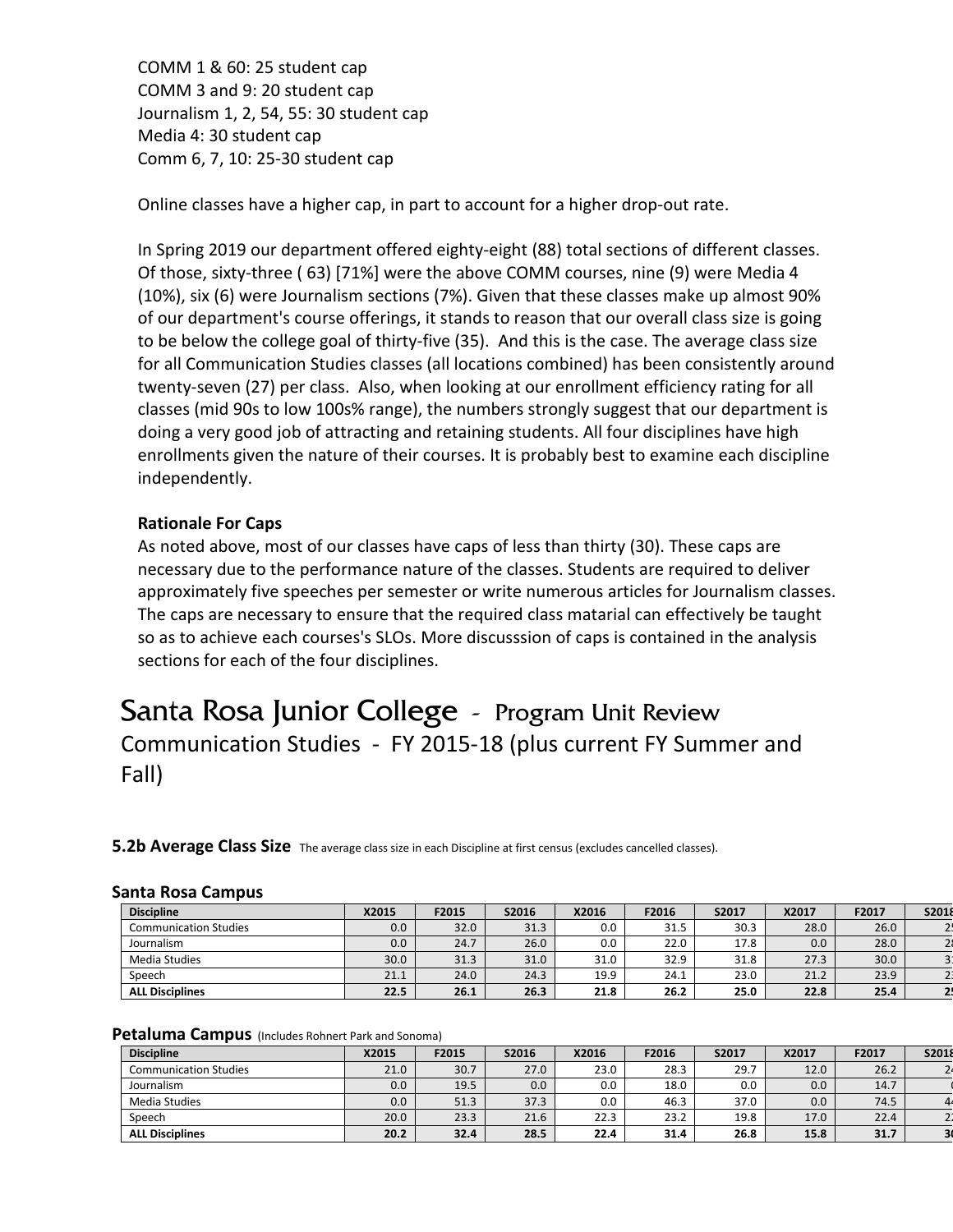**Other Locations** (Includes the PSTC, Windsor, and other locations)

| <b>Discipline</b>            | X2015 | F2015 | S2016 | X2016 | F2016   | S2017 | X2017 | F2017 | S2018 |
|------------------------------|-------|-------|-------|-------|---------|-------|-------|-------|-------|
| <b>Communication Studies</b> | 0.0   | 0.0   | 0.0   | 0.0   | $0.0\,$ | 0.0   | 0.0   | 0.0   |       |
| Journalism                   | 0.0   | 0.0   | 0.0   | 0.0   | 0.0     | 0.0   | 0.0   | 0.0   |       |
| Media Studies                | 0.0   | 0.0   | 0.0   | 0.0   | 0.0     | 0.0   | 0.0   | 0.0   |       |
| Speech                       | 0.0   | 19.7  | 24.6  | 29.0  | 24.3    | 23.8  | 24.0  | 27.0  |       |
| <b>ALL Disciplines</b>       | 0.0   | 19.7  | 24.6  | 29.0  | 24.3    | 23.8  | 24.0  | 27.0  |       |

|  |  | ALL Locations (Combined totals from ALL locations in the District) |  |  |  |  |
|--|--|--------------------------------------------------------------------|--|--|--|--|
|--|--|--------------------------------------------------------------------|--|--|--|--|

| <b>Discipline</b>            | X2015 | F2015 | S2016 | X2016 | F2016 | S2017 | X2017 | F2017 | S2018 |
|------------------------------|-------|-------|-------|-------|-------|-------|-------|-------|-------|
| <b>Communication Studies</b> | 21.0  | 31.6  | 30.0  | 23.0  | 30.4  | 30.1  | 20.0  | 26.1  |       |
| Journalism                   | 0.0   | 22.6  | 26.0  | 0.0   | 21.0  | 17.8  | 0.0   | 20.0  |       |
| Media Studies                | 30.0  | 38.6  | 33.7  | 31.0  | 37.8  | 33.9  | 27.3  | 40.5  |       |
| Speech                       | 20.9  | 23.7  | 23.8  | 20.9  | 23.9  | 22.4  | 20.7  | 23.8  |       |
| <b>ALL Disciplines</b>       | 22.0  | 27.4  | 26.7  | 22.2  | 27.3  | 25.4  | 21.7  | 26.9  |       |

#### **II. Discipline**

#### A. Communication Courses (COMM 5, 6, 7, 10, 98)

The Communication courses have enrollment caps of 30-35 students. As can be seen by the table above, enrollments for all Communication classes at all campuses combined have been in the low 30s. During Fall 2013 the average class size was 31. The Santa Rosa campus class size was in excess of 35 students for the Spring 2012 (36.7) and Fall 2012 (38.3) semesters. Petaluma class size for these courses, while lower, is still very solid. Overall, the Communication classes are filling to near or in excess of the cap.

#### B. Journalism Courses (JOUR 1, 2 52, 54, 55)

All Journalism courses have caps of 30 students. The average class size for Journalism classes was 25.5 in Fall 2014. It is worth noting that in Fall 2014 Journalism 1 had 40 students while, during Spring 2014, Journalism 2 has 33 students and Journalism 52 (*The Oak Leaf*) had more than 30.

#### C. Media Courses (MEDIA 4, 10, 14, 15, 20, 22)

The Media 4 classes also have caps of 30. The Media (film) 10, 14, and 15 classes have caps of 55 at the Santa Rosa Campus while having caps ranging from 75 to 150 at Petaluma, where they are offered in the medium and large lecture format. Media 19, 20 and 22 (Filmmaking and Screenwriting), due to the production nature of the courses, are capped at 20.

Overall, the Media courses have hovered around 35-40students per section. Not surprisingly, given that two of the film classes at Petaluma are offered in the medium and large lecture format, the average enrollment size at Petaluma exceeds that of Santa Rosa by about fifteen (15). However, in terms of the Media 4, 20, and 22 courses the enrollment levels are very similar.

#### D. Speech Courses (COMM 1, 2, 3, 9, 52, 60)

The Speech classes have enrollment caps ranging from 20 (COMM 2, 3, 9) to 25 (COMM 1, 52, 60). These lower limits are required due to the performance nature of the courses, as students must each deliver 3-5 speeches in these classes, including student speaking time and time spent on oral critiques. One additional student consumes up to 50 minutes of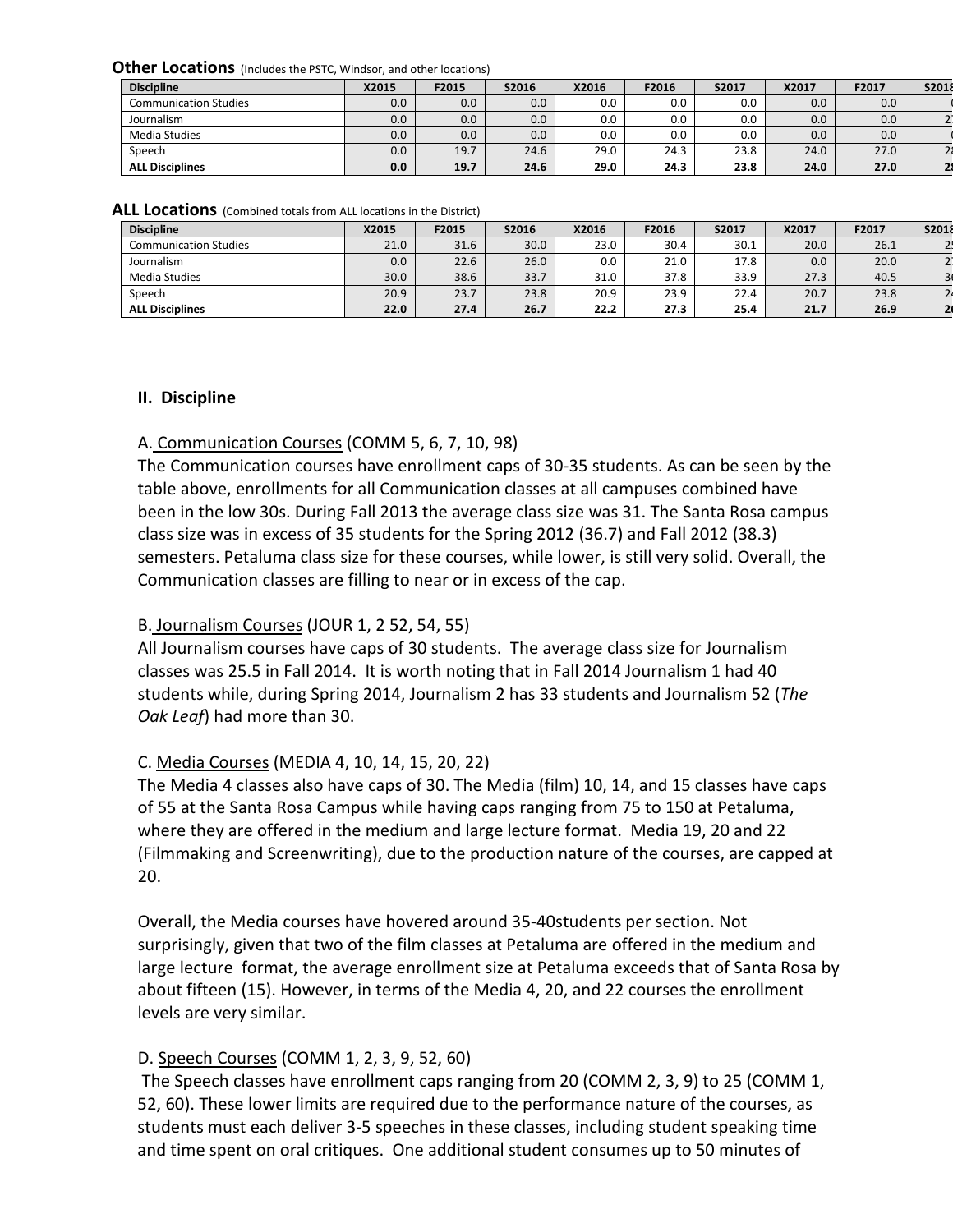class time over the course of the semester, which directly limits the instructor's lecture time. Overall, the average class size hovers between 23 and 25. There is no appreciable difference between the Speech class sizes at Santa Rosa and Petaluma. Finally, Summer classes are also averaging over 20 per class at first census.

### 5.3 Instructional Productivity

The FTES/FTEF for Communication, Media, Journalism and Speech classes is analyzed below. With the exception of Journalism, both Santa Rosa and Petaluma campuses are compared.

#### **Overview**

As mentioned in the section on Average Class Size, the vast majority of class sections our department offers involve classes that have cap sizes of 30 or less.

COMM 1 & 60: 25 student cap COMM 3 and 9: 20 student cap JOUR 1, 2, 54 : 30 student cap JOUR 55 : 20 MEDIA 4: 30 student cap MEDIA 19, 20, 21 : 20 student cap COMM 6, 7, 10: 25-30 student cap

These classes make up around 90% of our department's semester class offerings. This is the reason that our department does not (and cannot) achieve the district's goal of 18.7 to 1 productivity level.

Once again it is probably best to examine each discipline independently (analyses follows the table below).

# Santa Rosa Junior College - Program Unit Review Communication Studies - FY 2017-18 (plus current FY Summer and Fall)

**5.3 Instructional Productivity** The ratio of Full-Time Equivalent Students (FTES) to Full-Time Equivalent Faculty (FTEF) in each Discipline at first census.

#### **Santa Rosa Campus**

| <b>Communication Studies</b> |             | X2015             | F2015 | S2016 | X2016 | F2016           | S2017 | X2017 | F2017 | S2018                       |
|------------------------------|-------------|-------------------|-------|-------|-------|-----------------|-------|-------|-------|-----------------------------|
|                              | <b>FTES</b> | 0.00              | 20.58 | 23.76 | 0.10  | 20.56           | 22.78 | 2.82  | 25.26 | 24.3                        |
|                              | <b>FTEF</b> | 0.00 <sub>1</sub> | 1.20  | 1.40  | 0.00  | <b>DE</b><br>ᆠᇆ | 1.40  | 0.21  | 1.80  | $\mathbf{A}$ . $\mathbf{C}$ |
|                              | Ratio       | 0.00              | 17.15 | 16.97 | 0.00  | 16.43           | 16.27 | 13.71 | 14.03 | 13.5                        |

| Journalism |             | X2015 | F2015 | S2016          | X2016 | F2016 | S2017 | X2017 | F2017 | S2018 |
|------------|-------------|-------|-------|----------------|-------|-------|-------|-------|-------|-------|
|            | <b>FTES</b> | 0.00  | 3.42  | 22.12<br>22.12 | 0.00  | 9.60  | 10.10 | 0.00  | 4.33  | 6.0   |
|            | <b>FTEF</b> | 0.00  | 1.07  | 122<br>دد.⊥    | 0.00  | 0.80  | 1.10  | 0.00  | 0.27  | ،0    |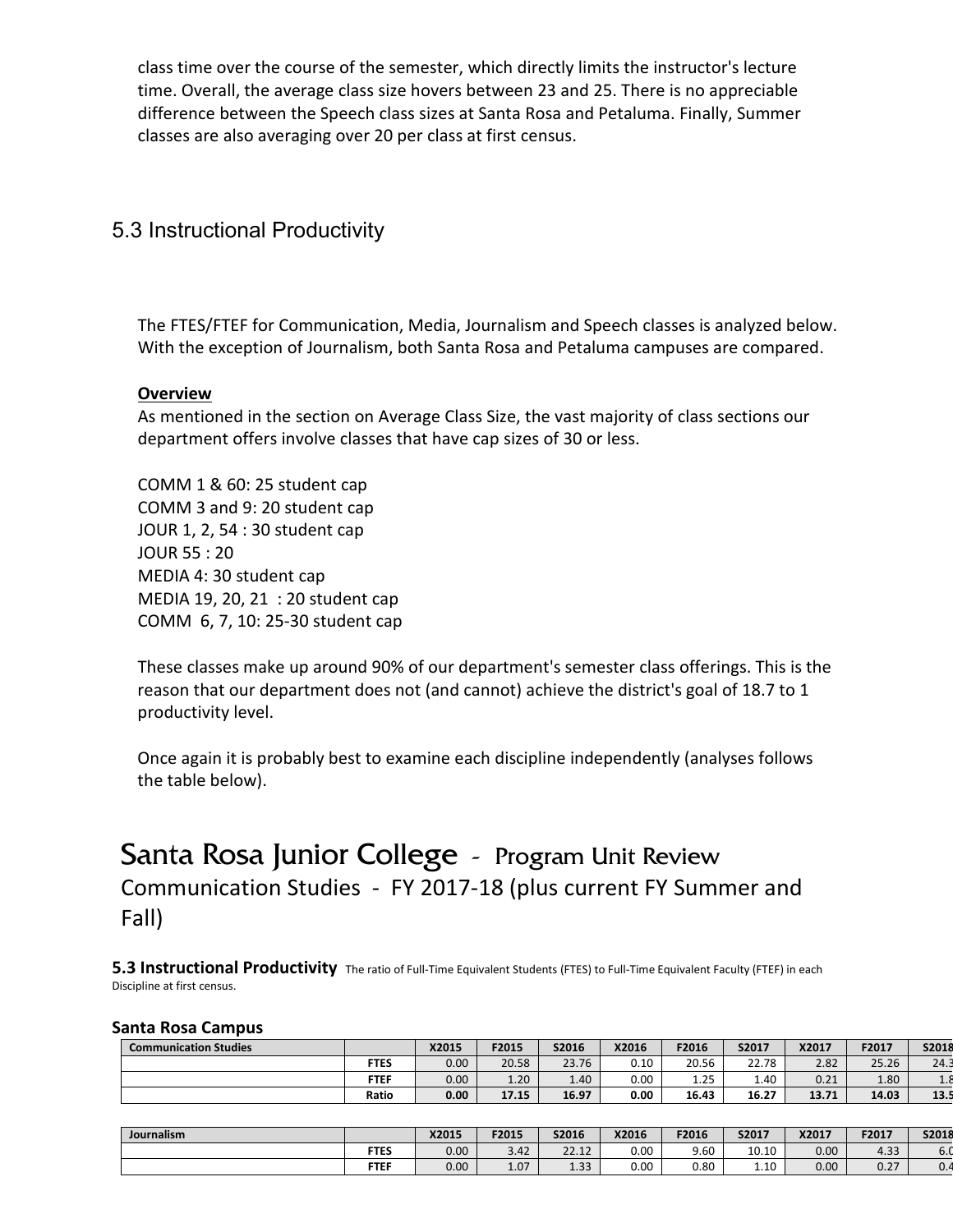|                      | Ratio       | 0.00  | 3.21  | 16.59 | 0.00  | 12.00 | 9.17  | 0.00  | 15.98 | 15.2  |
|----------------------|-------------|-------|-------|-------|-------|-------|-------|-------|-------|-------|
|                      |             |       |       |       |       |       |       |       |       |       |
| <b>Media Studies</b> |             | X2015 | F2015 | S2016 | X2016 | F2016 | S2017 | X2017 | F2017 | S2018 |
|                      | <b>FTES</b> | 8.98  | 45.21 | 42.82 | 9.13  | 47.59 | 43.77 | 10.74 | 47.09 | 43.7  |
|                      | <b>FTEF</b> | 0.61  | 2.80  | 2.66  | 0.61  | 2.80  | 2.67  | 0.81  | 3.02  | 2.6   |
|                      | Ratio       | 14.83 | 16.16 | 16.08 | 15.07 | 17.01 | 16.37 | 13.33 | 15.62 | 16.3  |
|                      |             |       |       |       |       |       |       |       |       |       |

| Speech |             | X2015 | F2015  | S2016  | X2016 | F2016  | S2017  | X2017 | F2017  | S2018               |
|--------|-------------|-------|--------|--------|-------|--------|--------|-------|--------|---------------------|
|        | <b>FTES</b> | 33.60 | 120.60 | 116.12 | 29.42 | 119.98 | 109.84 | 29.34 | 113.09 | 100.5               |
|        | <b>FTEF</b> | 3.21  | 9.80   | 9.40   | 3.02  | 9.85   | 10.01  | 2.83  | 9.06   | $\overline{z}$<br>ا |
|        | Ratio       | 10.46 | 12.31  | 12.35  | 9.75  | 12.18  | 10.97  | 10.35 | 12.48  | 12.5                |

### **Petaluma Campus** (Includes Rohnert Park and Sonoma)

| <b>Communication Studies</b> |             | X2015 | F2015 | S2016 | X2016 | F2016 | S2017 | X2017 | F2017 | S2018 |
|------------------------------|-------------|-------|-------|-------|-------|-------|-------|-------|-------|-------|
|                              | <b>FTES</b> | 2.09  | 9.81  | 8.33  | 2.16  | 8.74  | 9.15  | 1.13  | 13.70 | ۰. تا |
|                              | <b>FTEF</b> | 0.19  | 0.60  | 0.62  | 0.19  | 0.62  | 0.62  | 0.19  | 1.01  | 0.6   |
|                              | Ratio       | 10.75 | 16.36 | 13.50 | 11.12 | 14.17 | 14.83 | 5.80  | 13.55 | 12.5  |

| Journalism |             | X2015 | F2015 | S2016 | X2016 | F2016        | S2017 | X2017 | F2017 | S2018 |
|------------|-------------|-------|-------|-------|-------|--------------|-------|-------|-------|-------|
|            | <b>FTES</b> | 0.00  | 5.45  | 0.00  | 0.00  | 3.00         | 0.00  | 0.00  | 4.75  | 0.0   |
|            | <b>FTEF</b> | 0.00  | 0.53  | 0.00  | 0.00  | 0.27<br>U.Z. | 0.00  | 0.00  | 0.55  | 0.0   |
|            | Ratio       | 0.00  | 10.21 | 0.00  | 0.00  | 11.25        | 0.00  | 0.00  | 8.69  | 0.0   |

| <b>Media Studies</b> |             | X2015 | F2015 | S2016 | X2016 | F2016 | S2017 | X2017             | F2017 | S2018      |
|----------------------|-------------|-------|-------|-------|-------|-------|-------|-------------------|-------|------------|
|                      | <b>FTES</b> | 0.00  | 47.32 | 40.63 | 0.00  | 40.51 | 39.02 | 0.00              | 39.56 | 41.5       |
|                      | FTEF        | 0.00  | 2.47  | 2.89  | 0.00  | 2.21  | 2.68  | 0.00 <sub>1</sub> | 1.74  | $\sim$ . – |
|                      | Ratio       | 0.00  | 19.18 | 14.04 | 0.00  | 18.32 | 14.54 | 0.00              | 22.71 | 17.1       |

| Speech |             | X2015 | F2015 | S2016 | X2016 | F2016 | S2017 | X2017 | F2017 | S2018   |
|--------|-------------|-------|-------|-------|-------|-------|-------|-------|-------|---------|
|        | <b>FTES</b> | 8.00  | 27.23 | 25.02 | 8.69  | 24.46 | 27.20 | 4.91  | 23.74 | 26.0    |
|        | <b>FTEF</b> | 0.80  | 2.21  | 2.22  | 0.80  | 2.00  | 2.61  | 0.80  | 2.00  | <u></u> |
|        | Ratio       | 10.01 | 12.35 | 11.25 | 10.86 | 12.23 | 10.44 | 6.14  | 11.87 | 10.5    |

#### **Other Locations** (Includes the PSTC, Windsor, and other locations)

| <b>Communication Studies</b> |             | X2015 | F2015 | S2016             | X2016 | F2016 | S2017 | X2017 | F2017             | S2018 |
|------------------------------|-------------|-------|-------|-------------------|-------|-------|-------|-------|-------------------|-------|
|                              | <b>FTES</b> | 0.00  | 0.00  | $0.00\,$          | 0.00  | 0.00  | 0.00  | 0.00  | 0.00 <sub>1</sub> | 0.0   |
|                              | <b>FTEF</b> | 0.00  | 0.00  | 0.00 <sub>1</sub> | 0.00  | 0.00  | 0.00  | 0.00  | 0.00              | 0.0   |
|                              | Ratio       | 0.00  | 0.00  | 0.00 <sub>1</sub> | 0.00  | 0.00  | 0.00  | 0.00  | 0.00 <sub>1</sub> | 0.0   |

| Journalism |             | X2015 | F2015 | S2016             | X2016    | F2016 | S2017 | X2017 | F2017 | S2018 |
|------------|-------------|-------|-------|-------------------|----------|-------|-------|-------|-------|-------|
|            | <b>FTES</b> | 0.00  | 0.00  | 0.00 <sub>1</sub> | $0.00\,$ | 0.00  | 0.00  | 0.00  | 0.00  | 2.7   |
|            | <b>FTEF</b> | 0.00  | 0.00  | 0.00              | 0.00     | 0.00  | 0.00  | 0.00  | 0.00  | 0.1   |
|            | Ratio       | 0.00  | 0.00  | 0.00              | 0.00     | 0.00  | 0.00  | 0.00  | 0.00  | 19.0  |

| <b>Media Studies</b> |             | X2015             | F2015 | S2016 | X2016 | F2016 | S2017 | X2017 | F2017 | S2018 |
|----------------------|-------------|-------------------|-------|-------|-------|-------|-------|-------|-------|-------|
|                      | <b>FTES</b> | 0.00              | 0.00  | 0.00  | 0.00  | 0.00  | 0.00  | 0.00  | 0.00  | 0.0   |
|                      | <b>FTEF</b> | 0.00 <sub>1</sub> | 0.00  | 0.00  | 0.00  | 0.00  | 0.00  | 0.00  | 0.00  | 0.0   |
|                      | Ratio       | 0.00              | 0.00  | 0.00  | 0.00  | 0.00  | 0.00  | 0.00  | 0.00  | 0.0   |

| Speech |             | X2015    | F2015 | S2016 | X2016 | F2016 | S2017 | X2017 | F2017 | S2018           |
|--------|-------------|----------|-------|-------|-------|-------|-------|-------|-------|-----------------|
|        | <b>FTES</b> | $0.00\,$ | 5.90  | 12.30 | 2.90  | 9.70  | 9.50  | 2.40  | 8.10  | $\Omega$<br>ŏ.t |
|        | <b>FTEF</b> | 0.00     | 0.60  | 1.00  | 0.21  | 0.80  | 0.80  | 0.21  | 0.60  | 0.6             |
|        | Ratio       | 0.00     | 9.83  | 12.30 | 14.10 | 12.13 | 11.88 | 11.67 | 13.50 | 14.3            |

### **ALL Locations** (Combined totals from ALL locations in the District)

| <b>Communication Studies</b> |             | X2015 | F2015 | S2016 | X2016 | F2016 | S2017 | X2017 | F2017 | S2018   |
|------------------------------|-------------|-------|-------|-------|-------|-------|-------|-------|-------|---------|
|                              | <b>FTES</b> | 2.09  | 30.39 | 32.09 | 2.26  | 29.30 | 31.93 | 3.95  | 38.96 | 32.0    |
|                              | <b>FTEF</b> | 0.19  | 1.80  | 2.02  | 0.19  | 1.87  | 2.02  | 0.40  | 2.81  | <u></u> |
|                              | Ratio       | 10.75 | 16.89 | 15.91 | 11.63 | 15.68 | 15.83 | 9.87  | 13.86 | 13.2    |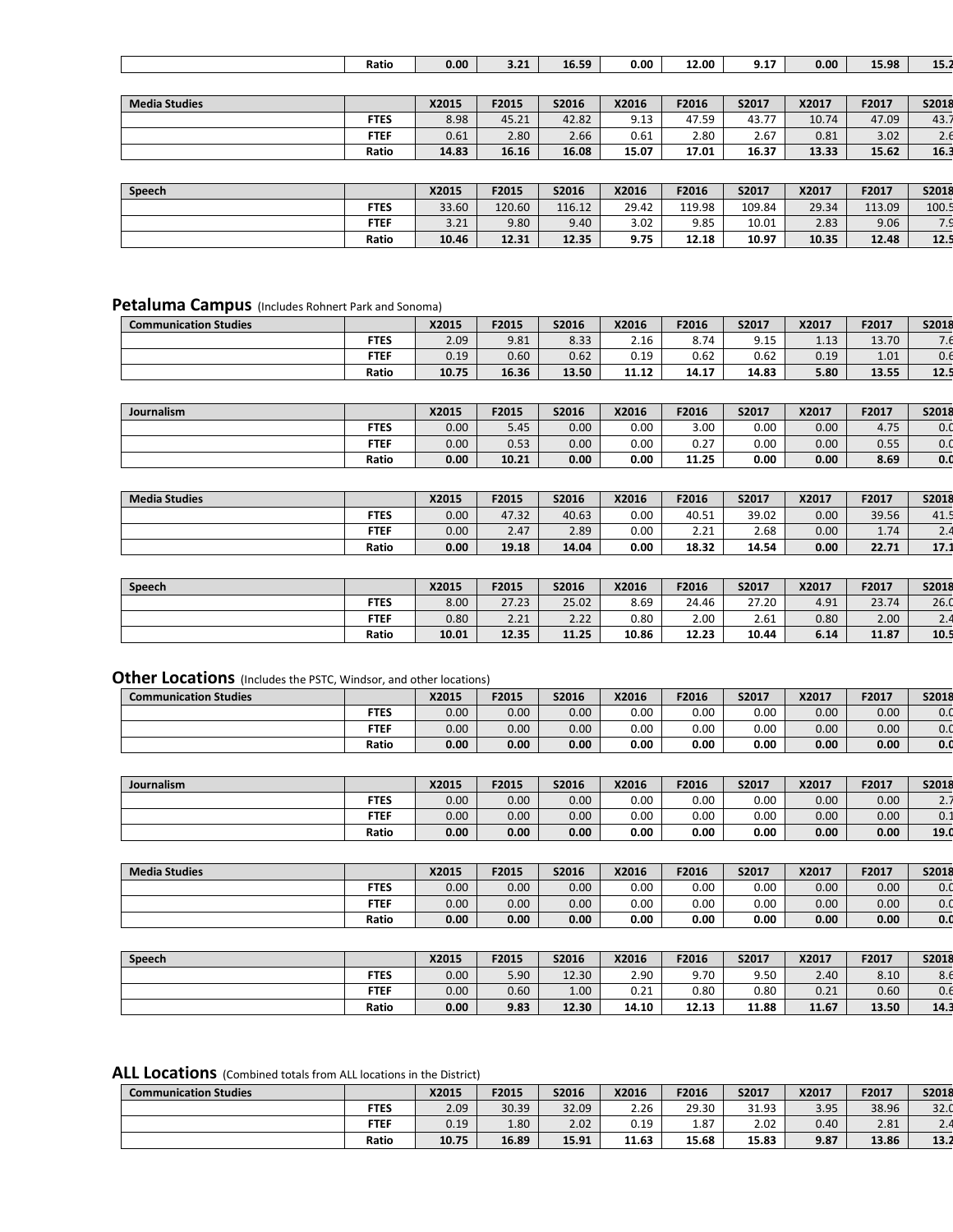| <b>Journalism</b> |             | X2015 | F2015 | S2016 | X2016 | F2016 | S2017 | X2017 | F2017 | S2018            |
|-------------------|-------------|-------|-------|-------|-------|-------|-------|-------|-------|------------------|
|                   | <b>FTES</b> | 0.00  | 8.87  | 22.12 | 0.00  | 12.60 | 10.10 | 0.00  | 9.08  | $\Omega$<br>o. / |
|                   | <b>FTEF</b> | 0.00  | 1.60  | 1.33  | 0.00  | 1.07  | 1.10  | 0.00  | 0.82  | υ.:              |
|                   | Ratio       | 0.00  | 5.54  | 16.59 | 0.00  | 11.82 | 9.17  | 0.00  | 11.11 | 16.2             |

| <b>Media Studies</b> |             | X2015 | F2015 | S2016 | X2016 | F2016 | S2017 | X2017 | F2017 | S2018 |
|----------------------|-------------|-------|-------|-------|-------|-------|-------|-------|-------|-------|
|                      | <b>FTES</b> | 8.98  | 92.53 | 83.44 | 9.13  | 88.10 | 82.78 | 10.74 | 86.65 | 85.2  |
|                      | <b>FTEF</b> | 0.61  | 5.26  | 5.56  | 0.61  | 5.01  | 5.36  | 0.81  | 4.76  | 5.0   |
|                      | Ratio       | 14.83 | 17.58 | 15.02 | 15.07 | 17.59 | 15.46 | 13.33 | 18.21 | 16.7  |

| Speech |             | X2015 | F2015  | S2016  | X2016 | F2016  | S2017  | X2017 | F2017  | S2018 |
|--------|-------------|-------|--------|--------|-------|--------|--------|-------|--------|-------|
|        | <b>FTES</b> | 41.61 | 153.73 | 153.43 | 41.00 | 154.14 | 146.54 | 36.65 | 144.93 | 135.1 |
|        | <b>FTEF</b> | 4.01  | 12.61  | 12.62  | 4.02  | 12.65  | 13.42  | 3.84  | 11.66  | 11.0  |
|        | Ratio       | 10.37 | 12.20  | 12.16  | 10.19 | 12.18  | 10.92  | 9.54  | 12.43  | 12.2  |

#### **COMMUNICATION CLASSES:**

The FTES/FTEF ratios for all combined Santa Rosa and Petaluma Communication courses (Spring and Fall only) ranged between 14 and 16 during the last several semesters. Santa Rosa-based courses are slighty more efficient than those at Petaluma.

#### **JOURNALISM CLASSES:**

The FTEF/FTES for Journalism classes has held steady around 15 for the last several semesters. It should also be noted that many students work with The Oak Leaf through independent study also.

#### **MEDIA CLASSES:**

The overall FTES/FTEF ration for Media classes (Santa Rosa and Petaluma combined) normally tracks in the 15-16 range Higher ratios in Petaluma are likely the result of two conditions: 1) Petaluma offers medium/large lecture loads while Santa Rosa does not and 2) more production classes, which have lower caps, are taught at Santa Rosa than at Petaluma.

#### **SPEECH CLASSES:**

Because all Speech classes have a maximum enrollment cap of 25, the FTES/FTEF ratio does not equal the District's goal of 18.7. The ratio for Speech through the years, regardless of campus or semester (Summer, Fall Spring), hovers around 12.00 with slight fluxuations from semester to semester. Santa Rosa-based Speech classes have a slightly higher ratio than Petaluma. As mentioned in the previous section, Speech classes have an average class size of 24 so there really is no way to increase the enrollment per section. These classes fill very quickly and in Fall 2018 and Spring 2019 we initially had many classes where students were requesting add codes and concerned about being able to find a class with capacity that fit their schedules.

### 5.4 Curriculum Currency

All classes in the Communication Studies department are on a rotation list to be reviewed. The spreadsheet below, provided by the Academic Affairs Curriculum Office, indicates when each course is scheduled to be reviewed.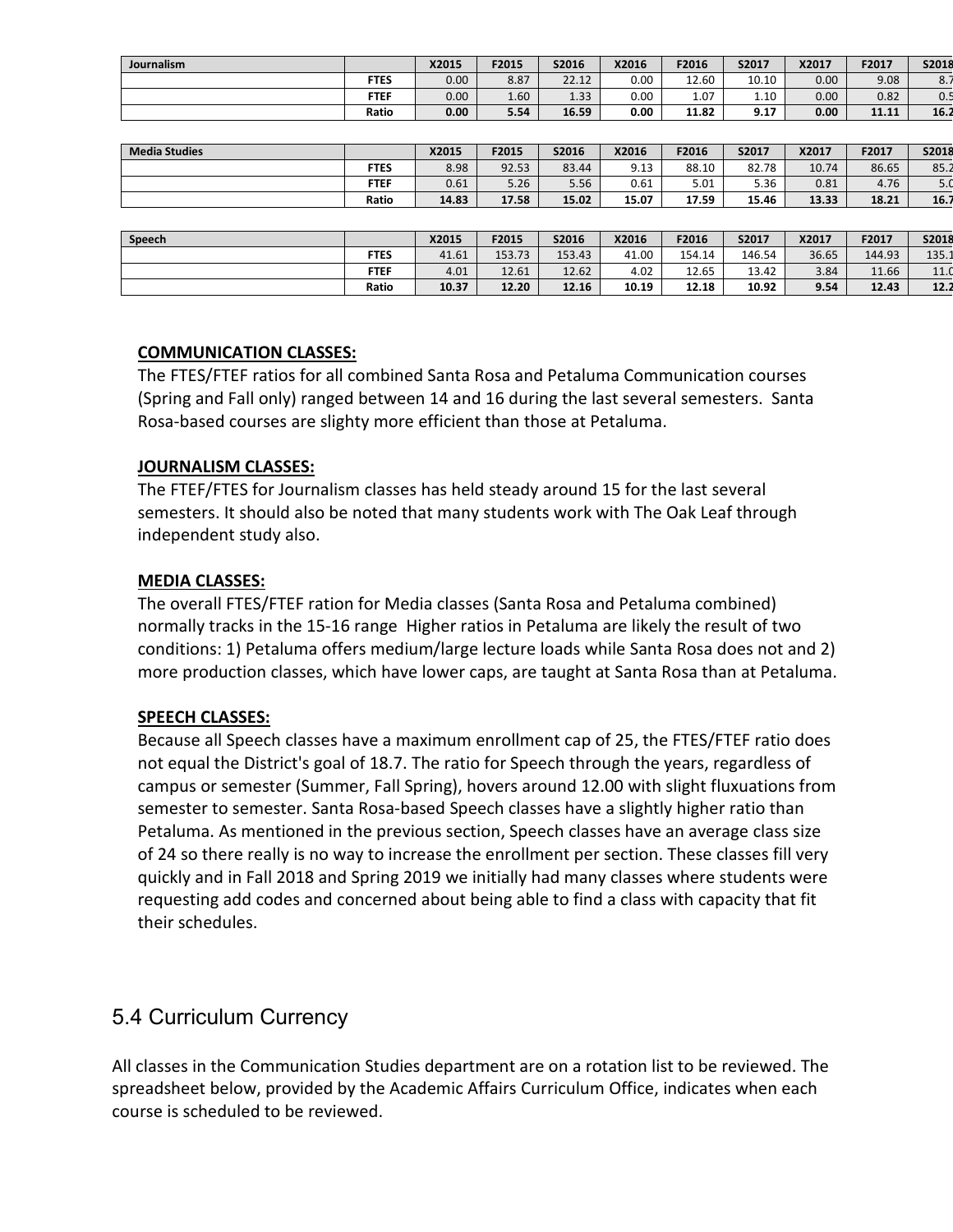| <b>COURSE</b>       | DATE LAST EVALUATED 2019 (year due) |                    | 2020 (year<br>due) | 2021 (year due) 2022 (year d |                           |
|---------------------|-------------------------------------|--------------------|--------------------|------------------------------|---------------------------|
| COMM <sub>5</sub>   | 3/13/17                             |                    |                    |                              | $\mathsf X$               |
| COMM <sub>6</sub>   | 11/25/13                            | $\pmb{\mathsf{X}}$ |                    |                              |                           |
| COMM <sub>7</sub>   | 8/19/18                             |                    |                    |                              |                           |
| COMM <sub>10</sub>  | 10/8/18                             |                    |                    |                              |                           |
| COMM 49             | 12/10/18                            |                    |                    |                              |                           |
| COMM <sub>98</sub>  | 3/26/18                             |                    |                    |                              |                           |
| JOUR 1/1L           | 3/27/17                             |                    |                    |                              | $\pmb{\times}$            |
| JOUR 2/2L           | 3/27/17                             |                    |                    |                              | $\pmb{\mathsf{X}}$        |
| JOUR 52A            | 4/25/16                             |                    |                    | $\pmb{\mathsf{X}}$           |                           |
| JOUR 52B            | 4/25/16                             |                    |                    | $\pmb{\mathsf{X}}$           |                           |
| JOUR 52C            | 4/25/16                             |                    |                    | $\pmb{\mathsf{X}}$           |                           |
| JOUR 52D            | 4/25/16                             |                    |                    | $\pmb{\mathsf{X}}$           |                           |
| JOUR 54 A/B         | 1/28/19                             | X                  |                    |                              |                           |
| JOUR 55             | 4/23/13                             | $\pmb{\mathsf{X}}$ |                    |                              |                           |
| MEDIA 4             | 1/28/18                             |                    |                    |                              |                           |
| MEDIA 10            | 5/9/16                              |                    |                    |                              | $\pmb{\times}$            |
| MEDIA 14            | 1/22/18                             |                    |                    |                              |                           |
| MEDIA 15            | 2/12/18                             |                    |                    |                              |                           |
| MEDIA 19            | 10/16/13                            | $\pmb{\mathsf{X}}$ |                    |                              |                           |
| MEDIA 20            | 10/14/13                            | $\pmb{\mathsf{X}}$ |                    |                              |                           |
| MEDIA 21            | 10/16/13                            | $\pmb{\mathsf{X}}$ |                    |                              |                           |
| <b>MEDIA 22</b>     | 2/12/18                             |                    |                    |                              |                           |
| MEDIA 123           | 11/25/13                            | $\pmb{\mathsf{X}}$ |                    |                              |                           |
| COMM <sub>1</sub>   | 3/28/16                             |                    |                    | $\mathsf X$                  |                           |
| COMM <sub>2</sub>   | 9/12/16                             |                    |                    |                              | $\boldsymbol{\mathsf{X}}$ |
| COMM <sub>3</sub>   | 10/8/18                             |                    |                    |                              |                           |
| COMM <sub>9</sub>   | 5/14/18                             |                    |                    |                              |                           |
| COMM <sub>52A</sub> | 3/26/18                             |                    |                    |                              |                           |
| COMM <sub>52B</sub> | 3/26/18                             |                    |                    |                              |                           |
| COMM <sub>52C</sub> | 3/26/18                             |                    |                    |                              |                           |
| COMM <sub>52D</sub> | 3/26/18                             |                    |                    |                              |                           |
|                     | 3/23/15                             |                    | $\pmb{\mathsf{X}}$ |                              |                           |
| COMM <sub>60</sub>  |                                     |                    |                    |                              |                           |

## 5.5 Successful Program Completion

While data for the year 2018/19 is included it is incomplete as the academic year is still in process and many students are still in petition or hve not yet applied for their degrees or certificates..

**Communication Studies for Transfer AA Major**

Data for the academic years is listed below.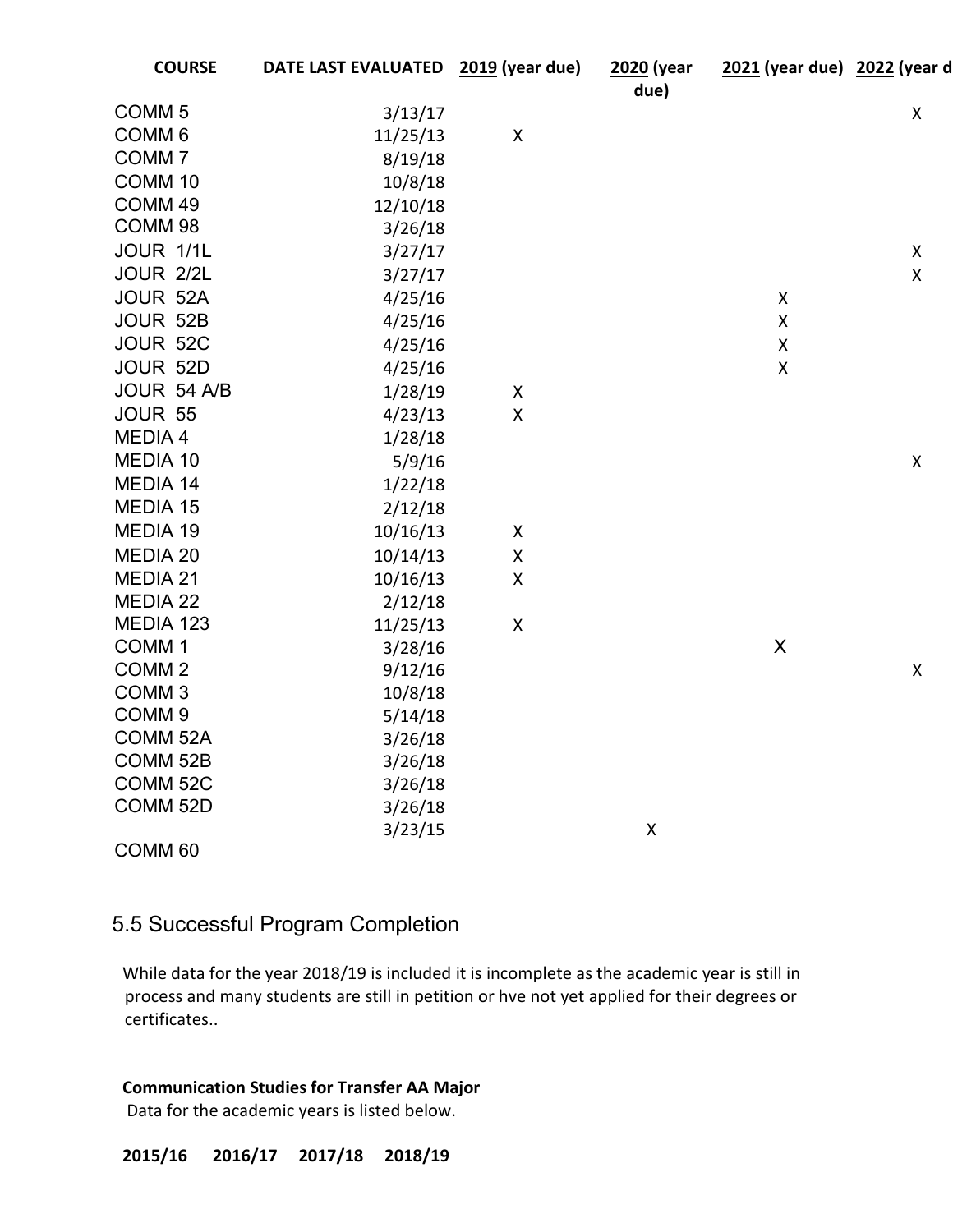57 69 62 57

Classes that fulfill requirements for the Communication Major are offered every semester. There is no sequencing of classes, thus students may take any class any semester, although we do suggest certain sequences based on student focus.That information is available on the Dept. web site However, if electing to take Speech 9, students must first complete English 1A.

#### **Journalism for Transfer AA Major**

The Journalism TMC major was approved in Fall 2013. The Department also offers a major and a certificate in Digital Journalism

Numbers completing AA-T and AA-O are listed below for the respective academic years.

|      | 2015/16 2016/17 2017/18 2018/19 |      |  |
|------|---------------------------------|------|--|
| AA-T |                                 | - 82 |  |
| AA-O |                                 |      |  |

Most classes required for the Journalism TMC are offered every semester. A few classes are offered only during the Spring or Fall semester. However, there is enough variety that students should easily be able to complete the major in two years.

#### **AS in Digital Journalism**

The AS in Digital Journalism was initially offered in xx? The Department also offers a Certificate in Digital Journalism.

|       | 2015/16 2016/17 2017/18 2018/19 |  |
|-------|---------------------------------|--|
| AS-O  |                                 |  |
| Cert. | 3                               |  |

### **AA in Film Studies**

In 2018 the Department received approval to offer an AA in Film Studies. The first AA was awarded in 2018.

**2018/19**

AA 5

### **AS in Digital Filmmaking**

The Department offers both an As and a certificate in Digital Filmmaking. Numbers for students completing these qualifications are listed below.

|        | 2015/16 2016/17 2017/18 2018/19 |      |  |
|--------|---------------------------------|------|--|
| AS-O 6 | <sub>h</sub>                    | - 14 |  |
| Cert.  |                                 | -8   |  |

5.6 Student Success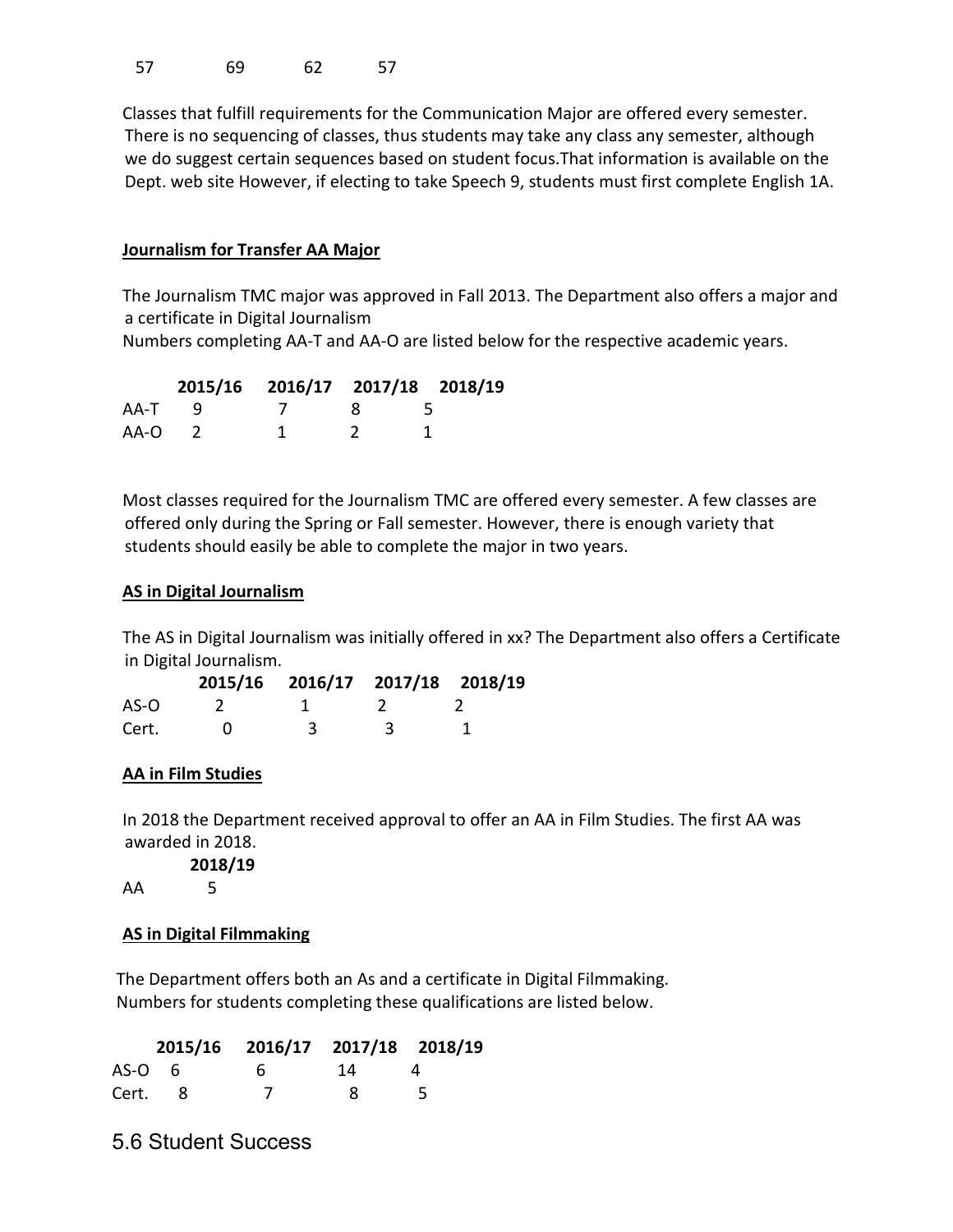**5.6a Retention** The percentage of students receiving a grade of A,B,C,D,CR, or I in each Discipline (duplicated headcount).

#### **Santa Rosa Campus**

| <b>Discipline</b>      | X2015   | F2015 | S2016 | X2016   | F2016 | S2017 | X2017 | F2017 | S2018 |
|------------------------|---------|-------|-------|---------|-------|-------|-------|-------|-------|
| Communication Studies  | $0.0\%$ | 87.6% | 87.9% | 100.0%  | 93.4% | 90.2% | 96.3% | 87.7% | 89.   |
| Journalism             | $0.0\%$ | 88.0% | 85.6% | $0.0\%$ | 78.8% | 89.9% | 0.0%  | 84.2% | 89.   |
| Media Studies          | 83.3%   | 77.5% | 86.6% | 89.2%   | 85.1% | 84.7% | 80.6% | 83.2% | 77.1  |
| Speech                 | 89.7%   | 81.4% | 81.8% | 86.7%   | 80.6% | 81.6% | 87.8% | 83.2% | 81.   |
| <b>ALL Disciplines</b> | 88.4%   | 81.5% | 83.8% | 87.4%   | 82.9% | 83.8% | 86.5% | 83.8% | 82.1  |

#### **Petaluma Campus** (Includes Rohnert Park and Sonoma)

| <b>Discipline</b>            | X2015   | F2015 | S2016 | X2016   | F2016  | S2017 | X2017  | F2017 | S2018 |
|------------------------------|---------|-------|-------|---------|--------|-------|--------|-------|-------|
| <b>Communication Studies</b> | 90.5%   | 87.0% | 90.1% | 91.3%   | 94.0%  | 87.6% | 100.0% | 89.4% | 93.   |
| Journalism                   | $0.0\%$ | 66.7% | 0.0%  | $0.0\%$ | 100.0% | 0.0%  | 0.0%   | 79.5% | 0.    |
| Media Studies                | $0.0\%$ | 73.4% | 69.8% | $0.0\%$ | 66.6%  | 71.9% | 0.0%   | 64.5% | 73.1  |
| Speech                       | 92.5%   | 82.5% | 80.7% | 88.8%   | 84.1%  | 75.6% | 82.0%  | 79.4% | 85.   |
| <b>ALL Disciplines</b>       | 92.1%   | 77.8% | 76.3% | 89.3%   | 77.2%  | 75.6% | 85.5%  | 74.9% | 80.1  |

#### **ALL Locations** (Combined totals from ALL locations in the District)

| <b>Discipline</b>            | X2015 | F2015 | S2016 | X2016   | F2016 | S2017 | X2017 | F2017 | S2018 |
|------------------------------|-------|-------|-------|---------|-------|-------|-------|-------|-------|
| <b>Communication Studies</b> | 90.5% | 87.4% | 88.5% | 91.7%   | 93.6% | 89.4% | 97.4% | 88.3% | 90.   |
| Journalism                   | 0.0%  | 80.7% | 85.6% | $0.0\%$ | 83.3% | 89.9% | 0.0%  | 82.5% | 89.   |
| Media Studies                | 83.3% | 75.5% | 78.6% | 89.2%   | 76.8% | 79.2% | 80.6% | 75.2% | 76.1  |
| Speech                       | 90.3% | 81.1% | 80.3% | 86.1%   | 79.6% | 80.2% | 87.7% | 82.5% | 82.   |
| <b>ALL Disciplines</b>       | 89.1% | 80.2% | 81.0% | 86.9%   | 80.5% | 81.4% | 86.9% | 81.4% | 81.1  |

# Santa Rosa Junior College - Program Unit Review Communication Studies - FY 2015-18 (plus current FY Summer and Fall)

### **5.6b Successful Course Completion** The percentage of students receiving a grade of A,B,C, or CR in each Discipline

(duplicated headcount).

#### **Santa Rosa Campus**

| <b>Discipline</b>      | X2015 | F2015 | S2016 | X2016   | F2016 | S2017 | X2017 | F2017 | S2018 |
|------------------------|-------|-------|-------|---------|-------|-------|-------|-------|-------|
| Communication Studies  | 0.0%  | 82.4% | 84.4% | 100.0%  | 89.3% | 87.4% | 96.3% | 86.0% | 89.   |
| Journalism             | 0.0%  | 82.7% | 83.7% | $0.0\%$ | 71.2% | 85.4% | 0.0%  | 81.6% | 83.   |
| Media Studies          | 80.0% | 74.8% | 83.1% | 87.1%   | 82.1% | 82.4% | 79.6% | 80.6% | 76.1  |
| Speech                 | 89.1% | 79.0% | 78.7% | 85.7%   | 77.6% | 78.7% | 86.1% | 80.7% | 80.1  |
| <b>ALL Disciplines</b> | 87.2% | 78.6% | 80.6% | 86.1%   | 79.7% | 81.0% | 85.1% | 81.4% | 80.   |

#### **Petaluma Campus** (Includes Rohnert Park and Sonoma)

| <b>Discipline</b>            | X2015   | F2015 | S2016 | X2016   | F2016  | S2017 | X2017  | F2017 | S2018 |
|------------------------------|---------|-------|-------|---------|--------|-------|--------|-------|-------|
| <b>Communication Studies</b> | 90.5%   | 85.9% | 90.1% | 91.3%   | 90.5%  | 86.5% | 100.0% | 83.7% | 91.1  |
| Journalism                   | $0.0\%$ | 59.0% | 0.0%  | $0.0\%$ | 100.0% | 0.0%  | 0.0%   | 70.5% | 0.    |
| Media Studies                | 0.0%    | 65.4% | 65.7% | $0.0\%$ | 63.5%  | 68.5% | 0.0%   | 59.0% | 69.   |
| Speech                       | 92.5%   | 80.2% | 77.3% | 87.6%   | 80.7%  | 73.6% | 80.0%  | 78.5% | 84.   |
| <b>ALL Disciplines</b>       | 92.1%   | 72.6% | 72.9% | 88.4%   | 74.0%  | 73.1% | 83.9%  | 70.6% | 77.   |

#### **Other Locations** (Includes the PSTC, Windsor, and other locations)

| <b>Discipline</b>            | X2015   | F2015 | S2016 | X2016 | F2016   | S2017   | X2017  | F2017 | <b>S2018</b> |
|------------------------------|---------|-------|-------|-------|---------|---------|--------|-------|--------------|
| <b>Communication Studies</b> | $0.0\%$ | 0.0%  | 0.0%  | 0.0%  | $0.0\%$ | $0.0\%$ | 0.0%   | 0.0%  | υ.,          |
| <b>Journalism</b>            | $0.0\%$ | 0.0%  | 0.0%  | 0.0%  | $0.0\%$ | $0.0\%$ | 0.0%   | 0.0%  | 81.          |
| <b>Media Studies</b>         | $0.0\%$ | 0.0%  | 0.0%  | 0.0%  | $0.0\%$ | 0.0%    | 0.0%   | 0.0%  | υ.           |
| Speech                       | 0.0%    | 69.5% | 65.0% | 72.4% | 57.7%   | 77.9%   | 100.0% | 82.3% | 79.1         |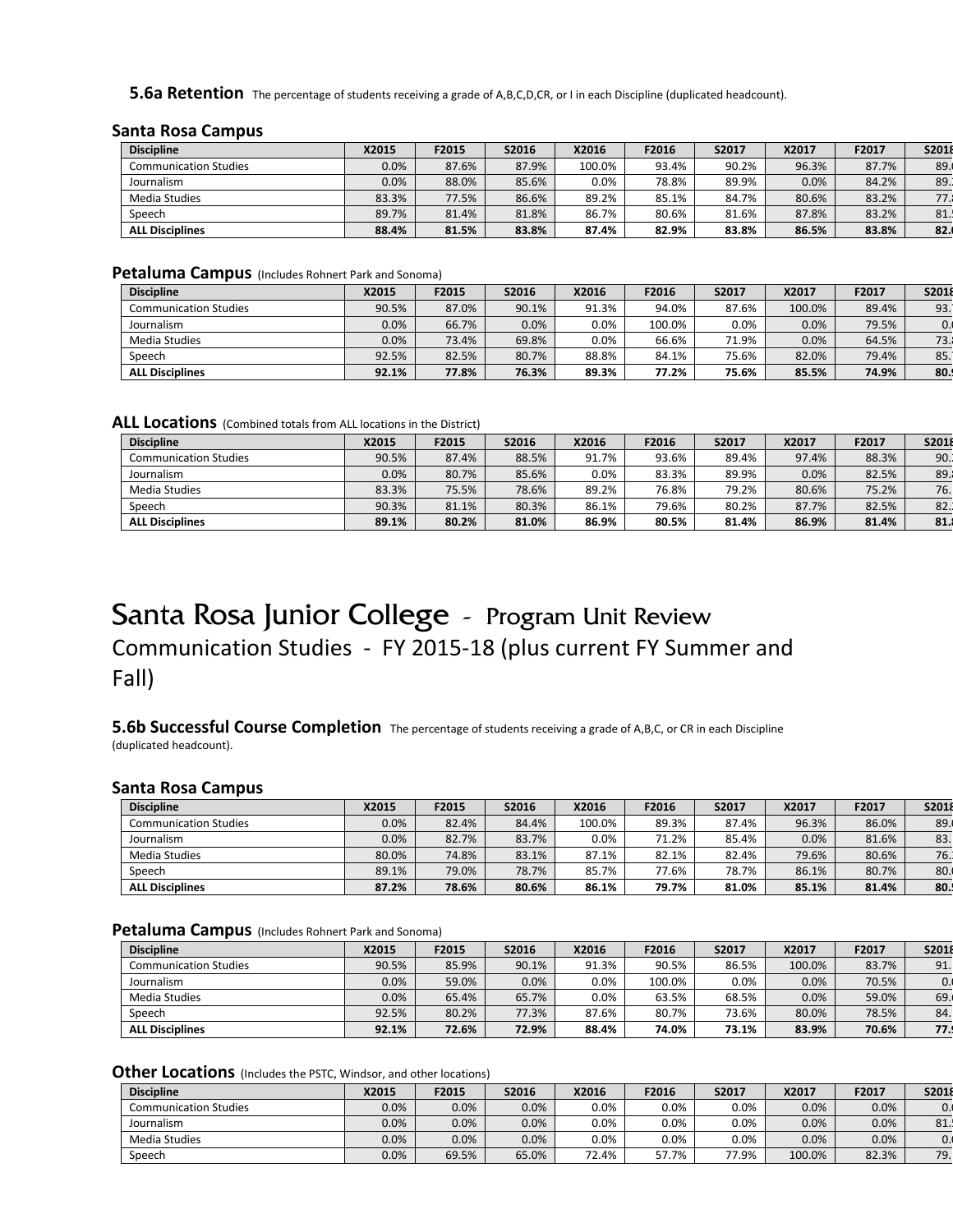| ۔ 9%،<br>0.0%<br>the contract of the contract of the |
|------------------------------------------------------|
|------------------------------------------------------|

#### **ALL Locations** (Combined totals from ALL locations in the District)

| <b>Discipline</b>            | X2015 | F2015 | S2016 | X2016   | F2016 | S2017 | X2017 | F2017 | S2018 |
|------------------------------|-------|-------|-------|---------|-------|-------|-------|-------|-------|
| <b>Communication Studies</b> | 90.5% | 83.5% | 85.9% | 91.7%   | 89.6% | 87.1% | 97.4% | 85.2% | 89.   |
| Journalism                   | 0.0%  | 74.6% | 83.7% | $0.0\%$ | 77.4% | 85.4% | 0.0%  | 77.5% | 82.   |
| Media Studies                | 80.0% | 70.2% | 74.8% | 87.1%   | 73.8% | 76.3% | 79.6% | 71.3% | 73.1  |
| Speech                       | 89.8% | 78.8% | 77.3% | 85.1%   | 76.8% | 77.7% | 86.0% | 80.4% | 80.1  |
| <b>ALL Disciplines</b>       | 88.1% | 76.7% | 77.9% | 85.8%   | 77.3% | 78.8% | 85.5% | 78.5% | 79.   |

# Santa Rosa Junior College - Program Unit Review Communication Studies - FY 2015-18 (plus current FY Summer and Fall)

**5.6c Grade Point Average** The average GPA in each Discipline (UnitsTotal / GradePoints).

#### **Santa Rosa Campus**

| <b>Discipline</b>            | X2015 | F2015 | S2016 | X2016 | F2016 | S2017 | X2017             | F2017 | S2018 |
|------------------------------|-------|-------|-------|-------|-------|-------|-------------------|-------|-------|
| <b>Communication Studies</b> | 0.00  | 2.84  | 2.94  | 3.00  | 2.94  | 2.85  | 3.59              | 3.11  |       |
| Journalism                   | 0.00  | 3.22  | 3.37  | 0.00  | 3.19  | 3.46  | 0.00 <sub>1</sub> | 3.15  |       |
| Media Studies                | 2.93  | 2.92  | 3.12  | 3.14  | 3.06  | 3.12  | 2.97              | 3.08  |       |
| Speech                       | 3.04  | 2.99  | 2.99  | 3.14  | 2.97  | 3.02  | 3.15              | 3.15  |       |
| <b>ALL Disciplines</b>       | 3.02  | 2.97  | 3.04  | 3.14  | 3.00  | 3.04  | 3.13              | 3.13  |       |

#### **Petaluma Campus** (Includes Rohnert Park and Sonoma)

| <b>Discipline</b>            | X2015 | F2015 | S2016             | X2016 | F2016 | S2017 | X2017 | F2017 | S2018 |
|------------------------------|-------|-------|-------------------|-------|-------|-------|-------|-------|-------|
| <b>Communication Studies</b> | 2.95  | 3.63  | 3.51              | 3.27  | 3.13  | 3.09  | 3.33  | 3.03  |       |
| Journalism                   | 0.00  | 2.73  | 0.00 <sub>1</sub> | 0.00  | 3.28  | 0.00  | 0.00  | 2.89  |       |
| Media Studies                | 0.00  | 2.47  | 2.42              | 0.00  | 2.46  | 2.52  | 0.00  | 1.99  |       |
| Speech                       | 3.34  | 3.18  | 2.99              | 3.38  | 3.00  | 3.10  | 3.39  | 3.17  |       |
| <b>ALL Disciplines</b>       | 3.26  | 2.83  | 2.73              | 3.36  | 2.76  | 2.79  | 3.38  | 2.55  |       |

#### **Other Locations** (Includes the PSTC, Windsor, and other locations)

| <b>Discipline</b>            | X2015 | F2015 | S2016             | X2016 | F2016 | S2017 | X2017 | F2017 | S2018 |
|------------------------------|-------|-------|-------------------|-------|-------|-------|-------|-------|-------|
| <b>Communication Studies</b> | 0.00  | 0.00  | 0.00 <sub>1</sub> | 0.00  | 0.00  | 0.00  | 0.00  | 0.00  |       |
| Journalism                   | 0.00  | 0.00  | $0.00\,$          | 0.00  | 0.00  | 0.00  | 0.00  | 0.00  |       |
| Media Studies                | 0.00  | 0.00  | 0.00 <sub>1</sub> | 0.00  | 0.00  | 0.00  | 0.00  | 0.00  |       |
| Speech                       | 0.00  | 2.63  | 2.89              | 3.71  | 2.66  | 3.09  | 3.52  | 3.11  |       |
| <b>ALL Disciplines</b>       | 0.00  | 2.63  | 2.89              | 3.71  | 2.66  | 3.09  | 3.52  | 3.11  |       |

#### **ALL Locations** (Combined totals from ALL locations in the District)

| <b>Discipline</b>            | X2015 | F2015 | S2016 | X2016 | F2016 | S2017 | X2017 | F2017 | S2018 |
|------------------------------|-------|-------|-------|-------|-------|-------|-------|-------|-------|
| <b>Communication Studies</b> | 2.95  | 3.09  | 3.09  | 3.26  | 3.00  | 2.92  | 3.51  | 3.08  |       |
| Journalism                   | 0.00  | 3.10  | 3.37  | 0.00  | 3.21  | 3.46  | 0.00  | 3.06  |       |
| Media Studies                | 2.93  | 2.69  | 2.78  | 3.14  | 2.80  | 2.84  | 2.97  | 2.58  |       |
| Speech                       | 3.10  | 3.01  | 2.98  | 3.22  | 2.96  | 3.04  | 3.20  | 3.15  |       |
| <b>ALL Disciplines</b>       | 3.07  | 2.92  | 2.95  | 3.21  | 2.92  | 2.97  | 3.18  | 2.96  |       |

### 5.7 Student Access

Santa Rosa Junior College - Program Unit Review Communication Studies - FY 2017-18 (plus current FY Summer and Fall)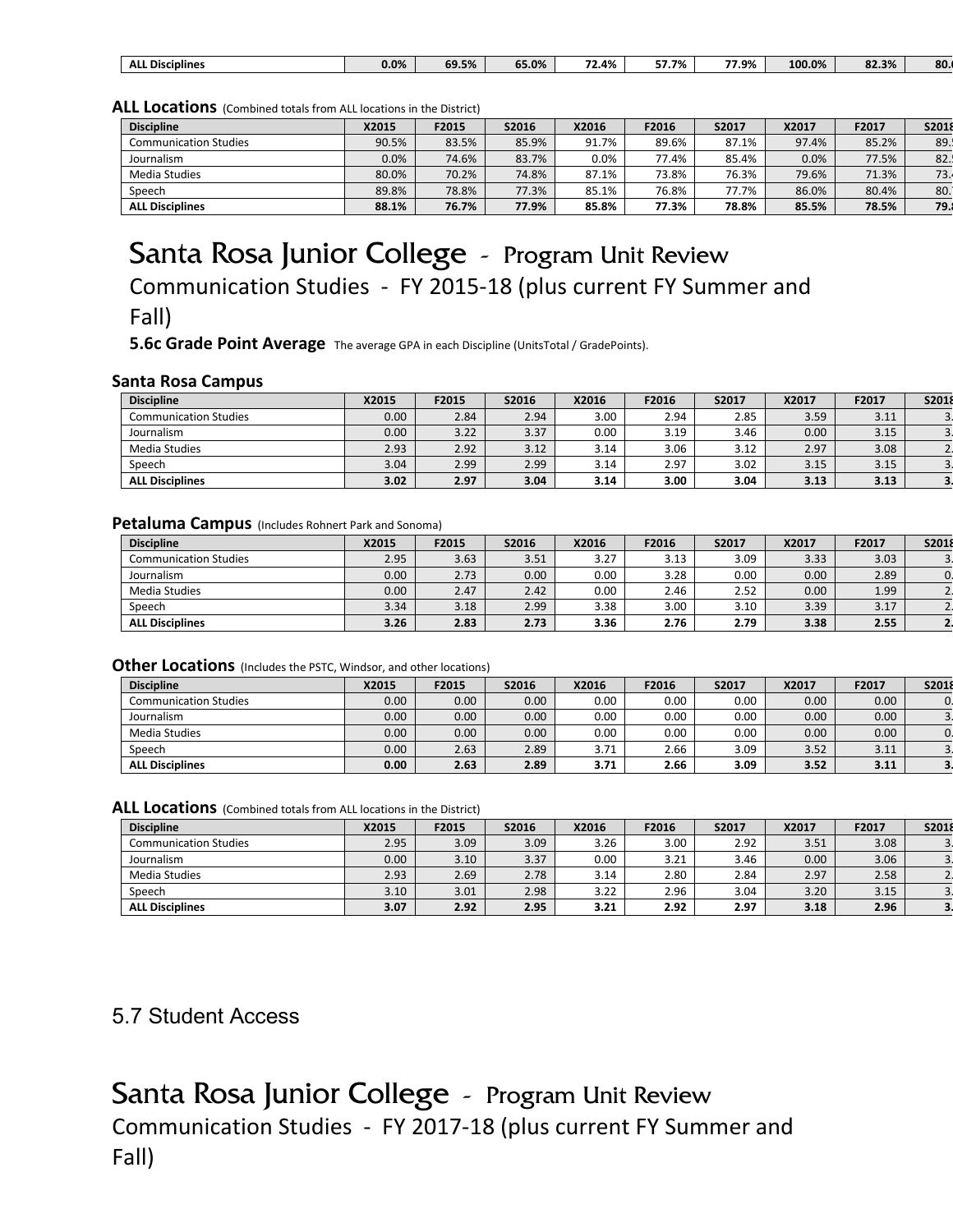#### **5.7a Students Served - by Ethnicity** The number of students in each Discipline at first census broken down by ethnicity (duplicated headcount).

#### **ALL Locations** (Combined totals from ALL locations in the District)

| <b>Communication Studies</b> | <b>Ethnicity</b>       | 2015-16 | Percent | 2016-17 | Percent | 2017-18 | Percent |  |
|------------------------------|------------------------|---------|---------|---------|---------|---------|---------|--|
|                              | White                  | 318     | 56.6%   | 291     | 50.4%   | 309     | 47.5%   |  |
|                              | Asian                  | 12      | 2.1%    | 15      | 2.6%    | 25      | 3.8%    |  |
|                              | Black                  | 28      | 5.0%    | 29      | 5.0%    | 32      | 4.9%    |  |
|                              | Hispanic               | 159     | 28.3%   | 163     | 28.2%   | 216     | 33.2%   |  |
|                              | Native American        |         | 0.4%    |         | 0.0%    | 4       | 0.6%    |  |
|                              | Pacific Islander       |         | 0.4%    |         | 0.3%    |         | 0.2%    |  |
|                              | Filipino               |         | 0.2%    |         | 0.3%    | b       | 0.9%    |  |
|                              | Other Non-White        | 33      | 5.9%    | 46      | 8.0%    | 25      | 3.8%    |  |
|                              | Decline to state       |         | 1.2%    | 29      | 5.0%    | 33      | 5.1%    |  |
|                              | <b>ALL Ethnicities</b> | 562     | 100.0%  | 577     | 100.0%  | 651     | 100.0%  |  |

| Journalism | <b>Ethnicity</b>       | 2015-16 | Percent | 2016-17 | Percent | 2017-18 | Percent |  |
|------------|------------------------|---------|---------|---------|---------|---------|---------|--|
|            | White                  | 109     | 56.5%   | 89      | 56.3%   | 119     | 49.0%   |  |
|            | Asian                  | 9       | 4.7%    | 4       | 2.5%    | 9       | 3.7%    |  |
|            | <b>Black</b>           | b       | 3.1%    |         | 0.6%    |         | 0.8%    |  |
|            | Hispanic               | 45      | 23.3%   | 41      | 25.9%   | 70      | 28.8%   |  |
|            | Native American        | 0       | 0.0%    |         | 0.0%    | 0       | 0.0%    |  |
|            | Pacific Islander       | 0       | 0.0%    |         | 0.0%    |         | 0.0%    |  |
|            | Filipino               |         | 0.5%    |         | 0.0%    |         | 0.8%    |  |
|            | Other Non-White        | 15      | 7.8%    | 15      | 9.5%    | 22      | 9.1%    |  |
|            | Decline to state       | 8       | 4.1%    | 8       | 5.1%    | 19      | 7.8%    |  |
|            | <b>ALL Ethnicities</b> | 193     | 100.0%  | 158     | 100.0%  | 243     | 100.0%  |  |

| <b>Media Studies</b> | <b>Ethnicity</b>       | 2015-16 | Percent | 2016-17 | Percent | 2017-18 | Percent |  |
|----------------------|------------------------|---------|---------|---------|---------|---------|---------|--|
|                      | White                  | 785     | 58.1%   | 713     | 54.4%   | 665     | 50.5%   |  |
|                      | Asian                  | 41      | 3.0%    | 45      | 3.4%    | 41      | 3.1%    |  |
|                      | <b>Black</b>           | 27      | 2.0%    | 18      | 1.4%    | 34      | 2.6%    |  |
|                      | Hispanic               | 359     | 26.6%   | 373     | 28.5%   | 407     | 30.9%   |  |
|                      | Native American        | 4       | 0.3%    |         | 0.2%    | 10      | 0.8%    |  |
|                      | Pacific Islander       | ∍       | 0.1%    |         | 0.1%    | ∍       | 0.2%    |  |
|                      | Filipino               | 17      | 1.3%    | 9       | 0.7%    | 9       | 0.7%    |  |
|                      | Other Non-White        | 94      | 7.0%    | 91      | 6.9%    | 73      | 5.5%    |  |
|                      | Decline to state       | 22      | 1.6%    | 58      | 4.4%    | 77      | 5.8%    |  |
|                      | <b>ALL Ethnicities</b> | 1351    | 100.0%  | 1310    | 100.0%  | 1318    | 100.0%  |  |

| Speech | <b>Ethnicity</b>       | 2015-16 | Percent | 2016-17 | Percent | 2017-18 | Percent |  |
|--------|------------------------|---------|---------|---------|---------|---------|---------|--|
|        | White                  | 1515    | 52.8%   | 1246    | 45.0%   | 1210    | 45.4%   |  |
|        | Asian                  | 119     | 4.2%    | 122     | 4.4%    | 113     | 4.2%    |  |
|        | Black                  | 78      | 2.7%    | 67      | 2.4%    | 66      | 2.5%    |  |
|        | Hispanic               | 894     | 31.2%   | 997     | 36.0%   | 928     | 34.8%   |  |
|        | Native American        | 15      | 0.5%    | 17      | 0.6%    | 15      | 0.6%    |  |
|        | Pacific Islander       |         | 0.2%    | 11      | 0.4%    | 13      | 0.5%    |  |
|        | Filipino               | 19      | 0.7%    | 32      | 1.2%    | 30      | 1.1%    |  |
|        | Other Non-White        | 187     | 6.5%    | 144     | 5.2%    | 137     | 5.1%    |  |
|        | Decline to state       | 35      | 1.2%    | 130     | 4.7%    | 151     | 5.7%    |  |
|        | <b>ALL Ethnicities</b> | 2867    | 100.0%  | 2766    | 100.0%  | 2663    | 100.0%  |  |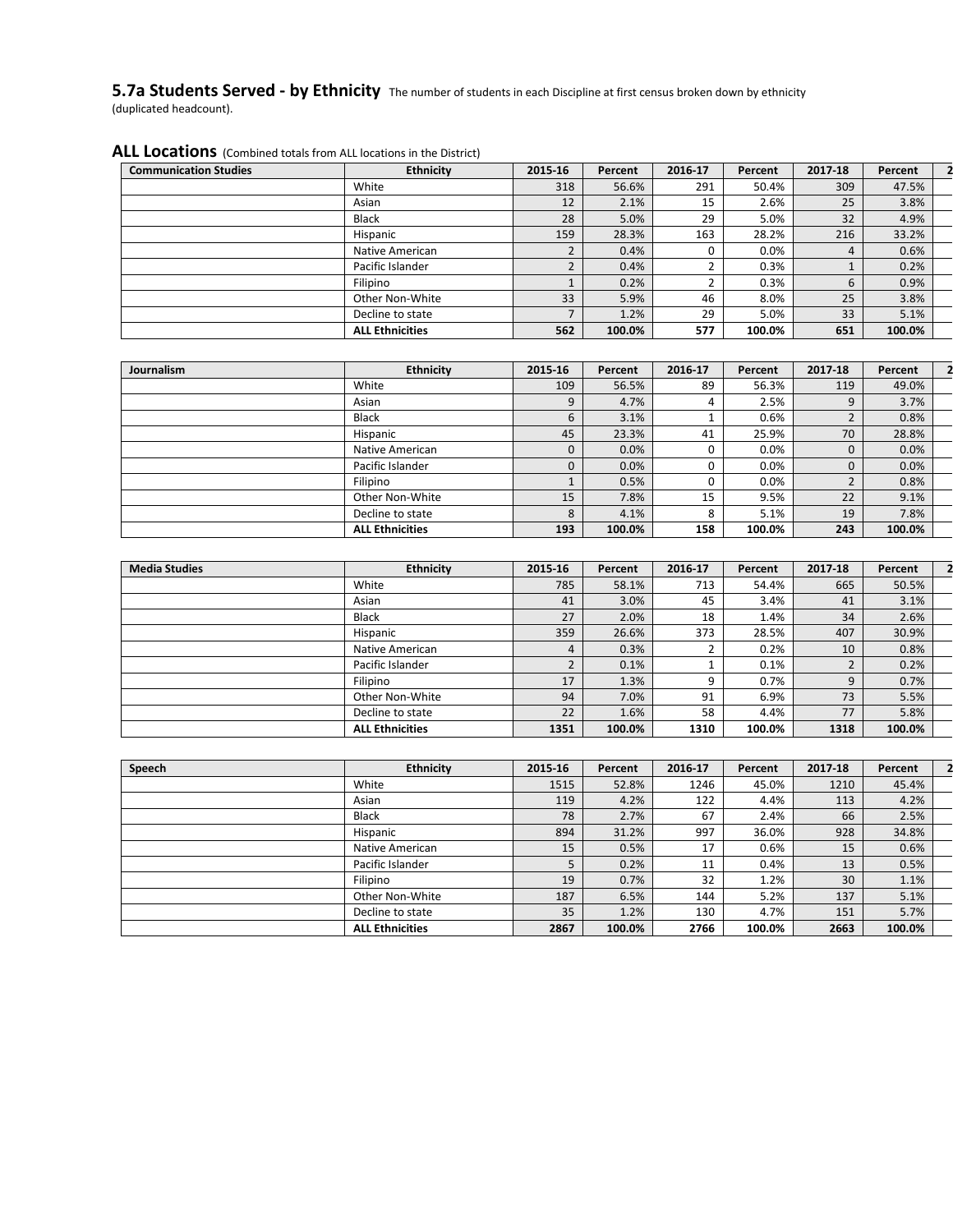## 5.8 Curriculum Offered Within Reasonable Time Frame

The CSD offers all of its classes on a regular basis. Most Communications classes are offered every semester whilesome Journalism and Media classes are rotated. Jour 55 is offered in Fall only as is Media 19. Media 21, 22 and 123 are offered in Spring only. Media 14 and Media 15 are now offered on an alternating schedule.

### **COMMUNICATION STUDIES TRANSFER MAJOR**

All of the classes necessary to complete the Communication Studies Transfer Major are offered at both the Santa Rosa and Petaluma campuses. We have tried to minimize the effects of class cuts, due to budget cuts, on students.

#### **The Communication Studies TMC looks as follows**: `

**Core Class**: COMM 1. COMM 1 is offered every semester at both Santa Rosa and Petaluma as well as being offered every semester as a hybrid course.

**Area A**: *Two of the following must be taken*: Comm 3, Comm 9, Comm 5, Comm 6.

Comm 3 is offered every semester at Santa Rosa and during the Spring semester at Petaluma. Comm 9 is offered every semester at Santa Rosa and online, but not at Petaluma. Comm 9 is offered online.

The goal is to offer Comm 5 and COMM 6 every semester at Santa Rosa and Petaluma going forward

**Area B**: *Any two (can't use a class taken in Area A)*: Comm 5, 6, 7, 10; Media 4, 10, Comm 2, 3, 9, 57, 60.

Comm 7 is offered on both campuses every semester.

Comm 10 is offered every semester at Santa Rosa and during the Fall semester at Petaluma.

Media 4 is offered every semester at Santa Rosa and Petaluma and online.

Comm 2 is not being offered currently due to low demand and class cuts.

Comm 52A, B, C, D are offered every semester at Santa Rosa but not Petaluma. After Fall 2019 Comm 52 will be on hiatus but the Department plans to offer a new course Comm 51, which will have a broader focus and , is hoped, a broader appeal.

**Area C**: *Any class (not taken in Area A or B)*: Journalism1 2, 52A; Media 4; Communication 2, 3, 5, 6, 7, 9, 10,60, 98.

Communication 98 - independent study - is offered on both campuses every semester. Journalism 1 is offered at Santa Rosa both semesters and during the Fall semester at Petaluma. Journalism 2 is offered during Spring semester at Santa Rosa but not at Petaluma.

As is evident when looking at the course expectations above, students can easily complete the Communication Studies Transfer Major in two years. While being more limiting, students can complete the Major by only taking classes at Petaluma as well as by taking only Santa Rosabased classes.

### **JOURNALISM TRANSFER MAJOR**

Only Journalism 1 is offered at both Santa Rosa and Petaluma and not every semester in Petaluma as demand has not always supported a class. Journalism 55 is only offered in the Fall at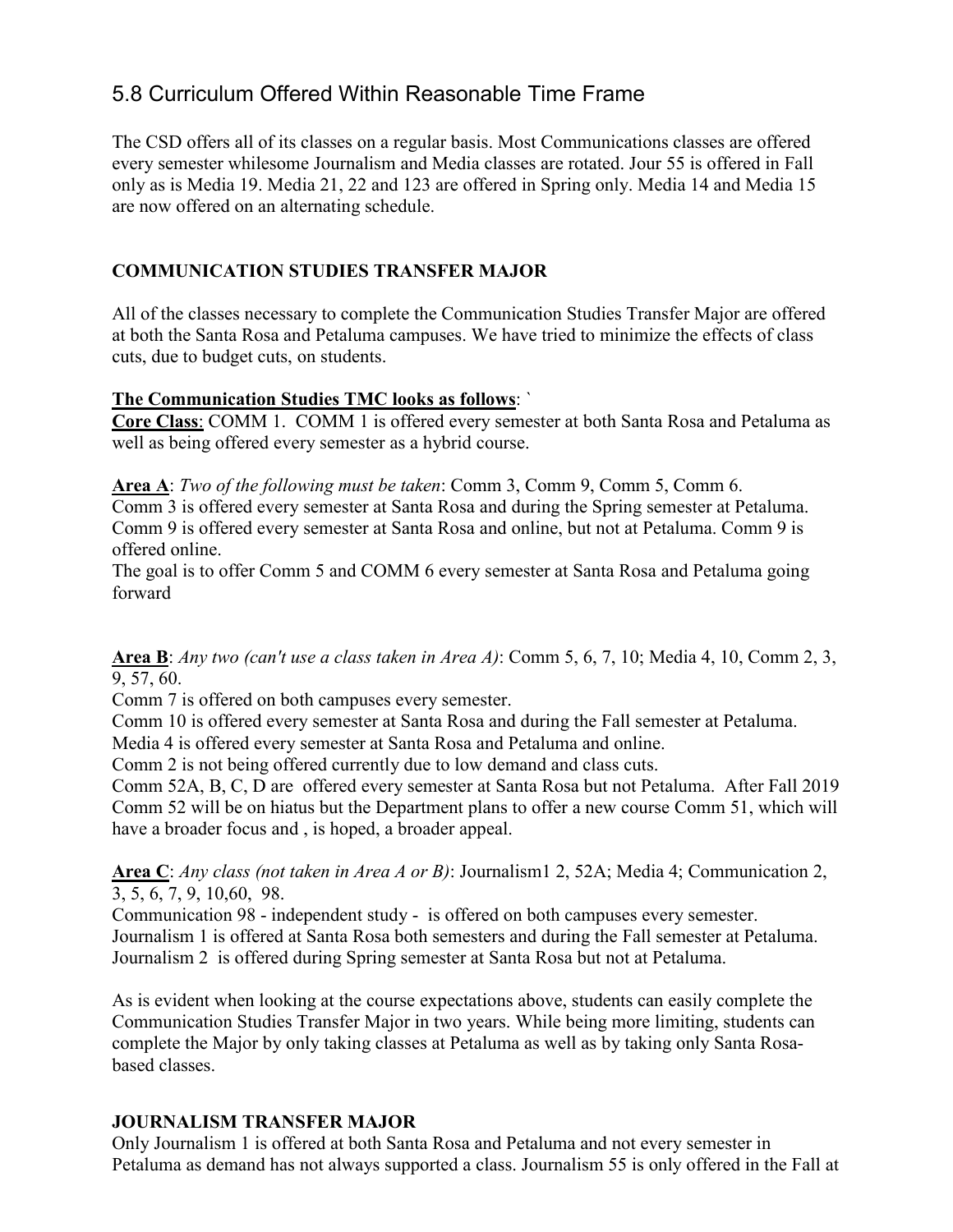Petaluma. It is no longer offered at Santa Rosa, starting Fall 2015. All other Journalism classes are only offered at Santa Rosa.

### **The Journalism TMC looks as follows**:

**Core Class** (*Complete 11 units*): Journalism 1: Offered every semester at Santa Rosa and during the fall at Petaluma (contigent on demand). Journalism 52A: Offered every semester. Media 4: Offered every semester.

**Area A** (*Complete 3 units*):

Art 59

Journalism 2: Offered Spring semester.

Journalism 52C: Offered every semester.

Journalism 55: Offered in the Fall at Petaluma only. The facilities are simply inadequate at Santa Rosa.

### **Area B** (*Complete 6 units*):

Art 19

Comm 10: Offered every semester at Santa Rosa and during Fall semester at Petaluma.

Econ 1: Offered every semester.

Econ 2: Offered every semester.

Engl 5: Offered every semester.

Phil 3: Offered every semester.

Phil 4: Offered Spring semester.

Pols 1: Offered every semester.

Pols 2: Offered Fall semester.

Comm 3: Offered every semester in Santa Rosa and Spring in Petaluma.

As is evident when looking at the course expectations above, students can easily complete the JournalismTransfer Major in two years.

### **MEDIA MAJORS : AS IN DIGITAL FILMMAKING AND AA IN FILM STUDIES**

### **The Film Major AA is as follows:**

Classes for the Film Majors are offered in both Santa Rosa and Petaluma However to complete all the requirements students will likely have to take at least one class in Santa Rosa.

**Core Class** (*Complete 20 units*):

Media 10: Offered every semester at both Santa Rosa and Petaluma.

Media 14: Offered in Petalumam in Fall semester

Media 15: Offered in Petalumam in Spring semester

Media 20: Offered on both campuses

LIR 10: Offered online and at both campuses

Select 3 units from either of the courses below Media 4: Offered on both campuses Media 22: Offered in Santa Rosa in Spring semester

### **The Digital Filmmaking Major AS is as follows:**

many classes are offered only in Santa Rosa. **Core Class** (Core 26 units. *Complete 31 units total* ):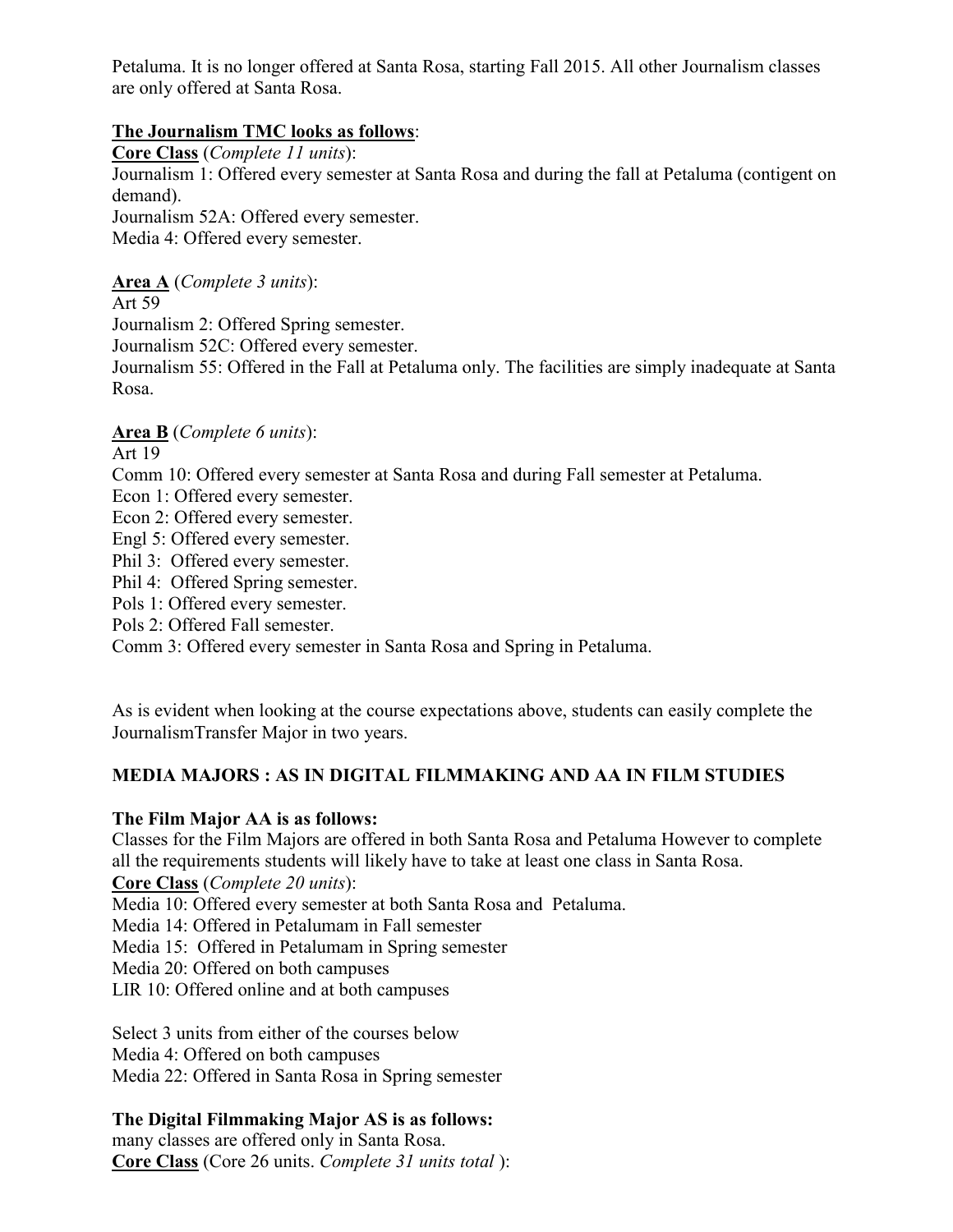CS 74.11 Offered on both campuses CS 74.21A Only offered in Santa Rosa CS 74.21B Only offered in Santa Rosa Media 10: Offered every semester at both Santa Rosa and Petaluma. Media 19: Only offered in Fall only in Santa Rosa Media 20: Offered on both campuses Jour 55: Offered in the Fall at Petaluma only. The facilities are simply inadequate at Santa Rosa. CS 50.32 Only offered in Spring only in Santa Rosa Lir 10: Offered online and at both campuses and at least 6 units from the following: Media 21:Offered in Petaluma in Spring semester Media 22: Offered in Santa Rosa in Spring semester CS 74.21C: Only offered in Santa Rosa in Spring semester. Aptech 63: Only offered in Santa Rosa in Spring semester.

Aptech 64: Only offered in Santa Rosa in Fall semester.

Art 82: Offered online only

CS 70.11B: Offered in Santa Rosa and online.

Thar 63: Offered in Spring in Santa Rosa

### 5.9a Curriculum Responsiveness

In the area of Comm, the CSD meets the demands of transfer students quite well. It offers numerous Comm 1s and several Comm 60s that every student who desires an AA degree or transfer to the CSU system must take. In addition, the CSD offers Comm 3 and Comm 9 classes, including some online Comm 9, that meet the Critical Thinking requirement for the AA degree, as well as CSU and IGETC transfer requirements.

The Journalism courses meet the needs of those wishing to go into the field of newspaper and magazine, both print and online, but the job market favors and increasingly requires journalism students with multimedia skills. The Journalism program introduced Journalism 55: Multimedia Reporting in Spring 2013 to better meet the needs of students transferring, seeking internships and entering the job market. In 2018 much of the work in JOUR 52 transitioned to working in an online environment. Because multimedia skills are now essential, the Journalism Program is working to combine the AS and AA majors into one umbrella major with five emphases. The emphases will aim to help students gain needed skills in podcasting, video/documentary, broadcast, photojournalism or writing/print/online. The program will also offer a new course in Editing for the News Media geared to better prepare students with skills they will need for jobs and internships.

There is currently a Major and a Certificate in Digital Media with an emphasis on Filmmaking. In 2018 we introduced a Major in Film Studies.

## 5.9b Alignment with High Schools (Tech-Prep ONLY)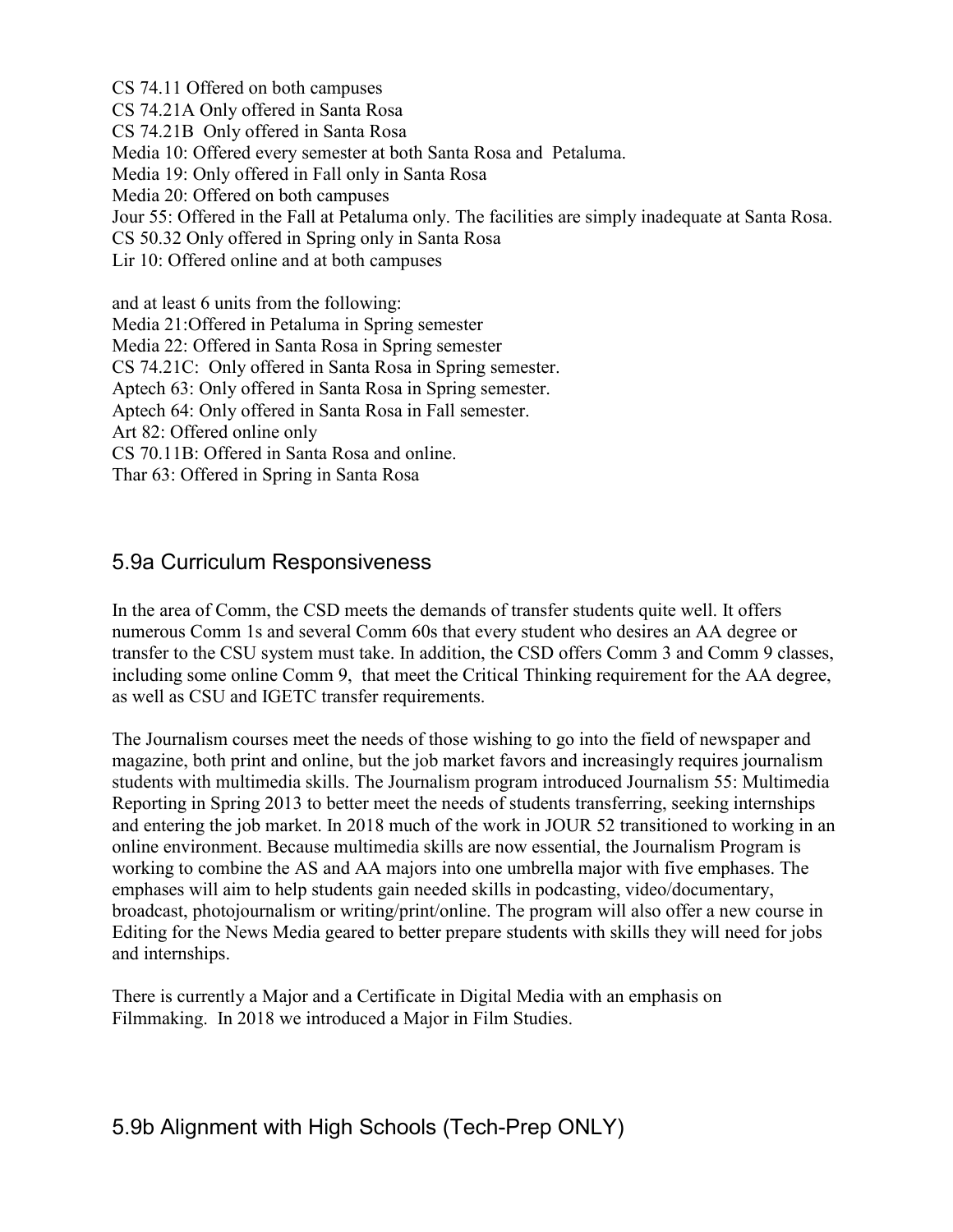Not applicable.

# 5.10 Alignment with Transfer Institutions (Transfer Majors ONLY)

Yes, both the Communication Studies Transfer Major and the Journalism Transfer Major have at least 50% overlap with required courses at transfer destinations.

# 5.11a Labor Market Demand (Occupational Programs ONLY)

By 2022, according to California LMI data, there will be an increase of over 9.4% in job opportunities for communication teachers, with media and communication worker jobs expected to grow by 9% with an hourly mean salary of \$28.

The U.S. Dept. of Labor figures show demand for Reporters and Correspondents increasing by 3 % in California, though decreasing by 10% nationwide. Openings for Editors show an increase of 6% in California and +/- 1% change nationwide. Job opportunities for Audio/Video Producers show an increase of 8% in California and 12% nationwide. Finally, PR openings are forecast to increase by 11% in California and 9% nationwide.

The Center of Excellence LMI data projects a 9% increase in jobs (over an averageannual total of 373 job openings) for Film and Video in the Bay Area, with only an average of 32 completers per year to meet this demand.

## 5.11b Academic Standards

During the six-year evaluation cycle for each course, we typically meet to discuss any changes to that course. We discuss what is working, what different instructors have done for assingments, discuss new evaluation methods etc.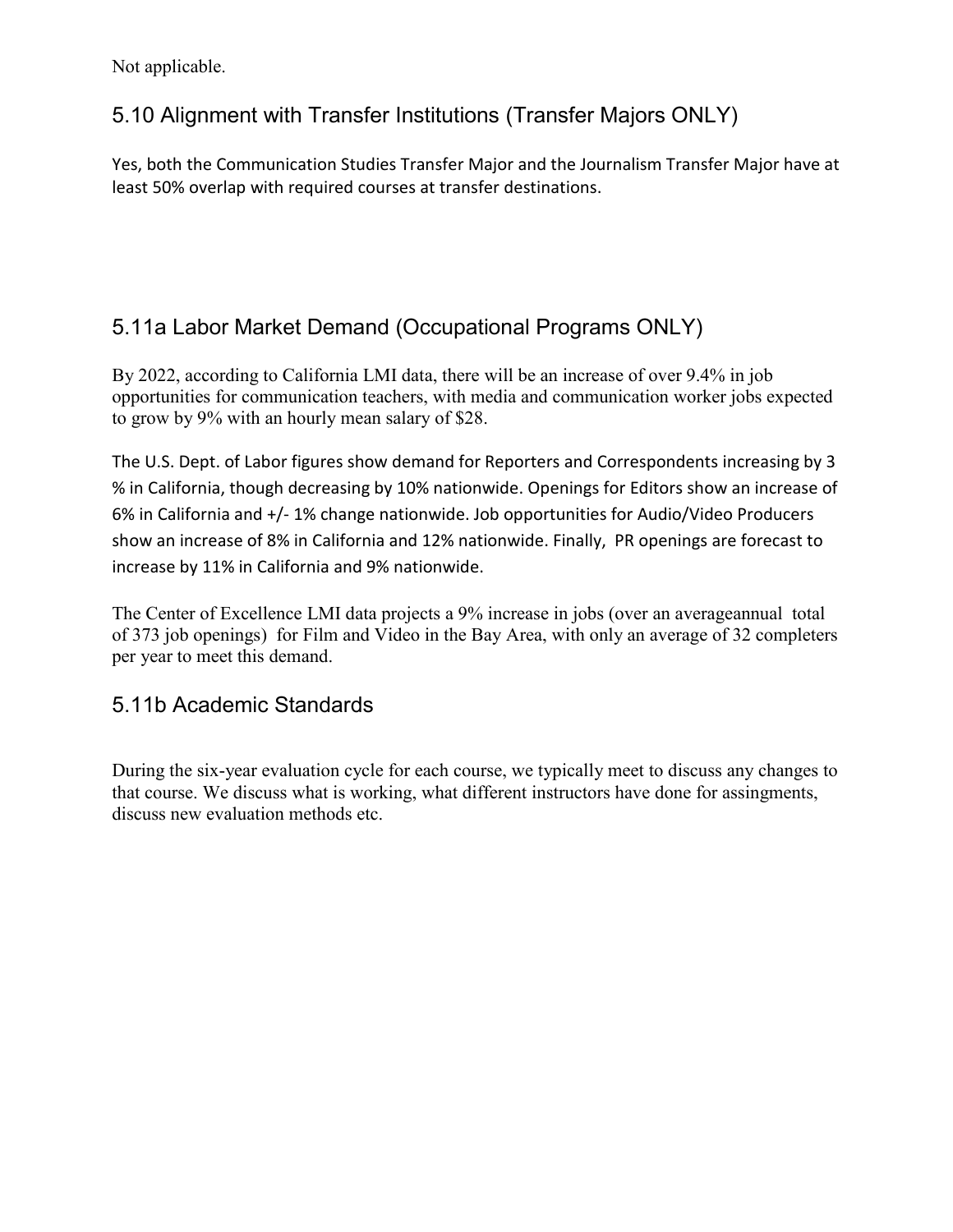# 6.1 Progress and Accomplishments Since Last Program/Unit Review

| Rank | Location | <b>SP</b> | M  | Goal                                                                                                                               | <b>Objective</b>                                                                                                                                                                                                                                                                                                                               | <b>Time Frame</b> | <b>Progress to Date</b>                                                                                                                                           |
|------|----------|-----------|----|------------------------------------------------------------------------------------------------------------------------------------|------------------------------------------------------------------------------------------------------------------------------------------------------------------------------------------------------------------------------------------------------------------------------------------------------------------------------------------------|-------------------|-------------------------------------------------------------------------------------------------------------------------------------------------------------------|
| 0000 | ALL      | 02        | 01 | Address lack of funding for Forensics<br>program in meaningful way to ensure<br>students success                                   | To help transition the Forensics program to a<br>substainable model through introduction of a<br>new course COMM 51 with lower overhead                                                                                                                                                                                                        | Spring 2020       | Course drafted and efforts to attract students<br>underway                                                                                                        |
| 0001 | ALL      | 02        | 01 | Increase funding and support for the<br>Department's major programs: (1)<br>Journalism; (2) The Petaluma Film Alliance<br>programs | To eliminate the structural deficits for<br>Journalism with a sustainable base funding<br>source ( <i>i.e.</i> SRJC) because all other<br>California community colleges fund their<br>news media programs. Continue to expand<br>and evolve the online model for The Oak<br>Leaf production and review the need for two<br>magazines per year. | On going          | Transitioned The Oak Leaf to online from<br>print model and added two Oak Leaf<br>Magazines per year. Have not received<br>source of steady funding from college. |
| 0002 | ALL      | 02        | 01 | Increase full-time faculty by two positions:<br>(1) COMMUNICATION STUDIES (2)<br><b>MEDIA</b>                                      | Ensure continuity of teaching for students and<br>avoid situations such as those of Fall 2018<br>where students had 3 or more instructors over<br>the course of a semester due to staffing<br>issues.                                                                                                                                          | On going          | Approval for the positions from the District<br>which are well justified from FTES and<br>retirements (as well as load reductions) that<br>were never replaced.   |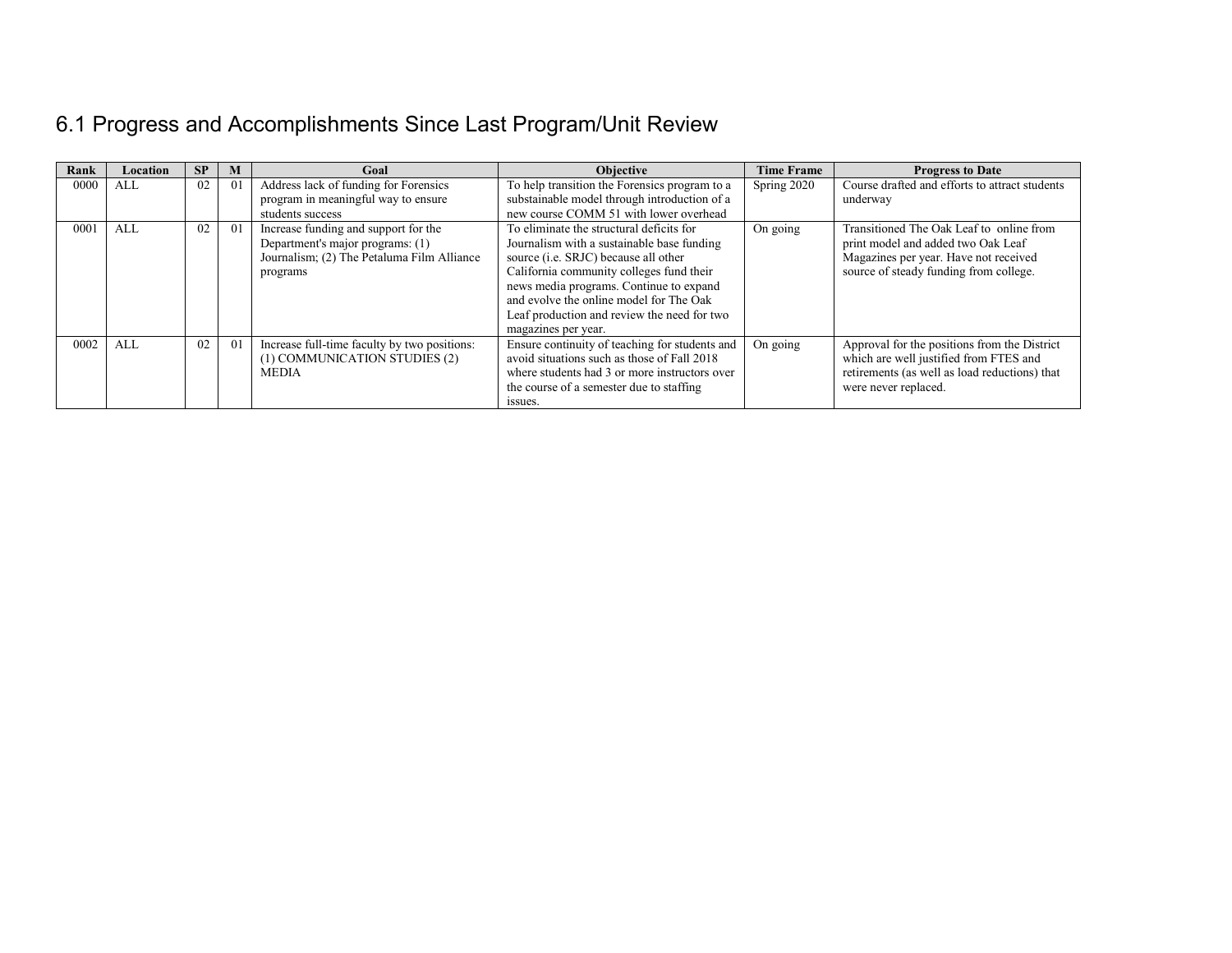### 6.2b PRPP Editor Feedback - Optional

The Communication Studies Dept. had a strong, if somewhat challenging, year. All programs - Comm, Media and Journalism continue to thrive. Enrollment is strong, in particular in the core courses of COMM 1 and MEDIA 4, where some instructors had to turn away students at more popular times. The department continues to add to its online and hybrid offerings.

Despite some of its stars from the collegiate champion team transferring to four-year colleges, the Forensics team marked some notable successes in tournaments, winning many individual speaker awards. The team also captured sweepstakes championships at both University of the Pacific and the Las Positas Invitational Speech Tournament, in addition to winning Hartnell College's competition. The team wrapped up the season being only the 6th college or university to have remained in the top 24 teams nationally for the past 12 consecutive years in the National Parliamentary Debate Association's Season Sweepstakes, 2008-2019

The Oak Leaf marked a major shift in its history, moving from print to primarily online offerings. Students stepped up to the demands of a 24 x 7 news media cycle, learning skills that will serve them well in today's marketplace. A centennial issue of The Oak Leaf was warmly welcomed and applauded in Spring 2018. The first edition of Oak Leaf Magazine appeared in Fall 2018 to well-earned kudos. This evolution represents a key step in addressing the budget challenges experienced by The Oak Leaf and delivers on one of the Department's goals of making significant progress on that path. While the second issue of Oak Leaf Magazine attracted a lot of advertising, the first one did not (difficult to sell into a product that doesn't exist). The Oak Leaf is still exploring ways to earn revenue, but without a base level of support from the college as well as structural changes to its accounting system, it may continue to run deficits.

In 2019 the students continued to garner awards at the annual JACC Conference, once again winning a Pacesetter award for a college who had won most awards across categories. In addition, the students won first place awards in feature writing, team feature, online excellence, column writing, critical review, and magazine photo; and the program director, Anne Belden was awarded Educator of the Year.Oak Leaf students took home an unprecedented 39 awards in the 2018/19 academic year, with 26 of those being statewide awards.

The Digital Filmmaking program continues to grow.Thanks to a Strong Workforce grant, the program has increased its marketing and outreach in the following ways: a team of students visited local high schools to pitch our program to filmmaking students; our Sonoma County Student Film Festival expanded to include three award categories and a mixer after the event; and the Film Fest Petaluma expanded through the creation of a week of workshops leading up to the festival held by industry professionals. A Film Club was formed by students with Brian Antonson serving as advisor. They created Digital Filmmaking merchandise, including hats, shirts and stickers, which have been successfully sold at various events this year. The Petaluma Film Series held two strong seasons and a very successful Petaluma Film Fest 2019. Brian Antonson stepped up to help Alex Pirolini, who subbed in the absence of Mike Traina, currently on sabbatical.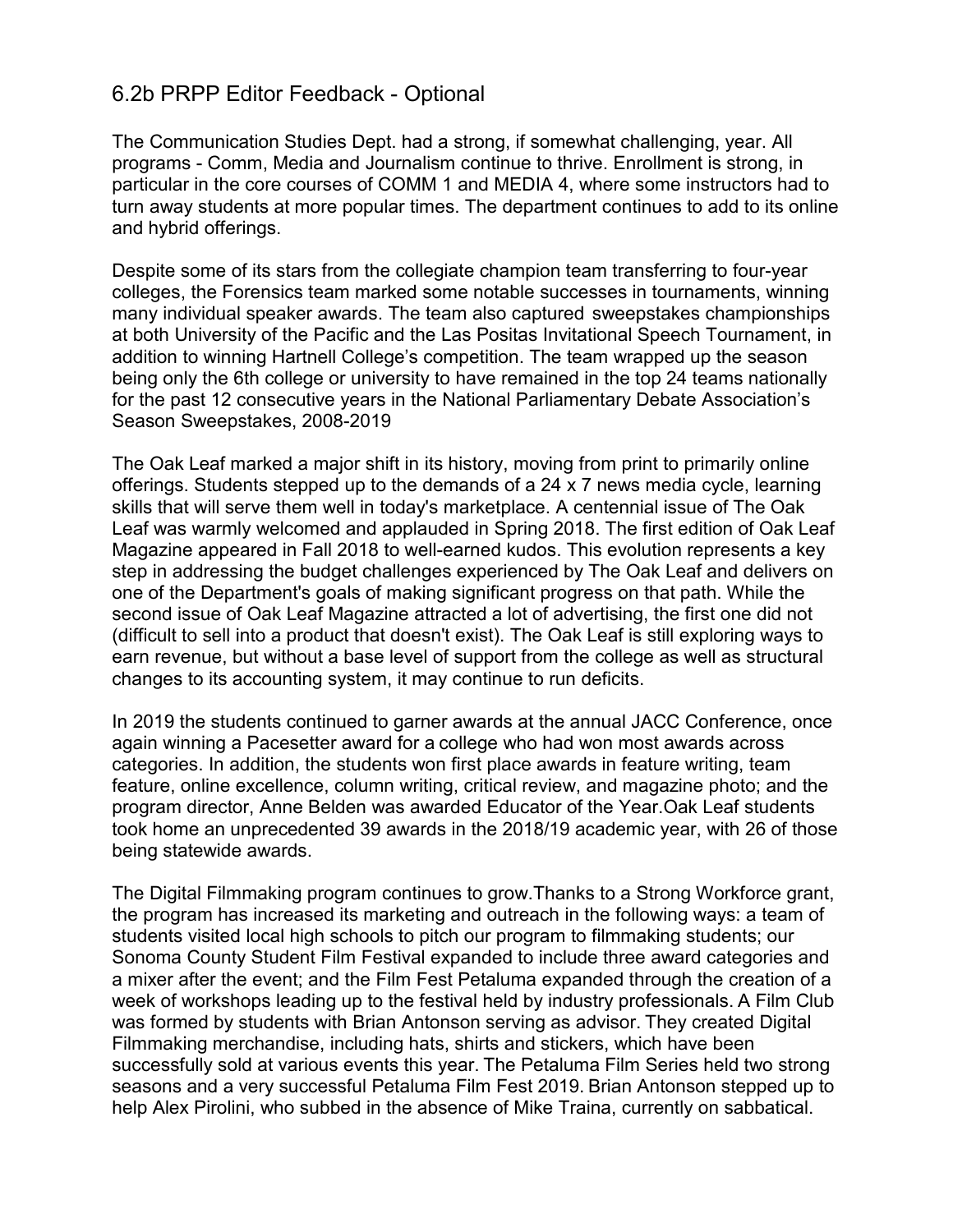The challenges experienced by the Department came primarily in two areas: staffing and facilities.

Early in the Fall semester, one of the Department adjuncts was hospitalized (and subsequently passed away and is missed by all her colleagues). One of the two adjunct hires scheduled to come on board in Fall 2018 opted not to accept their class assignment. One member of contract faculty was on sabbatical and another is now only teaching in the Spring semester. This accentuated the critical shortage of faculty and resulted in two adjuncts being offered annual contracts in order to cover class needs and an emergency hire of an additional adjunct. During the search, students suffered as instructors stepped in temporarily to cover classes; continuity in teaching staff was lacking. Hiring for the adjunct pools in Comm and Media added only one person to the pool in each discipline - the Comm hire being the same person who had been the emergency hire in Fall. With five of the Santa Rosa based contract faculty over 55 and several over 60 and one faculty member accepting an early retirement package, it's likely that further staffing issues will plague the department in the coming years unless new hiring is addressed.

Additionally, the Director of Forensics has decided to resign that position, due in part to the severe budget cuts to the program which will prevent the team travelling to tournaments. With the support of two adjuncts, Anne Belden, Dept. Chair, is working to restructure the program, broaden its appeal, lower the cost of running it and hopefully increase class size over time.

The department is also working on finding a permanent home, having been told that the plan to move into Burbank has been cancelled. One option is the ground floor of Doyle Library which is currently under discussion. The Oak Leaf also needs a new home closer to the center of campus and is evaluating proposals to ensure they meet space needs.

### **Additional Note from Dean Kerry Loewen (June 2019):**

Although District funding for Forensics team travel was almost entirely lost in the summer 2018 budget cuts, the team still went on to win a national championship. Part of their success has been due to a .80 FTE devoted to the class, and allowing low enrolled classes made for great faculty training and mentoring opportunities. The lead Forensics faculty member decided that potential course cancellations resulting from low enrollments could result in that faculty member's loss of overload assignments, this was an unacceptable risk so the faculty member requested reassignment to other COMM courses. Adjuncts have been scheduled to teach the fall Forensics course and they are rewriting the course in hopes of increasing enrollments and lowering the travel requirements.

The Oak Leaf has made great strides in their transition from a traditional newspaper to online and magazine based publications. Although the initial magazine edition ran a deficit, the quality of the publication enabled the ad manager to break even on the spring edition. It is anticipated that the Oak Leaf will break even going forward.